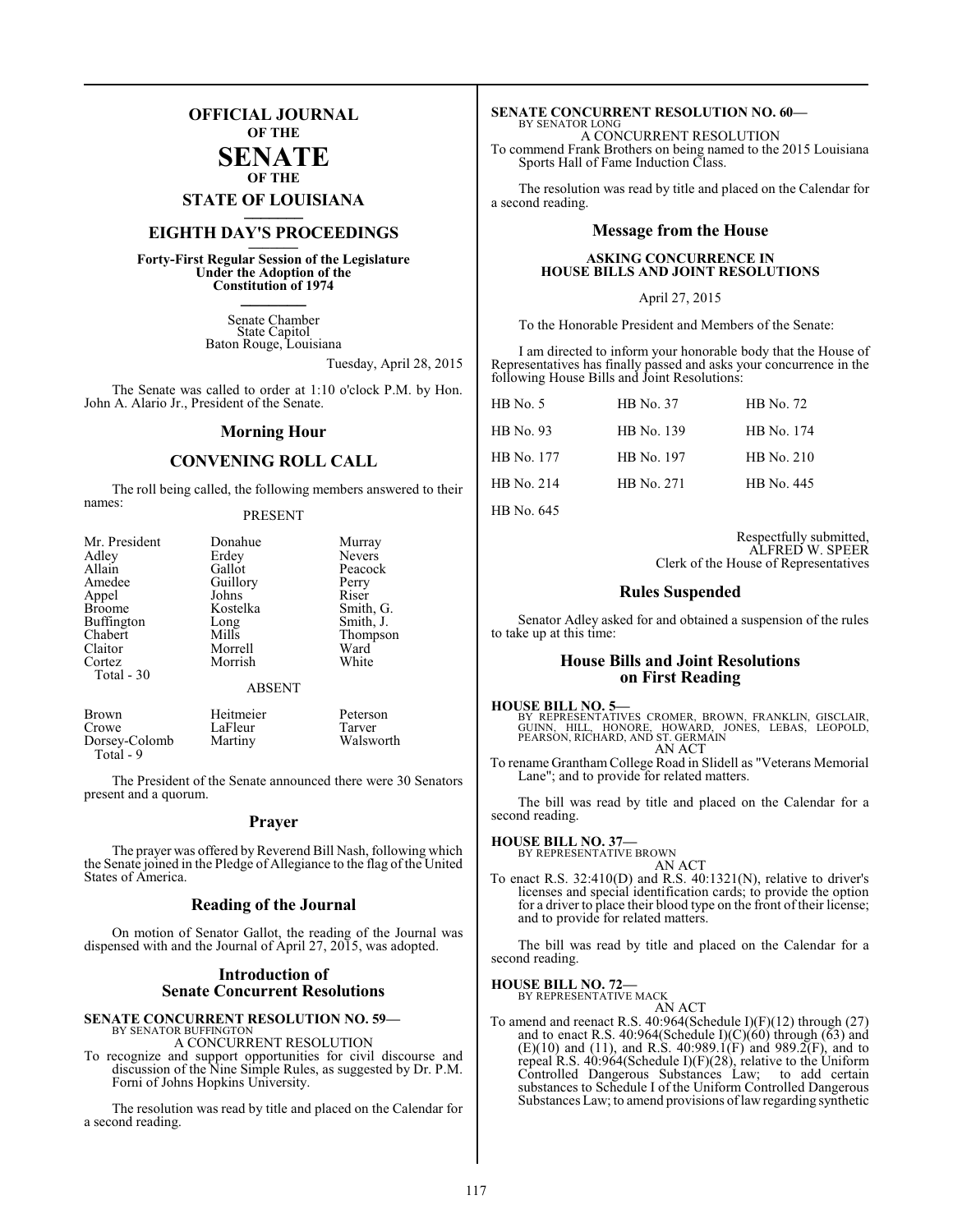# **Page 2 SENATE 8th DAY'S PROCEEDINGS**

cannabinoids; to provide for exceptions for certain dietary supplements; and to provide for related matters.

The bill was read by title and placed on the Calendar for a second reading.

# **HOUSE BILL NO. 93—** BY REPRESENTATIVE HAVARD

AN ACT

To amend and reenact R.S. 34:3283(A)(introductory paragraph), relative to the West Feliciana Parish Port Commission; to provide for the frequency of commission meetings; and to provide for related matters.

The bill was read by title and placed on the Calendar for a second reading.

#### **HOUSE BILL NO. 139—**

BY REPRESENTATIVE HODGES AND SENATOR MORRELL AN ACT

To amend and reenact R.S. 13:2106(B), R.S. 14:2(B)(9), (10), and  $(11)$ ,  $30(A)(1)$ ,  $30.1(A)(2)$ ,  $32.6(A)(2)$ ,  $42(A)(introducing$ paragraph) and (D)(1), 42.1(A)(introductory paragraph) and (B),  $43(A)$ (introductory paragraph) and (B),  $43.6(A)$  and (B)(1), 50.2, and 107.2(A), R.S. 15:302, 469.1, 541(2)(a), (b), and (c) and (24)(a), 542(A)(2) and (3)(a) and (b), 571.3(B)(3)(b), (c), and (d), 574.4(D)(1)(h), 708(C), 711(G)(1), 811(C) and (E), 831(D), 832(C)(2), 833(B)(3), 833.2(B), 893.1(1), and  $1111(1)(1)$ , R.S.  $40:1300.13(E)(6)$ , R.S.  $48:261(E)(2)$ , Code of Criminal Procedure Articles  $336.1$ ,  $465(A)(39)$  and  $(40)$ ,  $571$ , 814(A)(8), (8.1), (9), (10), (11), (12), and (13), 890.1(D)(9), (10), and (11), 893.3(E)(1)(b), and 905.4(A)(1) and (3), Code of Evidence Article 412.1, and Children's Code Articles  $305(A)(1)$ (introductory paragraph) and (b), (B)(1)(b) and (2)(f) and (g),  $855(B)(7)(a)$  and (b),  $857(A)(4)$  and (8) and (C),  $858(B)$ ,  $879(B)(2)$ ,  $884.1(A)(1)$  and  $(2)$ ,  $897(B)(1)(c)$ ,  $897.1(A)$ , and  $901(E)$  and to enact R.S. 14:42(E), 42.1(C), and 43(C), relative to rape; to provide relative to the crimes of aggravated rape, forcible rape, and simple rape; to change all references of "aggravated rape" to "first degree rape"; to change all references of "forcible rape" to "second degree rape"; to change all references of "simple rape" to "third degree rape"; to provide relative to the effects of these changes; and to provide for related matters.

The bill was read by title and placed on the Calendar for a second reading.

#### **HOUSE BILL NO. 174—** BY REPRESENTATIVE LEBAS

AN ACT

To enact R.S.  $40:964$ (Schedule IV)(A)(3) and (B)(45.5) and to repeal R.S. 40:964(Schedule III)(D)(1)(c) and (d), relative to the Uniform Controlled Dangerous Substances Law; to add certain substances to Schedules I and IV; to provide with respect to classifications in Schedule III; to reschedule certain products containing hydrocodone; and to provide for related matters.

The bill was read by title and placed on the Calendar for a second reading.

#### **HOUSE BILL NO. 177—** BY REPRESENTATIVE WHITNEY

AN ACT

To amend and reenact R.S. 28:451.2(2) and (15)(introductory paragraph), 451.3(A) and (C) through (G), 451.4(B), and  $455.\overline{2}$ (B), to enact R.S. 28:915(B)(9), and to repeal R.S. 28:451.2(23), relative to implementation of the Developmental DisabilityLaw; to provide for responsibilities of human services authorities and districts within the developmental disabilities services system; to provide for functions of advisory committees of human services authorities and districts; to delete outdated references to regional offices and state developmental centers of the office for citizens with developmental disabilities within the

Department of Health and Hospitals; and to provide for related matters.

The bill was read by title and placed on the Calendar for a second reading.

**HOUSE BILL NO. 197—** BY REPRESENTATIVES SHADOIN AND ABRAMSON AN ACT

To amend and reenact R.S.  $37:221(A)$ ,  $(B)(1)$  and  $(2)$ , and  $(C)(1)$  and (2), relative to the Judges and Lawyers Assistance Program of the Louisiana State Bar Association; to provide for a statement of public policy; to provide relative to privilege and confidentiality; to provide relative to civil immunity; and to provide for related matters.

The bill was read by title and placed on the Calendar for a second reading.

## **HOUSE BILL NO. 210—**

BY REPRESENTATIVES MORENO AND WILLMOTT AN ACT

To enact R.S. 40:978.2, relative to the treatment for overdose of controlled dangerous substances; to require pharmacists to dispense naloxone; to limit liability for prescribing dispensing naloxone; to authorize the receipt and administration of a naloxone prescription by a third party; to limit liability for the administration of naloxone by a third party; to provide for definitions; and to provide for related matters.

The bill was read by title and placed on the Calendar for a second reading.

# **HOUSE BILL NO. 214—** BY REPRESENTATIVE PIERRE

AN ACT

To amend and reenact R.S. 22:46(introductory paragraph) and (17), 432, 434, 438(A)(introductory paragraph) and (2) and (B), 446, 1456(B)(2), and 1661(6) and to enact R.S. 22:46(17.1),  $435(\text{B})(3)$ , and  $436.1$ , relative to the creation of domestic surplus line insurers; to provide for the creation of domestic surplus lines insurers; to provide for definitions; to provide for regulation of domestic surplus lines insurers by the commissioner of insurance; to provide for exemptions from form and rate filing for domestic surplus lines insurers; and to provide for related matters.

The bill was read by title and placed on the Calendar for a second reading.

# **HOUSE BILL NO. 271—** BY REPRESENTATIVE BILLIOT

- AN ACT
- To amend and reenact Code of Criminal Procedure Articles 893(A),  $(B)(1)(a)(iv)(aa)$  and (bb), and  $(B)(1)(b)$  and  $894(A)(6)$  and  $(7)$ ,  $(B)(1)$ , and  $(D)(1)$ , relative to probation; to provide relative to the duration of probation for a defendant participating in a drug division probation program or a driving while intoxicated or sobriety court program; to increase the maximum duration of the probation period for these defendants to eight years; and to provide for related matters.

The bill was read by title and placed on the Calendar for a second reading.

# **HOUSE BILL NO. 445—** BY REPRESENTATIVE MACK

AN ACT

To amend and reenact R.S.  $47:532.1(A)(1)$ ,  $(3)(a)$ , and  $(6)$  and to enact R.S. 47:532.2 and 532.3, relative to public tag agents; to provide relative to persons who may undertake duties of public tag agents; to provide relative to bonds required to be executed by public tag agents; to provide relative to qualifications for public tag applicants; to provide relative to the suspension, revocation, or cancellation of contracts of public tag agents; to authorize the office of motor vehicles to issue cease and desist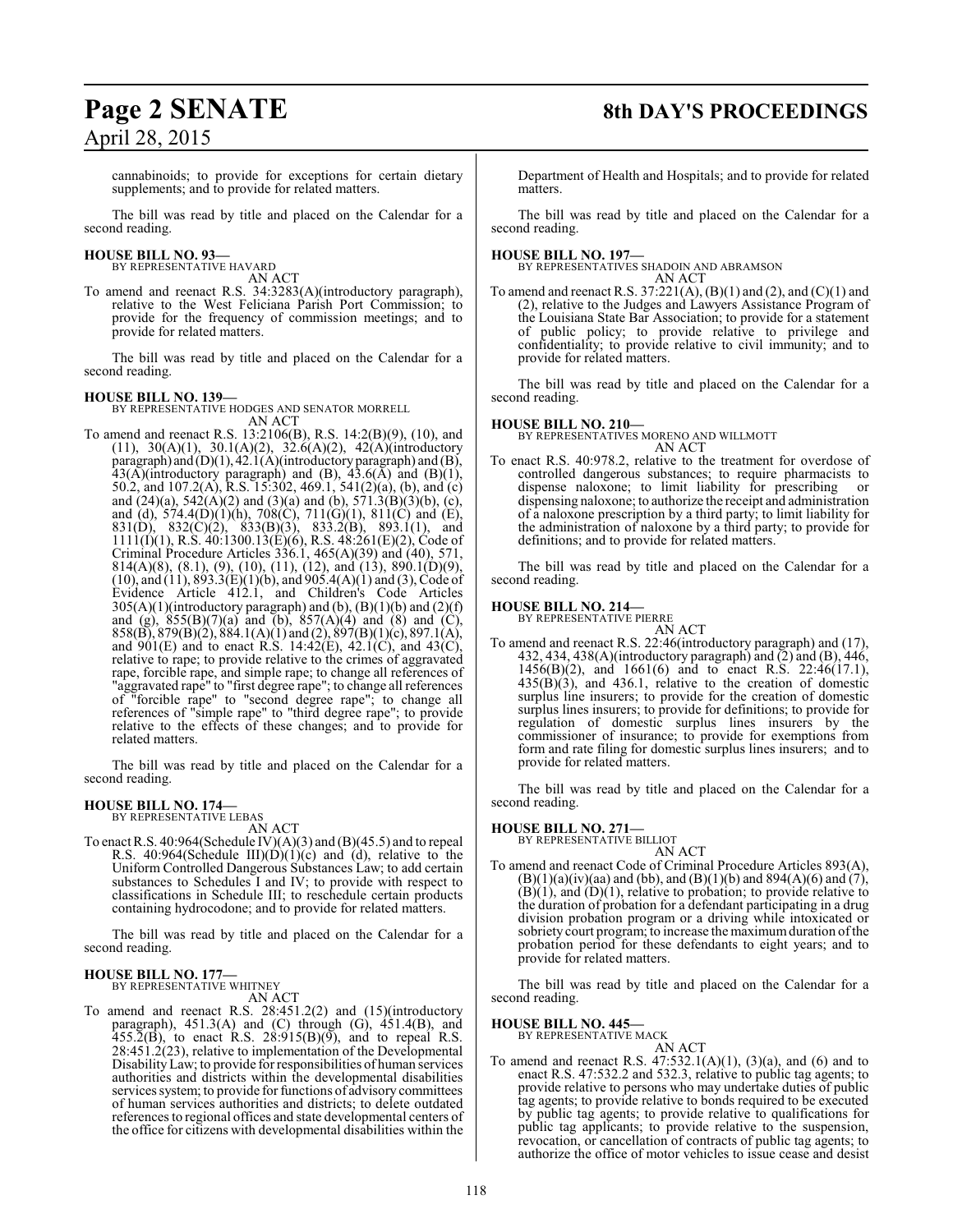# **8th DAY'S PROCEEDINGS Page 3 SENATE**

# April 28, 2015

order to public tag agents for certain activity; and to provide for related matters.

The bill was read by title and placed on the Calendar for a second reading.

# **HOUSE BILL NO. 645—** BY REPRESENTATIVE CONNICK

AN ACT

To enact R.S. 48:79, relative to toll credits; to require toll credits to be utilized in a certain manner; and to provide for related matters.

The bill was read by title and placed on the Calendar for a second reading.

#### **Rules Suspended**

Senator Adley asked for and obtained a suspension of the rules to take up at this time:

#### **House Bills and Joint Resolutions on Second Reading**

**HOUSE BILL NO. 7—** BY REPRESENTATIVE THIBAUT

AN ACT

To amend and reenact R.S. 14:61, relative to the crime of unauthorized entry of a critical infrastructure; to expand the crime to include the use of fraudulent documents, entry into restricted areas, and failure to leave when forbidden to be on the premises; to provide for definitions; and to provide for related matters.

The bill was read by title and referred by the President to the Committee on Judiciary C.

#### **HOUSE BILL NO. 12—**

- BY REPRESENTATIVES BROWN AND FANNIN AND SENATORS GALLOT, KOSTELKA, AND LONG AN ACT
- To enact R.S. 47:302.55, 322.48, and 332.54, relative to the disposition of certain sales tax collections in Grant Parish; to establish the Grant Parish Economic Development Fund as a special fund in the state treasury; to provide for the deposit of monies in the fund; to provide for the use of such monies; to provide for an effective date; and to provide for related matters.

The bill was read by title and referred by the President to the Committee on Finance.

#### **HOUSE BILL NO. 94—**

BY REPRESENTATIVES JONES, BROWN, GISCLAIR, GUINN, HILL, HOWARD, LEOPOLD, RICHARD, AND ST. GERMAIN

- AN ACT
- To enact R.S. 38:329.3(J) and (K), relative to the powers and duties of the St. Mary Levee District; to transfer all rights and obligations from contractual agreements with the United States Department of the Army relating to levee, floodwall, and floodgate property situated within St. Mary Parish to the St. Mary Levee District; to provide the authority for the St. Mary Levee District Board of Commissioners to serve as the nonfederal, local sponsor for all federal levee, floodwall, and flood control structures within St. Mary Parish; and to provide for related matters.

The bill was read by title and referred by the President to the Committee on Transportation, Highways and Public Works.

#### **HOUSE BILL NO. 120—**

BY REPRESENTATIVE SHADOIN AN ACT

To amend and reenact R.S.  $35:191(W)(1)(b)$  and to repeal R.S. 35:191(W)(9), relative to notaries public; to repeal the termination date relative to provisional notary commissions; to

delete the termination date within which a provisional notary candidate may take the uniform exam; and to provide for related matters.

The bill was read by title and referred by the President to the Committee on Judiciary A.

#### **HOUSE BILL NO. 125—**

BY REPRESENTATIVE FANNIN AN ACT

To amend and reenact R.S. 47:302.16(B), relative to the Winn Parish Tourism Fund; to change the authorized uses of monies in the fund; to change the recipients of the monies from the fund; to provide for an effective date; and to provide for related matters.

The bill was read by title and referred by the President to the Committee on Finance.

#### **HOUSE BILL NO. 127—**

BY REPRESENTATIVE PRICE

#### AN ACT

To amend and reenact R.S. 47:332.23(B), relative to the St. James Parish Enterprise Fund; to specify the recipient of monies from the fund; to provide for use of monies appropriated from the fund; to provide for an effective date; and to provide for related matters.

The bill was read by title and referred by the President to the Committee on Finance.

#### **HOUSE BILL NO. 134—**

BY REPRESENTATIVE FANNIN AN ACT

To amend and reenact R.S.  $13:4751(C)(2)$ , relative to petitions for the name change of a minor; to provide relative to persons entitled to service of the petition and persons entitled to consent to a name change; and to provide for related matters.

The bill was read by title and referred by the President to the Committee on Judiciary A.

### **HOUSE BILL NO. 154—**

BY REPRESENTATIVE CARTER AN ACT

To amend and reenact R.S. 17:81(X)(2)(c), 176(F)(1), 407.2, 407.26(F)(3)(c), 407.27(B)(1), 407.33(A)(4), 407.38(B), 407.49, 407.51(F), (H), (J), and (K), 407.52, 407.64(A), 407.66(B), 407.70, 407.71(C) and (E), 407.72(A), 407.82(2), 3095(A)(1)(b) and (c),  $3914(K)(3)(a)$  and (c)(introductory paragraph), 3921.2(B)(6), 4002.4(D)(2), 4002.6(B), 4017(B), 4019, 4022(3), and 4035.1(D), relative to various provisions in Title 17; to provide for technical corrections in various education laws including corrections in legal citations and corrections in names of programs and agencies; and to provide for related matters.

The bill was read by title and referred by the President to the Committee on Education.

**HOUSE BILL NO. 184—** BY REPRESENTATIVE HUVAL AN ACT

To amend and reenact R.S.  $22:1551(C)(1)$ , relative to renewal of an insurance producer license; to provide for an exemption from examination for renewal of a resident producer license when application is made within two years of the date of expiration of the previous license; and to provide for related matters.

The bill was read by title and referred by the President to the Committee on Insurance.

**HOUSE BILL NO. 208—** BY REPRESENTATIVES TERRY LANDRY, BURRELL, HALL, PIERRE, AND ALFRED WILLIAMS

AN ACT

To amend and reenact R.S. 48:78 and to enact R.S. 39:34(E) and 54(D), relative to the Transportation Trust Fund; to provide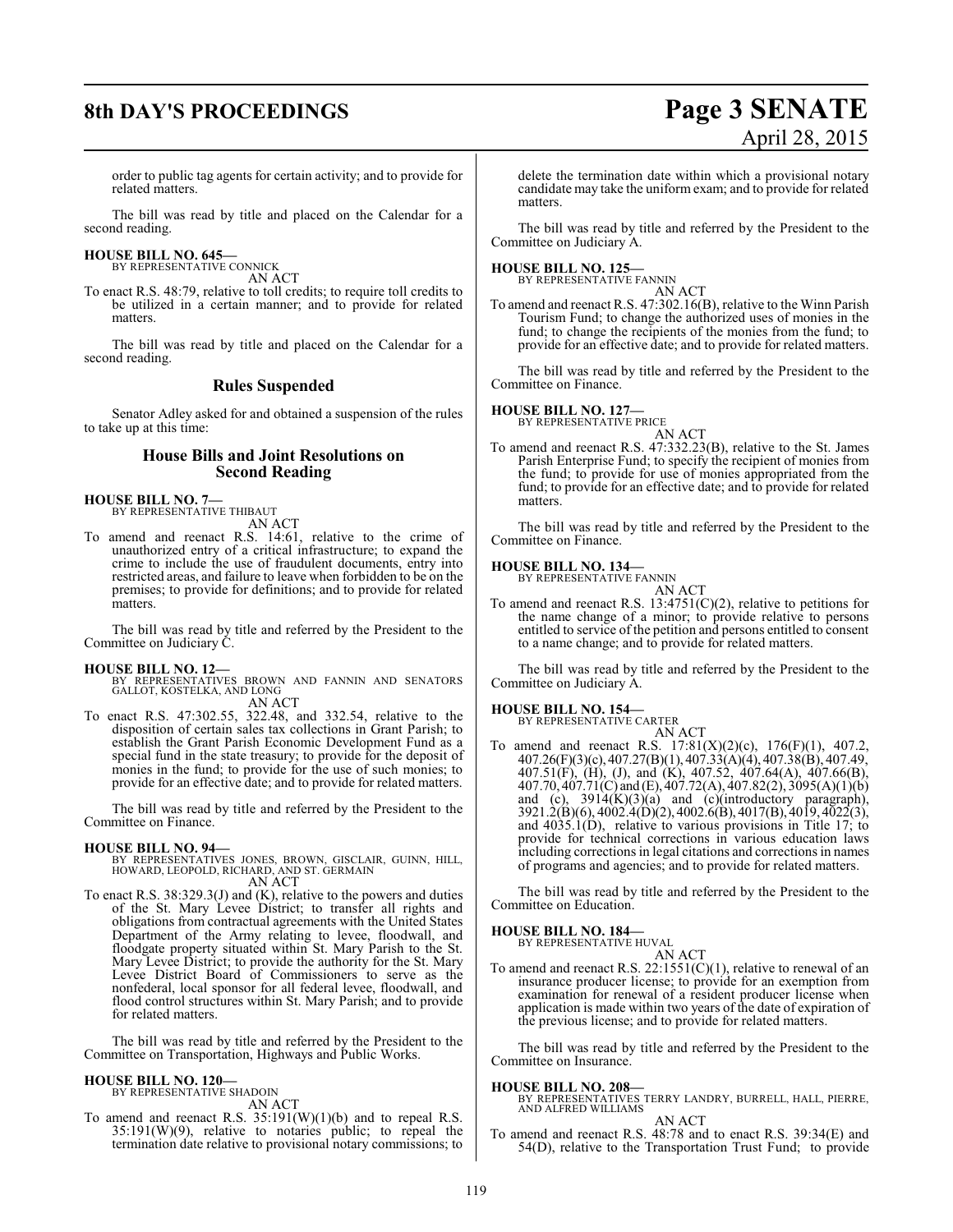# **Page 4 SENATE 8th DAY'S PROCEEDINGS**

relative to executive budget recommendations for appropriations of monies out of the Transportation Trust Fund; to provide relative to appropriations of monies out of the Transportation Trust Fund; to provide limitations on the utilization of monies in the Transportation Trust Fund; and to provide for related matters.

The bill was read by title and referred by the President to the Committee on Finance.

#### **HOUSE BILL NO. 221—** BY REPRESENTATIVE HALL

AN ACT

To amend and reenact R.S. 22:439(A) and (B), relative to reporting requirements for the surplus lines insurance tax; to specify which surplus lines brokers shall file which type of report with the commissioner of insurance; and to provide for related matters.

The bill was read by title and referred by the President to the Committee on Insurance.

#### **HOUSE BILL NO. 448—** BY REPRESENTATIVE PUGH

AN ACT

To amend and reenact R.S. 32:663(B), relative to impaired driving; to provide relative to the qualifications and competence of those issued permits for the purpose of chemical testing for drivers suspected of operating a vehicle while impaired; and to provide for related matters.

The bill was read by title and referred by the President to the Committee on Transportation, Highways and Public Works.

#### **HOUSE BILL NO. 490—**

BY REPRESENTATIVE WILLMOTT

AN ACT

To amend and reenact R.S. 32:82(A), relative to divided highways; to provide for usage of improved openings and crossovers on interstate highways; to provide for exceptions; and to provide for related matters.

The bill was read by title and referred by the President to the Committee on Transportation, Highways and Public Works.

#### **HOUSE BILL NO. 554—**

BY REPRESENTATIVE RITCHIE AN ACT

To amend and reenact R.S. 37:831(introductory paragraph) and (10) and  $(44)$  and  $842(F)(1)$  through  $(3)$ , relative to state licensed embalmers and funeral directors; to provide for definitions relative to branch and funeral establishments; to provide for authorized embalming performed by supervised registered interns; to require a minimum number of caskets in display rooms of funeral establishments; to provide with respect to funeral establishment management; and to provide for related matters.

The bill was read by title and referred by the President to the Committee on Commerce, Consumer Protection, and International Affairs.

#### **Senate Resolutions on Second Reading**

#### **SENATE RESOLUTION NO. 41—**

BY SENATORS ADLEY, ALARIO, ALLAIN, AMEDEE, APPEL, BROOME,<br>BROWN, BUFFINGTON, CHABERT, CLAITOR, CORTEZ, CROWE,<br>DONAHUE, DORSEY-COLOMB, ERDEY, GALLOT, GUILLORY,<br>HEITMEIER, JOHNS, KOSTELKA, LAFLEUR, LONG, MARTINY, MILLS,<br>MORR

### A RESOLUTION

To express the sincere condolences of the Senate of the Legislature of Louisiana to the family of U.S. Army Sergeant First Class Andrew T. Weathers upon his death in combat in Afghanistan.

On motion of Senator Adley the resolution was read by title and adopted.

#### **SENATE RESOLUTION NO. 42—**

BY SENATORS ADLEY, ALARIO, ALLAIN, AMEDEE, APPEL, BROOME,<br>BROWN, BUFFINGTON, CHABERT, CLAITOR, CORTEZ, CROWE,<br>DONAHUE, DORSEY-COLOMB, ERDEY, GALLOT, GUILLORY,<br>HEITMEIER, JOHNS, KOSTELKA, LAFLEUR, LONG, MARTINY, MILLS,<br>MORR

A RESOLUTION

To express the sincere condolences of the Senate of the Legislature of Louisiana to the family of Louisiana Army National Guard Specialist Desmond Dershon Desdunes upon his death.

On motion of Senator Adley the resolution was read by title and adopted.

**SENATE RESOLUTION NO. 43—**<br>BY SENATORS ADLEY, ALARIO, ALLAIN, AMEDEE, APPEL, BROOME, BROOM, UFFINGTON, CHABERT, CLAITOR, CORTEZ, CROWE,<br>DONAHUE, DORSEY-COLOMB, ERDEY, GALLOT, GUILLORY,<br>HEITMEIER, JOHNS, KOSTELKA, LAFLEUR, A RESOLUTION

#### To express the sincere condolences of the Senate of the Legislature of Louisiana to the family of United States Air Force Master Sergeant Sheilah Jeannine Player upon her untimely death.

On motion of Senator Adley the resolution was read by title and adopted.

#### **SENATE RESOLUTION NO. 44—**

BY SENATORS ADLEY, ALARIO, ALLAIN, AMEDEE, APPEL, BROOME,<br>BROWN, BUFFINGTON, CHABERT, CLAITOR, CORTEZ, CROWE,<br>DONAHUE, DORSEY-COLOMB, ERDEY, GALLOT, GUILLORY,<br>HEITMEIER, JOHNS, KOSTELKA, LAFLEUR, LONG, MARTINY, MILLS,<br>MORR A RESOLUTION

To express the sincere condolences of the Senate of the Legislature of Louisiana to the family of United States Army Sergeant Justin M. Kling upon his death.

On motion of Senator Adley the resolution was read by title and adopted.

#### **SENATE RESOLUTION NO. 45—**

BY SENATORS ADLEY, ALARIO, ALLAIN, AMEDEE, APPEL, BROOME,<br>BROWN, BUFFINGTON, CHABERT, CLAITOR, CORTEZ, CROWE,<br>DONAHUE, DORSEY-COLOMB, ERDEY, GALLOT, GUILLORY,<br>HEITMEIER, JOHNS, KOSTELKA, LAFLEUR, LONG, MARTINY, MILLS,<br>MORR WALSWORTH, WARD AND WHITE A RESOLUTION

To express the sincere condolences of the Senate of the Legislature of Louisiana to the family of Louisiana Army National Guard Staff Sergeant Thomas Florich upon his death.

On motion of Senator Adley the resolution was read by title and adopted.

SENATE RESOLUTION NO. 46—<br>BY SENATORS ADLEY, ALARIO, ALLAIN, AMEDEE, APPEL, BROOME, BROWN, BUFFINGTON, CHABERT, CLAITOR, CORTEZ, CROWE,<br>DONAHUE, DORSEY-COLOMB, ERDEY, GALLOT, GUILLORY,<br>HEITMEIER, JOHNS, KOSTELKA, LAFLEUR,

#### A RESOLUTION

To express the sincere condolences of the Senate of the Legislature of Louisiana to the family of Louisiana Army National Guard Specialist Chase McRay Reynolds upon his death.

On motion of Senator Adley the resolution was read by title and adopted.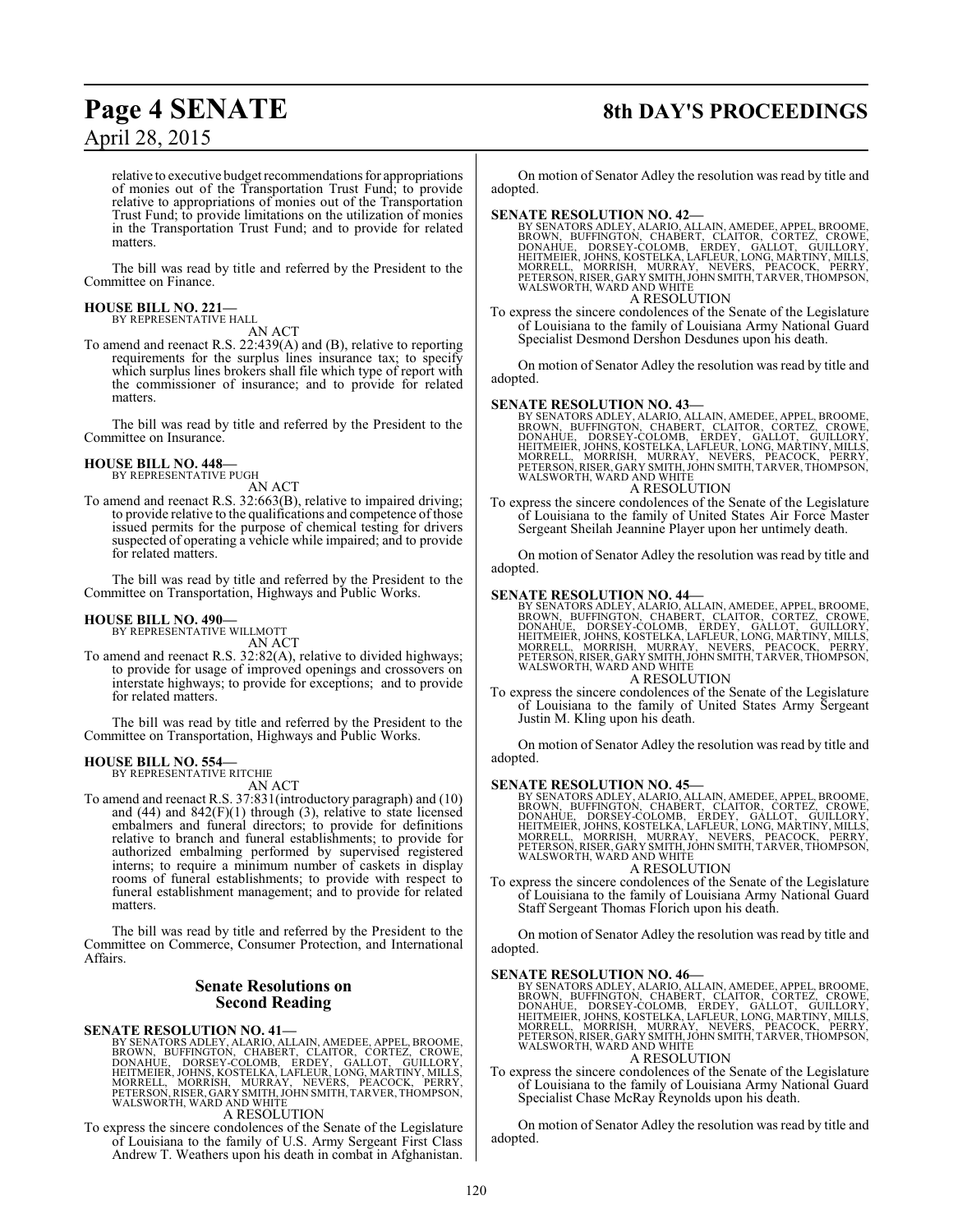# **8th DAY'S PROCEEDINGS Page 5 SENATE**

# April 28, 2015

#### **SENATE RESOLUTION NO. 47—**

BY SENATORS ADLEY, ALARIO, ALLAIN, AMEDEE, APPEL, BROOME,<br>BROWN, BUFFINGTON, CHABERT, CLAITOR, CORTEZ, CROWE,<br>DONAHUE, DORSEY-COLOMB, ERDEY, GALLOT, GUILLORY,<br>HEITMEIER, JOHNS, KOSTELKA, LAFLEUR, LONG, MARTINY, MILLS,<br>MORR A RESOLUTION

To express the sincere condolences of the Senate of the Legislature of Louisiana to the family of Louisiana Army National Guard Staff Sergeant Lance Bergeron upon his death.

On motion of Senator Adley the resolution was read by title and adopted.

**SENATE RESOLUTION NO. 48—**<br>BY SENATORS ADLEY, ALARIO, ALLAIN, AMEDEE, APPEL, BROOME, BROWN, BUFFINGTON, CHABERT, CLAITOR, CORTEZ, CROWE,<br>DONAHUE, DORSEY-COLOMB, ERDEY, GALLOT, GUILLORY,<br>HEITMEIER, JOHNS, KOSTELKA, LAFLEUR

## A RESOLUTION

To express the sincere condolences of the Senate of the Legislature of Louisiana to the family of Louisiana Army National Guard Pilot ChiefWarrant Officer Four George Wayne Griffin Jr. upon his death.

On motion of Senator Adley the resolution was read by title and adopted.

**SENATE RESOLUTION NO. 49—**<br>BY SENATORS ADLEY, ALARIO, ALLAIN, AMEDEE, APPEL, BROOME, BROOM, BOFFINGTON, CHABERT, CLAITOR, CORTEZ, CROWE,<br>DONAHUE, DORSEY-COLOMB, ERDEY, GALLOT, GUILLORY,<br>HEITMEIER, JOHNS, KOSTELKA, LAFLEUR

A RESOLUTION

To express the sincere condolences of the Senate of the Legislature of Louisiana to the family of Louisiana Army National Guard Sergeant Michael Shane Soignier upon his death.

On motion of Senator Adley the resolution was read by title and adopted.

#### **SENATE RESOLUTION NO. 50—**

BY SENATORS ADLEY, ALARIO, ALLAIN, AMEDEE, APPEL, BROOME,<br>BROWN, BUFFINGTON, CHABERT, CLAITOR, CORTEZ, CROWE,<br>DONAHUE, DORSEY-COLOMB, ERDEY, GALLOT, GUILLORY,<br>HEITMEIER, JOHNS, KOSTELKA, LAFLEUR, LONG, MARTINY, MILLS,<br>MORR A RESOLUTION

To express the sincere condolences of the Senate of the Legislature of Louisiana to the family of Louisiana National Guard Pilot Chief Warrant Officer Four George David Strother upon his death.

On motion of Senator Adley the resolution was read by title and adopted.

#### **SENATE RESOLUTION NO. 51—**

BY SENATORS ADLEY, ALARIO, ALLAIN, AMEDEE, APPEL, BROOME,<br>BROWN, BUFFINGTON, CHABERT, CLAITOR, CORTEZ, CROWE,<br>DONAHUE, DORSEY-COLOMB, ERDEY, GALLOT, GUILLORY,<br>HEITMEIER, JOHNS, KOSTELKA, LAFLEUR, LONG, MARTINY, MILLS,<br>MORR WALSWORTH, WARD AND WHITE A RESOLUTION

To express the sincere condolences of the Senate of the Legislature of Louisiana to the family of United States Marine Corps Staff Sergeant Adam Jacob Koczrowski upon his death.

On motion of Senator Adley the resolution was read by title and adopted.

#### **SENATE RESOLUTION NO. 52—**

BY SENATORS ADLEY, ALARIO, ALLAIN, AMEDEE, APPEL, BROOME,<br>BROWN, BUFFINGTON, CHABERT, CLAITOR, CORTEZ, CROWE,<br>DONAHUE, DORSEY-COLOMB, ERDEY, GALLOT, GUILLORY,<br>HEITMEIER, JOHNS, KOSTELKA, LAFLEUR, LONG, MARTINY, MILLS,<br>MORR A RESOLUTION

To express the sincere condolences of the Senate of the Legislature of Louisiana to the family of United States Army Private First Class Bailey Jerome Swaggart upon his death.

On motion of Senator Adley the resolution was read by title and adopted.

#### **SENATE RESOLUTION NO. 53—**

BY SENATORS ADLEY, ALARIO, ALLAIN, AMEDEE, APPEL, BROOME,<br>BROWN, BUFFINGTON, CHABERT, CLAITOR, CORTEZ, CROWE,<br>DONAHUE, DORSEY-COLOMB, ERDEY, GALLOT, GUILLORY,<br>HEITMEIER, JOHNS, KOSTELKA, LAFLEUR, LONG, MARTINY, MILLS,<br>MORR

A RESOLUTION

To express the sincere condolences of the Senate of the Legislature of Louisiana to the family of Louisiana Army National Guard Specialist Justin Allen Blaze upon his death.

On motion of Senator Adley the resolution was read by title and adopted.

#### **SENATE RESOLUTION NO. 54—**

BY SENATORS ADLEY, ALARIO, ALLAIN, AMEDEE, APPEL, BROOME,<br>BROWN, BUFFINGTON, CHABERT, CLAITOR, CORTEZ, CROWE,<br>DONAHUE, DORSEY-COLOMB, ERDEY, GALLOT, GUILLORY,<br>HEITMEIER, JOHNS, KOSTELKA, LAFLEUR, LONG, MARTINY, MILLS,<br>MORR WALSWORTH, WARD AND WHITE

#### A RESOLUTION

To express the sincere condolences of the Senate of the Legislature of Louisiana to the family of Louisiana Army National Guardsman Travis Scott Bordelon upon his death.

On motion of Senator Adley the resolution was read by title and adopted.

SENATE RESOLUTION NO. 55—<br>BY SENATORS ADLEY, ALARIO, ALLAIN, AMEDEE, APPEL, BROOME, BROOM, BUFFINGTON, CHABERT, CLAITOR, CORTEZ, CROWE,<br>DONAHUE, DORSEY-COLOMB, ERDEY, GALLOT, GUILLORY,<br>HEITMEIER, JOHNS, KOSTELKA, LAFLEUR, A RESOLUTION

To commend Peter A. Curcio Sr. for his brave service in the United States Marine Corps during the Korean War.

On motion of Senator Adley the resolution was read by title and adopted.

#### **Recess**

On motion of Senator Adley, the Senate took a recess at 3:15 o'clock P.M. until 3:35 o'clock P.M.

#### **After Recess**

The Senate was called to order at 3:45 o'clock P.M. by the President of the Senate.

## **ROLL CALL**

The roll being called, the following members answered to their names:

#### PRESENT

Mr. President Gallot Perry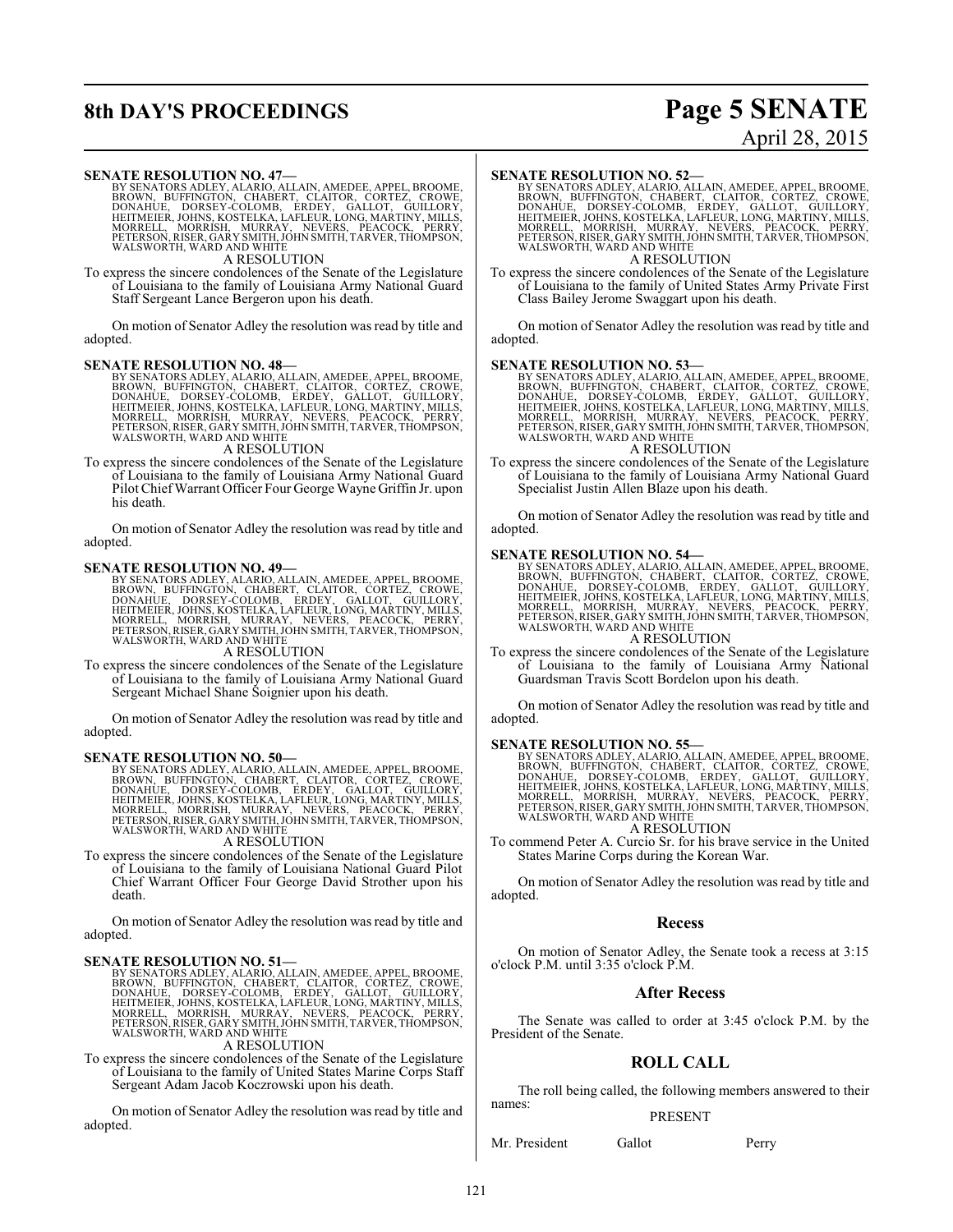| Adley             | Johns         | Riser     |
|-------------------|---------------|-----------|
| Allain            | Kostelka      | Smith, G. |
| Amedee            | LaFleur       | Smith, J. |
| Appel             | Long          | Tarver    |
| <b>Broome</b>     | Martiny       | Thompson  |
| Chabert           | Mills         | Walsworth |
| Claitor           | Morrell       | Ward      |
| Cortez            | Morrish       | White     |
| Crowe             | Murray        |           |
| Erdey             | Peacock       |           |
| Total - 31        |               |           |
|                   | <b>ABSENT</b> |           |
| Brown             | Dorsey-Colomb | Nevers    |
| <b>Buffington</b> | Guillory      | Peterson  |
| Donahue           | Heitmeier     |           |

Total - 8

The President of the Senate announced there were 31 Senators present and a quorum.

#### **Senate Business Resumed After Recess**

### **Senate Resolutions on Second Reading, Resumed**

# **SENATE RESOLUTION NO. 56—**<br>BY SENATOR THOMPSON

A RESOLUTION

To commend and congratulate the University of Louisiana at Monroe (ULM) cheerleading team for their fourth place national ranking at the 2015 Universal Cheerleaders Association (UCA) National Competition.

On motion of Senator Thompson the resolution was read by title and adopted.

#### **SENATE RESOLUTION NO. 58—**

BY SENATOR WHITE A RESOLUTION

To recognize May 2015 as "Building Safety Month".

On motion of Senator White the resolution was read by title and adopted.

#### **SENATE RESOLUTION NO. 63—** BY SENATOR PEACOCK

A RESOLUTION

To commend and congratulate Adriana Martin on becoming ranked in the United States and World Pi Ranking at the age of seven as a second grader.

On motion of Senator Peacock the resolution was read by title and adopted.

#### **SENATE RESOLUTION NO. 66—** BY SENATOR APPEL

A RESOLUTION

To commend Gulf Coast Bank & Trust Company upon its twentyfifth anniversary.

On motion of Senator Appel the resolution was read by title and adopted.

### **Rules Suspended**

Senator Adley asked for and obtained a suspension of the rules to take up at this time:

### **Introduction of Senate Resolutions**

Senator Broome asked for and obtained a suspension of the rules to read Senate Resolutions a first and second time.

# **Page 6 SENATE 8th DAY'S PROCEEDINGS**

#### **SENATE RESOLUTION NO. 67—**

BY SENATORS BROOME, ADLEY, ALARIO, ALLAIN, AMEDEE, APPEL,<br>BROWN, BUFFINGTON, CHABERT, CLAITOR, CORTEZ, CROWE,<br>DONAHUE, DORSEY-COLOMB, ERDEY, GALLOT, GUILLORY,<br>HEITMEIER, JOHNS, KOSTELKA, LAFLEUR, LONG, MARTINY, MILLS,<br>MORR A RESOLUTION

To commend United States Air Force Technical Sergeant Ashley L. Tyler for volunteering over eight hundred hours of personal time to help improve the quality of life for all stateside personnel and enhance British-American relations.

On motion of Senator Broome the resolution was read by title and adopted.

#### **Senate Concurrent Resolutions on Second Reading**

**SENATE CONCURRENT RESOLUTION NO. 52—**<br>BY SENATORS THOMPSON, GALLOT, KOSTELKA, RISER AND<br>WALSWORTH AND REPRESENTATIVES ANDERS, BROWN, CHANEY,<br>FANNIN, HOFFMANN, HUNTER, JACKSON, JEFFERSON, JAY MORRIS,<br>PYLANT AND SHADOIN

A CONCURRENT RESOLUTION To commend and congratulate David "Wayne" Petrus for being named one of the top ten 2014 pilots for Pilots for Patients.

The concurrent resolution was read by title. Senator Thompson moved to adopt the Senate Concurrent Resolution.

### **ROLL CALL**

The roll was called with the following result:

#### YEAS

Mr. President Erdey Peacock<br>Adley Guillory Perry Adley Guillory Perry<br>Allain Kostelka Riser Allain Kostelka<br>Amedee LaFleur Amedee LaFleur Smith, G.<br>Appel Long Smith, J. Buffington Martin<br>Chabert Mills Chabert Mills Thompson<br>Claitor Morrell Walsworth Claitor Morrell Walsworth Crowe Murray<br>Donahue Nevers Donahue Total - 32

Long Smith, J.<br>Martiny Tarver Morrish Ward<br>
Murray White

NAYS

ABSENT

Brown Heitmeier<br>Dorsev-Colomb Johns

Broome Gallot Peterson

Dorsey-Colomb Total - 7

Total - 0

The Chair declared the Senate adopted the Senate Concurrent Resolution and ordered it sent to the House.

#### **SENATE CONCURRENT RESOLUTION NO. 53—**

BY SENATORS THOMPSON, GALLOT, KOSTELKA, RISER AND<br>WALSWORTHAND REPRESENTATIVES ANDERS,BROWN,CHANEY,<br>FANNIN,HOFFMANN,HUNTER,JACKSON,JEFFERSON,JAYMORRIS,<br>PYLANT AND SHADOIN A CONCURRENT RESOLUTION

To commend and congratulate Sharon Palmer Thomas on her

numerous accomplishments and many years of dedicated service at Pilots for Patients.

The concurrent resolution was read by title. Senator Thompson moved to adopt the Senate Concurrent Resolution.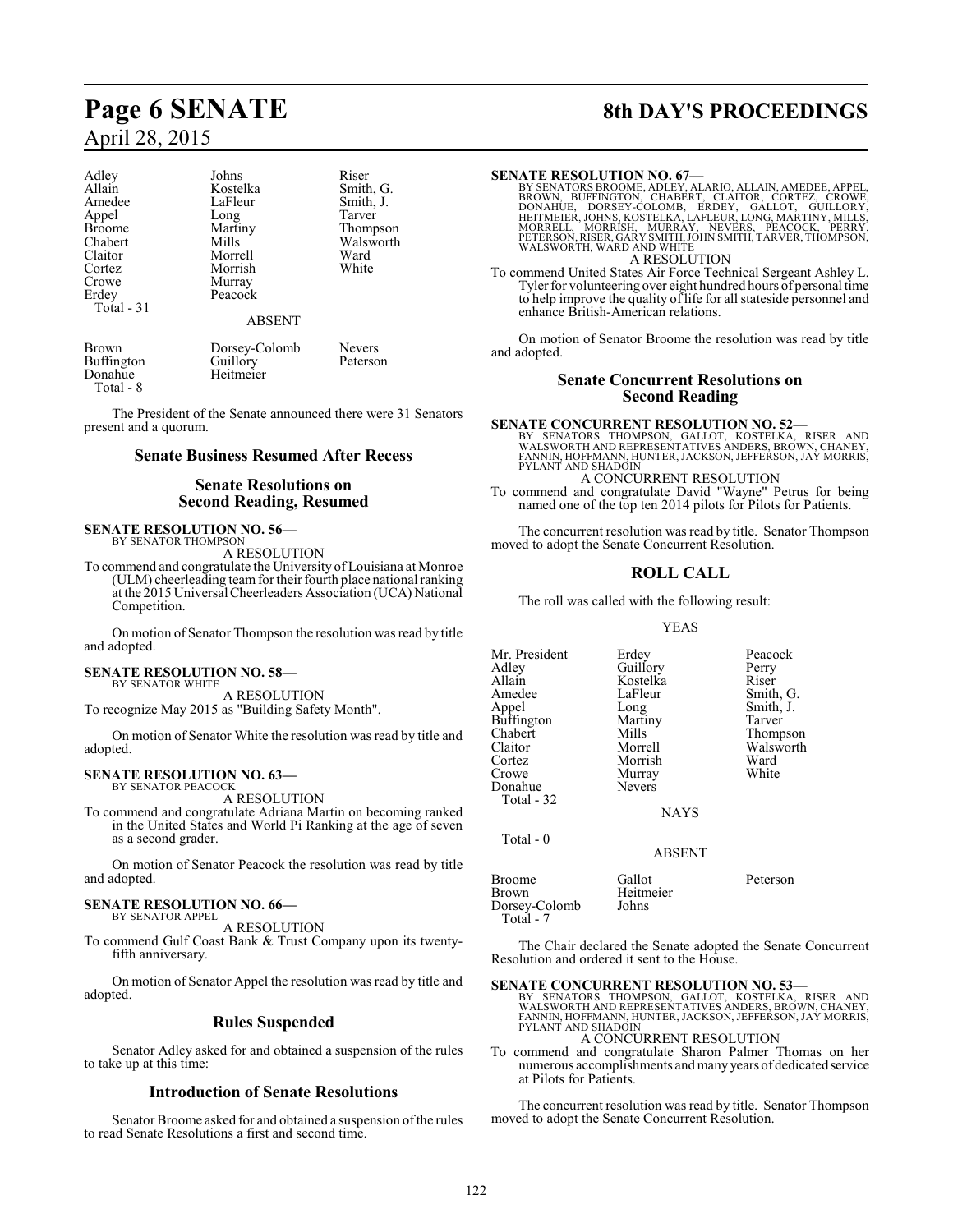# **8th DAY'S PROCEEDINGS Page 7 SENATE**

### **ROLL CALL**

The roll was called with the following result:

#### YEAS

| Mr. President<br>Adley | Donahue<br>Erdey | Peacock<br>Perry |
|------------------------|------------------|------------------|
| Allain                 | Guillory         | Riser            |
| Amedee                 | Kostelka         | Smith, G.        |
| Appel                  | LaFleur          | Smith, J.        |
| <b>Broome</b>          | Long             | Tarver           |
| Brown                  | Martiny          | Thompson         |
| Buffington             | Mills            | Walsworth        |
| Chabert                | Morrell          | Ward             |
| Claitor                | Morrish          | White            |
| Cortez                 | Murray           |                  |
| Crowe                  | <b>Nevers</b>    |                  |
| Total - 34             |                  |                  |
|                        | <b>NAYS</b>      |                  |
| Total - 0              | <b>ABSENT</b>    |                  |

| Dorsey-Colomb | Heitmeier | Peterson |
|---------------|-----------|----------|
| Gallot        | Johns     |          |
| Total - 5     |           |          |

The Chair declared the Senate adopted the Senate Concurrent Resolution and ordered it sent to the House.

#### **SENATE CONCURRENT RESOLUTION NO. 54—**

BY SENATORS THOMPSON, GALLOT, KOSTELKA, RISER AND<br>WALSWORTHAND REPRESENTATIVES ANDERS,BROWN,CHANEY,<br>FANNIN,HOFFMANN,HUNTER,JACKSON,JEFFERSON,JAY MORRIS,<br>PYLANT AND SHADOIN

#### A CONCURRENT RESOLUTION

To commend and congratulate Philip Mark Thomas for being named one of the top ten 2014 pilots for Pilots for Patients and for being named the 2013 Pilot of the Year for Pilots for Patients.

The concurrent resolution was read by title. Senator Thompson moved to adopt the Senate Concurrent Resolution.

#### **ROLL CALL**

The roll was called with the following result:

#### YEAS

| Mr. President           | Donahue            | Peacock   |
|-------------------------|--------------------|-----------|
| Adley                   | Erdey              | Perry     |
| Allain                  | Guillory           | Riser     |
| Amedee                  | Kostelka           | Smith, G. |
| Appel                   | LaFleur            | Smith, J. |
|                         |                    | Tarver    |
| Broome                  | Long               |           |
| Brown                   | Martiny            | Thompson  |
| Buffington              | Mills              | Walsworth |
| Chabert                 | Morrell            | Ward      |
| Claitor                 | Morrish            | White     |
| Cortez                  | Murray             |           |
| Crowe                   | <b>Nevers</b>      |           |
| Total - 34              |                    |           |
|                         | <b>NAYS</b>        |           |
| Total - 0               |                    |           |
|                         | <b>ABSENT</b>      |           |
| Dorsey-Colomb<br>Gallot | Heitmeier<br>Johns | Peterson  |
| Total - 5               |                    |           |

The Chair declared the Senate adopted the Senate Concurrent Resolution and ordered it sent to the House.

# April 28, 2015

## **SENATE CONCURRENT RESOLUTION NO. 58—**

BY SENATOR ALARIO AND REPRESENTATIVE KLECKLEY A CONCURRENT RESOLUTION

To express the sincere condolences of the Legislature of Louisiana upon the untimely death of Vanessa Miller Prejean, an individual who faithfully served theLegislature ofLouisiana for thirty-two years, to commend her loyal service to both the Senate and House of Representatives, and to celebrate a life well lived.

The concurrent resolution was read by title. Senator Thompson moved to adopt the Senate Concurrent Resolution.

#### **ROLL CALL**

The roll was called with the following result:

#### YEAS

| Mr. President<br>Adley<br>Allain<br>Amedee<br>Appel<br>Broome<br>Brown<br>Buffington<br>Chabert<br>Claitor<br>Cortez<br>Crowe<br>Total - 34 | Donahue<br>Erdey<br>Guillory<br>Kostelka<br>LaFleur<br>Long<br>Martiny<br>Mills<br>Morrell<br>Morrish<br>Murray<br>Nevers<br><b>NAYS</b> | Peacock<br>Perry<br>Riser<br>Smith, G.<br>Smith, J.<br>Tarver<br>Thompson<br>Walsworth<br>Ward<br>White |
|---------------------------------------------------------------------------------------------------------------------------------------------|------------------------------------------------------------------------------------------------------------------------------------------|---------------------------------------------------------------------------------------------------------|
| Total - 0                                                                                                                                   | <b>ABSENT</b>                                                                                                                            |                                                                                                         |
| Dorsey-Colomb<br>Gallot<br>Total - 5                                                                                                        | Heitmeier<br>Johns                                                                                                                       | Peterson                                                                                                |

The Chair declared the Senate adopted the Senate Concurrent Resolution and ordered it sent to the House.

#### **House Concurrent Resolutions on Second Reading**

## **HOUSE CONCURRENT RESOLUTION NO. 68—** BY REPRESENTATIVE JEFFERSON AND SENATOR GALLOT

A CONCURRENT RESOLUTION To recognize Tuesday, April 28, 2015, as Grambling State University Day at the state capitol.

The resolution was read by title. Senator Gallot moved to concur in the House Concurrent Resolution.

#### **ROLL CALL**

The roll was called with the following result:

Morrish

#### YEAS

Mr. President Donahue Peacock<br>Adley Erdey Perry Adley Erdey Perry<br>Allain Gallot Riser Allain Gallot<br>Amedee Kostelka Amedee Kostelka Smith, G.<br>Appel LaFleur Smith, J. Broome Long<br>Brown Martiny Brown Martiny Thompson<br>Buffington Mills Walsworth Buffington Mills Walsworth<br>Chabert Morrell Ward Chabert Morrell Ward

LaFleur Smith, J.<br>
Long Tarver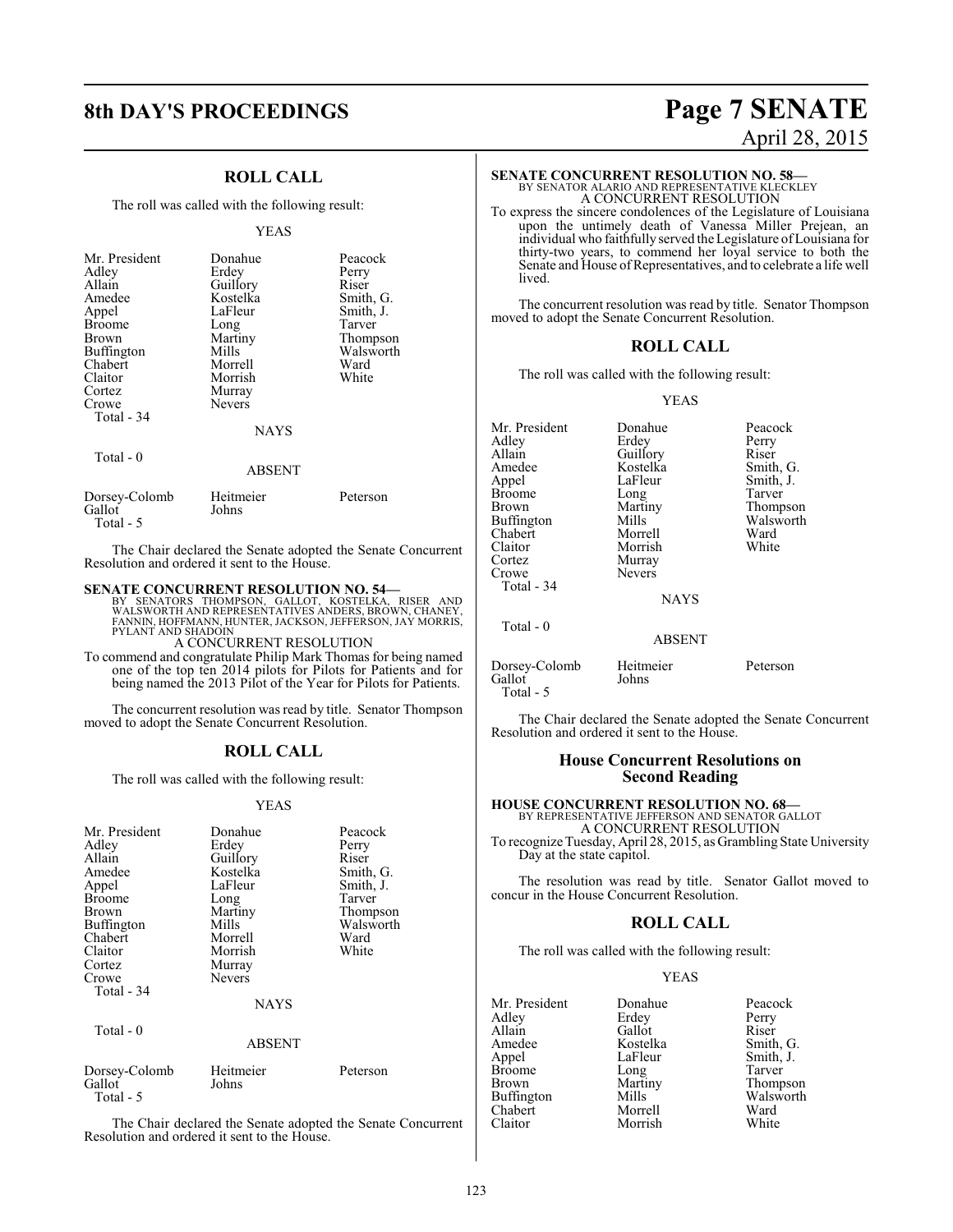Guillory Total - 5

| Cortez<br>Crowe           | Murray<br><b>Nevers</b> |          |
|---------------------------|-------------------------|----------|
| Total - 34                | <b>NAYS</b>             |          |
| Total $-0$                | <b>ABSENT</b>           |          |
| Dorsey-Colomb<br>Guillory | Heitmeier<br>Johns      | Peterson |

The Chair declared the Senate concurred in the House Concurrent Resolution and ordered it returned to the House.

#### **HOUSE CONCURRENT RESOLUTION NO. 69—** BY REPRESENTATIVE PONTI

A CONCURRENT RESOLUTION

To urge and request the International Alliance of Theatrical State Employees (IATSE) Local 478 to allowBatonRouge, Louisiana to become a production center in its upcoming negotiations with the Alliance of Motion Picture and Television Producers (AMPTP).

The resolution was read by title. Senator White moved to concur in the House Concurrent Resolution.

#### **ROLL CALL**

The roll was called with the following result:

#### YEAS

| Mr. President<br>Adley<br>Allain<br>Amedee | Donahue<br>Erdey<br>Gallot<br>Kostelka | Peacock<br>Perry<br>Riser<br>Smith, G. |
|--------------------------------------------|----------------------------------------|----------------------------------------|
| Appel<br>Broome                            | LaFleur<br>Long                        | Smith, J.<br>Tarver                    |
| Brown                                      | Martiny                                | Thompson                               |
| <b>Buffington</b>                          | Mills                                  | Walsworth                              |
| Chabert<br>Claitor                         | Morrell<br>Morrish                     | Ward<br>White                          |
| Cortez                                     | Murray                                 |                                        |
| Crowe                                      | <b>Nevers</b>                          |                                        |
| Total - 34                                 | NAYS                                   |                                        |
| Total - 0                                  | <b>ABSENT</b>                          |                                        |
| Dorsey-Colomb<br>Guillory<br>Total - 5     | Heitmeier<br>Johns                     | Peterson                               |

The Chair declared the Senate concurred in the House Concurrent Resolution and ordered it returned to the House.

**HOUSE CONCURRENT RESOLUTION NO. 72—**<br>BY REPRESENTATIVES JAMES, BADON, BARROW, WESLEY BISHOP, BOUIE, BURRELL, COX, FRANKLIN, GAINES, HALL, HONORE,<br>HUNTER, JACKSON, JEFFERSON, TERRY LANDEY, NORTON, PIERRE,<br>PRICE, SMITH, THI

#### A CONCURRENT RESOLUTION

To recognize Wednesday, April 22, 2015, as Southern University Day at the state capitol and to commend and congratulate the Southern University System on celebrating its one hundred thirty-five year history of providing higher educational opportunities to African American students; on leading the way in making such opportunities available to students of all races and all backgrounds; on preparing and nurturing many influential leaders in the state and in the country; and on playing

# **Page 8 SENATE 8th DAY'S PROCEEDINGS**

a critically important role in the development of Louisiana and the nation.

#### **SENATE FLOOR AMENDMENTS**

Amendments proposed by Senator Broome to Original House Concurrent Resolution No. 72 by Representative James

AMENDMENT NO. 1

Guillory Total - 4

On page 2, line 29, delete "House of Representatives of the"

On motion of Senator Broome, the amendments were adopted.

The amended resolution was read by title. Senator Broome moved to concur in the House Concurrent Resolution.

#### **ROLL CALL**

The roll was called with the following result:

#### YEAS

| Mr. President     | Donahue       | <b>Nevers</b> |
|-------------------|---------------|---------------|
| Adley             | Erdey         | Peacock       |
| Allain            | Gallot        | Perry         |
| Amedee            | Heitmeier     | Riser         |
| Appel             | Kostelka      | Smith, G.     |
| <b>Broome</b>     | LaFleur       | Smith, J.     |
| Brown             | Long          | Tarver        |
| <b>Buffington</b> | Martiny       | Thompson      |
| Chabert           | Mills         | Walsworth     |
| Claitor           | Morrell       | Ward          |
| Cortez            | Morrish       | White         |
| Crowe             | Murray        |               |
| Total - 35        |               |               |
|                   | <b>NAYS</b>   |               |
| Total $-0$        |               |               |
|                   | <b>ABSENT</b> |               |
| Dorsey-Colomb     | Johns         |               |
| Guillory          | Peterson      |               |

The Chair declared the Senate concurred in the amended House Concurrent Resolution and ordered it returned to the House.

#### **HOUSE CONCURRENT RESOLUTION NO. 78—**

BY REPRESENTATIVE MORENO A CONCURRENT RESOLUTION

To commend Tonya Boyd-Cannon for her extraordinary musical talents, her outstanding performance on The Voice, and for the tremendous pride she brings to the state of Louisiana.

The resolution was read by title. Senator Morrell moved to concur in the House Concurrent Resolution.

### **ROLL CALL**

The roll was called with the following result:

#### YEAS

| Mr. President | Erdey    | Peacock   |
|---------------|----------|-----------|
| Adley         | Gallot   | Perry     |
| Allain        | Johns    | Riser     |
| Amedee        | Kostelka | Smith, G. |
| Appel         | LaFleur  | Smith, J. |
| <b>Broome</b> | Long     | Tarver    |
| <b>Brown</b>  | Martiny  | Thompson  |
| Buffington    | Mills    | Walsworth |
| Chabert       | Morrell  | Ward      |
| Cortez        | Morrish  | White     |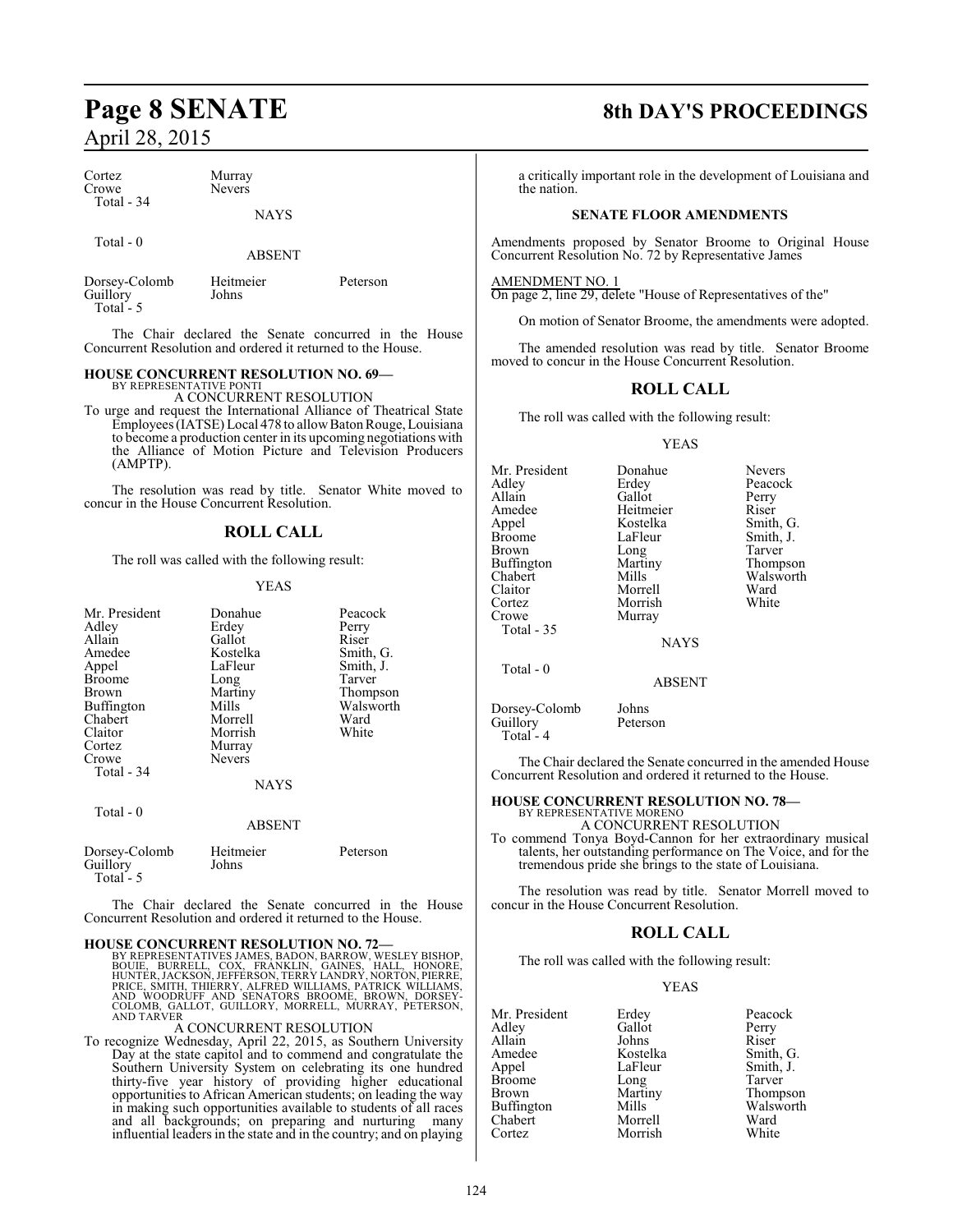# **8th DAY'S PROCEEDINGS Page 9 SENATE**

| Crowe      | Murray        |
|------------|---------------|
| Donahue    | <b>Nevers</b> |
| Total - 34 |               |

Total - 0

ABSENT

**NAYS** 

Claitor Guillory Peterson<br>Dorsey-Colomb Heitmeier Dorsey-Colomb Total - 5

The Chair declared the Senate concurred in the House Concurrent Resolution and ordered it returned to the House.

#### **HOUSE CONCURRENT RESOLUTION NO. 79—** BY REPRESENTATIVE COX

A CONCURRENT RESOLUTION To express the condolences of the Legislature of Louisiana upon the death of Lieutenant Colonel Retired Michael J. Jones.

The resolution was read by title. Senator Long moved to concur

in the House Concurrent Resolution.

### **ROLL CALL**

The roll was called with the following result:

#### YEAS

| Mr. President<br>Adley<br>Allain<br>Amedee<br>Appel<br>Broome<br>Brown<br>Buffington<br>Chabert<br>Claitor<br>Cortez | Donahue<br>Erdey<br>Gallot<br>Heitmeier<br>Johns<br>Kostelka<br>LaFleur<br>Long<br>Martiny<br>Mills<br>Morrell | Murray<br><b>Nevers</b><br>Peacock<br>Perry<br>Riser<br>Smith, G.<br>Smith, J.<br>Tarver<br>Thompson<br>Walsworth<br>Ward |
|----------------------------------------------------------------------------------------------------------------------|----------------------------------------------------------------------------------------------------------------|---------------------------------------------------------------------------------------------------------------------------|
| Crowe<br>Total $-36$                                                                                                 | Morrish<br><b>NAYS</b>                                                                                         | White                                                                                                                     |
| Total - 0                                                                                                            | <b>ABSENT</b>                                                                                                  |                                                                                                                           |

| Dorsey-Colomb<br>Total - 3 | Guillory | Peterson |
|----------------------------|----------|----------|
|----------------------------|----------|----------|

The Chair declared the Senate concurred in the House Concurrent Resolution and ordered it returned to the House.

#### **HOUSE CONCURRENT RESOLUTION NO. 80—** BY REPRESENTATIVE HOLLIS

A CONCURRENT RESOLUTION To express the condolences of the members of the Legislature of Louisiana upon the death of Diane A. Piret.

The resolution was read by title. Senator Martiny moved to concur in the House Concurrent Resolution.

## **ROLL CALL**

The roll was called with the following result:

#### YEAS

| Mr. President | Donahue   | Murray        |
|---------------|-----------|---------------|
| Adley         | Erdey     | <b>Nevers</b> |
| Allain        | Gallot    | Peacock       |
| Amedee        | Heitmeier | Perry         |
| Appel         | Johns     | Riser         |

## Broome Kostelka Smith, G. LaFleur Smith, J.<br>Long Tarver Buffington Long<br>Chabert Martiny Chabert Martiny Thompson<br>Claitor Mills Walsworth

Cortez Morrell Ward Morrish **NAYS** 

ABSENT

Dorsey-Colomb Guillory Peterson

April 28, 2015

The Chair declared the Senate concurred in the House Concurrent Resolution and ordered it returned to the House.

#### **HOUSE CONCURRENT RESOLUTION NO. 83—**

Claitor Mills Walsworth<br>
Cortez Morrell Ward

BY REPRESENTATIVES LEGER, ARNOLD, LEOPOLD, AND MORENO AND SENATORS APPEL, MURRAY, AND PETERSON A CONCURRENT RESOLUTION

To designate Wednesday, April 29, 2015, as New Orleans Day at the Louisiana Legislature, to commend the city of NewOrleans, and to provide suitable observance of this special day.

The resolution was read by title. Senator Murray moved to concur in the House Concurrent Resolution.

### **ROLL CALL**

The roll was called with the following result:

#### YEAS

Mr. President Erdey Nevers<br>Adley Gallot Peacoc Adley Gallot Peacock<br>Allain Heitmeier Perry Appel Johns<br>Broome Kostelka Broome Kostelka Smith, G.<br>Brown LaFleur Smith, J. Buffington Long<br>Chabert Martiny Crowe Morrish<br>
Donahue Murray Donahue Total - 35

Total - 0

Total - 36

Total - 0

Total - 3

Morrell Ward<br>
Morrish White

Heitmeier Perry<br>
Johns Riser LaFleur Smith, J.<br>Long Tarver Chabert Martiny Thompson Claitor Mills Walsworth<br>
Cortez Morrell Ward

**NAYS** 

#### ABSENT

Amedee Guillory<br>Dorsey-Colomb Peterson Dorsey-Colomb Total - 4

The Chair declared the Senate concurred in the House Concurrent Resolution and ordered it returned to the House.

**HOUSE CONCURRENT RESOLUTION NO. 85—**<br>BY REPRESENTATIVES HODGES, HENRY BURNS, GUINN, IVEY,<br>MACK, SEABAUGH, AND WHITNEY AND SENATORS CROWE AND<br>GUILLORY

A CONCURRENT RESOLUTION To urge and request United States Supreme Court Justices Ruth Bader Ginsberg and Elena Kagan to each recuse themselves from the case of Obergefell v. Hodges, Supreme Court Docket No. 14-556.

The resolution was read by title and referred by the President to the Committee on Judiciary A.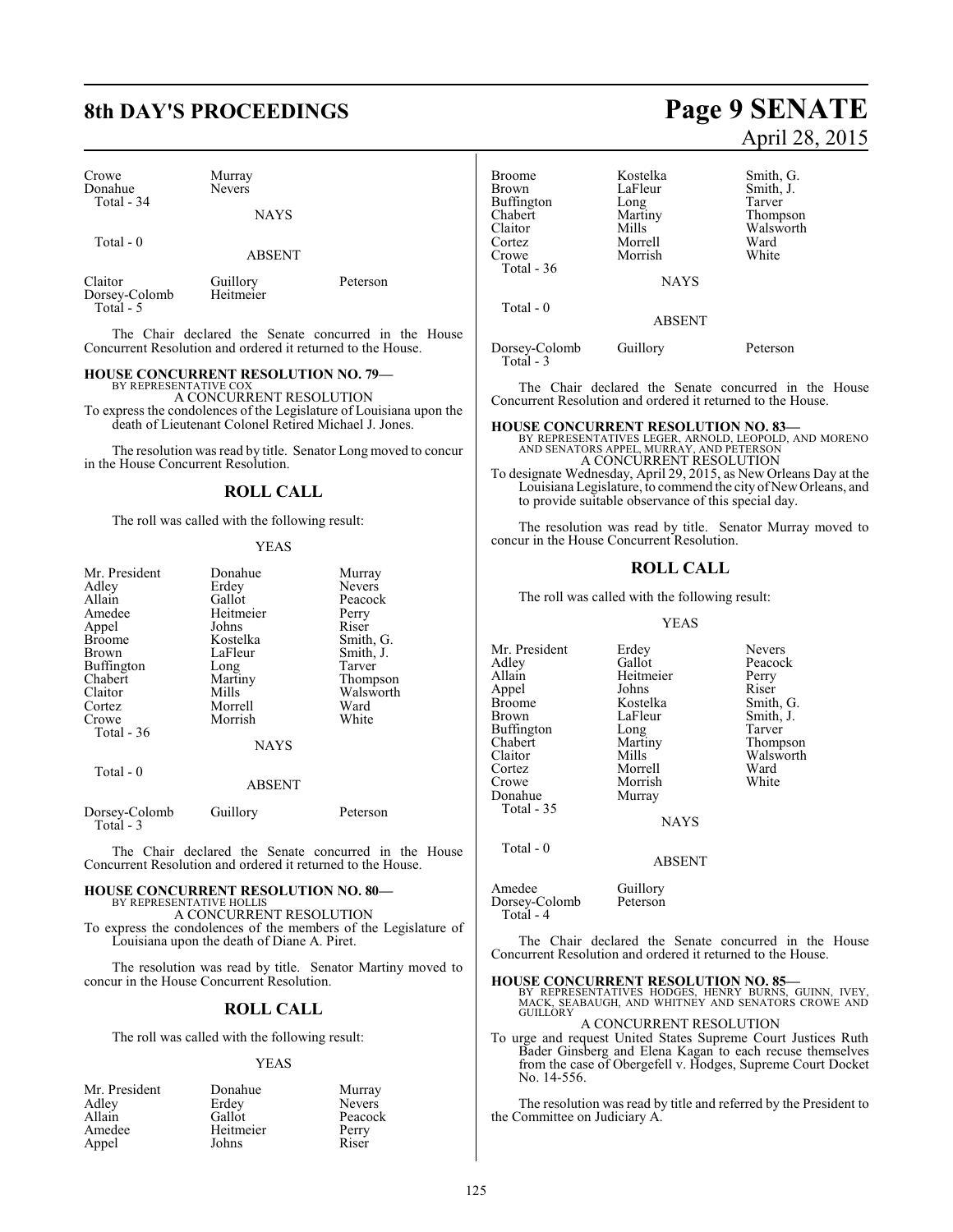#### **Reports of Committees**

The following reports of committees were received and read:

#### **REPORT OF COMMITTEE ON**

### **JUDICIARY B**

Senator Jean-Paul "JP" Morrell, Chairman on behalf of the Committee on Judiciary B, submitted the following report:

#### April 28, 2015

To the President and Members of the Senate:

I am directed by your Committee on Judiciary B to submit the following report:

**SENATE BILL NO. 36—** BY SENATOR AMEDEE

AN ACT

To amend and reenact Code of Criminal Procedure Article 327.1 and 335.1(A)(1)(a), R.S. 14:79(A)(1)(a) and (E), and R.S. 46:2136.2(A) and (B), and to enact Chapter 28-D of Title 46 of the Louisiana Revised Statutes of 1950, to be comprised of R.S. 46:2181 through 2191, relative to protective orders; to provide for sexual assault protective orders; to provide relative to procedures for obtaining a sexual assault protective order; to provide definitions; to provide penalties; to provide relative to the Louisiana Protective Order Registry; to provide relative to the crime of violation of protective orders; to provide relative to protective orders as bail restrictions; and to provide for related matters.

Reported with amendments.

**SENATE BILL NO. 174—** BY SENATOR BROOME

#### AN ACT

To enact R.S. 9:3262, relative to leases and leasing; to provide relative to domestic abuse victims and certain residential lease agreements; to provide certain definitions, terms procedures, conditions, and requirements; to provide relative to certain actions by lessors and lessees; to provide relative to certification of domestic abuse victim status; to provide relative to certain civil proceedings; and to provide for related matters.

Reported favorably.

#### **SENATE BILL NO. 264—**

BY SENATOR DORSEY-COLOMB

AN ACT To amend and reenact R.S. 14:323(B), relative to the prohibited use of a tracking device; to increase penalties for the use of a tracking device under certain circumstances; and to provide for related matters.

Reported favorably.

Respectfully submitted, JEAN-PAUL "JP" MORRELL Chairman

#### **REPORT OF COMMITTEE ON**

#### **JUDICIARY A**

Senator Ben W. Nevers, Chairman on behalf of the Committee on Judiciary A, submitted the following report:

#### April 28, 2015

To the President and Members of the Senate:

# **Page 10 SENATE 8th DAY'S PROCEEDINGS**

I am directed by your Committee on Judiciary A to submit the following report:

**SENATE BILL NO. 62—** BY SENATOR WARD

AN ACT

To enact R.S. 40:39.1(B)(5), relative to fees for certified copies; to provide relative to the clerks of court in East Feliciana and West Feliciana Parishes; to provide for an additional fee for issuing certified copies of birth certificates and death certificates; and to provide for related matters.

Reported favorably.

**SENATE BILL NO. 134—** BY SENATOR PEACOCK

AN ACT

To amend and reenact Chapter 5 of Title VII of Book I of the Civil Code, consisting of Civil Code Articles 215 through 245, to consist of Articles 221 through 235, Titles VII and VII-A of Book VII of the Code of Civil Procedure, consisting of Articles 4501, 4502, 4521 and 4522, to consist of Articles 4501 and 4521, Code of Civil Procedure Articles 683, 732, and 2592, and R.S. 9:571, 572, and 951 through 954, and to enact Chapter 6 of Title VII of Book I of the Civil Code to be comprised of Civil Code Articles 236 through 239, Code of Civil Procedure Article 74.6, R.S. 9:573, and Chapter 3-A of Code Title VIII of Code Book I of Title 9 of the Louisiana Revised Statutes of 1950, to consist of R.S. 9:961 and 962, relative to parental authority of married persons, the obligations of children, parents, and other ascendants, and provisional custody by mandate; to provide for the authority of married fathers and mothers over their minor child; to provide for the rights and obligations of married parents of minor children; to provide for the obligations of minor children; to provide for the authority of a married parent to administer, alienate, encumber, or lease the property of his minor child, or to compromise a claim of his minor child, or to incur an obligation of his minor child; to provide for the delivery of the property of the child to the child at the termination of parental authority; to provide for an accounting of the administration of the parents to the child; to provide for the delegation of parental authority; to provide for the termination of parental authority; to provide for the obligations of a child regardless of age; to provide for the reciprocal obligations of descendants and ascendants; to provide for the suppression of Civil Code Articles relative to the duties of parents toward their illegitimate children and relative to the duties of illegitimate children toward their parents; to provide for venue for actions to seek court approval by parents during marriage; to provide for proper party plaintiff and proper party defendant for unemancipated minors; to provide for summary proceedings for certain actions; to provide for the administration of minor's property during marriage of parents; to provide for the administration of a court judgment in favor of a minor; to provide for limitations on actions between an unemancipated minor child, his parents, a person having parental authority of the unemancipated minor child, or the tutor of the unemancipated minor child; to provide for acts that may be performed without court approval by a person having parental authority; to provide for a redesignation of a Section relative to uncontested paternity proceedings; to provide for provisional custody by mandate; to direct the Louisiana State Law Institute to replace Comment (b) under Code of Civil Procedure Article 684; to provide for an effective date; and to provide for related matters.

Reported with amendments.

#### **SENATE BILL NO. 237—**

BY SENATOR MURRAY AN ACT

To amend and reenact Code of Civil Procedure Article 4843(E) and (H), relative to courts of limited jurisdiction; to provide relative to the civil jurisdiction concurrent with the district court in cases where the amount in dispute, or the value of the property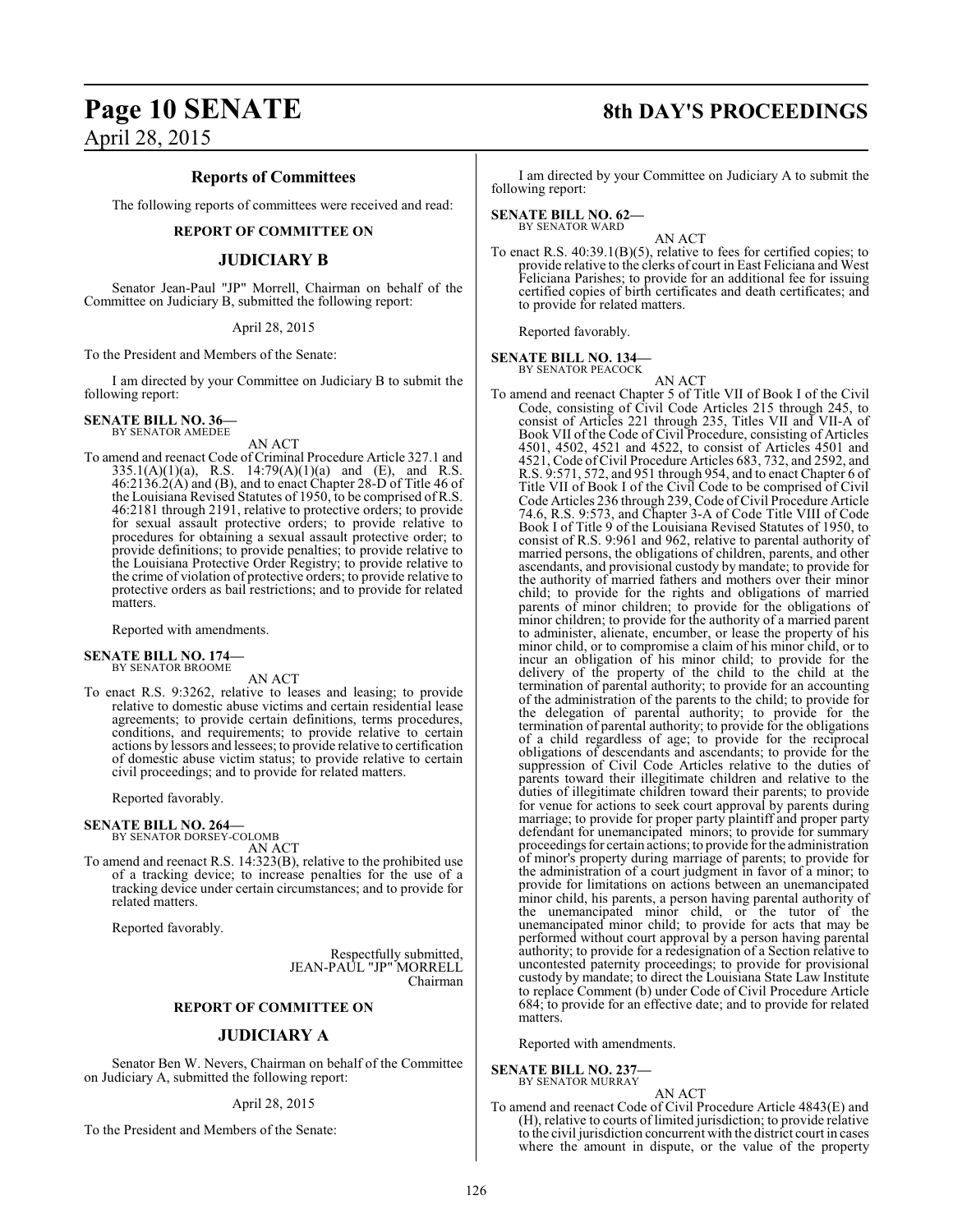# **8th DAY'S PROCEEDINGS Page 11 SENATE**

# April 28, 2015

involved, does not exceed fifty thousand dollars; to provide for the jurisdictional amount in dispute in certain city courts; to provide for the jurisdictional amount in dispute in a city court in New Orleans; and to provide for related matters.

Reported with amendments.

#### **SENATE BILL NO. 245—** BY SENATOR ERDEY

AN ACT

To amend and reenact Children's Code Article 675(B) and R.S.  $46:283(C)(1)$ , and to enact R.S.  $46:283(D),(E), (F)$  and  $(G),$ relative to foster parenting; to provide relative to foster care case plans; to provide relative to the reasonable and prudent parent standard; to provide relative to the greatest opportunity for normalcy in a foster child's life; to provide relative to the authority of caregivers making day-to-day decisions affecting a foster child; to provide for certain factors to be considered when making decisions regarding a foster child; to provide relative to extracurricular, enrichment, cultural, social or sporting activities for foster children; to provide relative to residual parental rights; to provide relative to out-of-state travel for a foster child; to provide regarding certain immunities; to provide for certain definitions, terms, requirements and procedures; and to provide for related matters.

Reported with amendments.

Respectfully submitted, BEN W. NEVERS Chairman

#### **REPORT OF COMMITTEE ON**

### **JUDICIARY C**

Senator Robert W. Kostelka, Chairman on behalf of the Committee on Judiciary C, submitted the following report:

April 28, 2015

To the President and Members of the Senate:

I am directed by your Committee on Judiciary C to submit the following report:

#### **SENATE BILL NO. 30—** BY SENATOR KOSTELKA

AN ACT

To enact R.S. 14:69(E), relative to the crime of illegal possession of stolen things; to provide relative to exemptions from prosecution for certain persons under certain circumstances; and to provide for related matters.

Reported with amendments.

#### **SENATE BILL NO. 60—** BY SENATOR KOSTELKA

AN ACT

To amend and reenact the introductory paragraph of R.S. 14:70.1(A) and  $70.1(A)(1)$  and (2), and to enact R.S.  $14:70.1(C)$ , relative to the crime of Medicaid fraud; to provide relative to the elements of Medicaid fraud; to provide relative to venue for Medicaid fraud prosecutions; and to provide for related matters.

Reported with amendments.

- **SENATE BILL NO. 117—** BY SENATORS GARY SMITH AND MORRELL AN ACT
- To amend and reenact the introductory paragraph of R.S. 14:42(A) and 42(D)(1), 42.1, 43, and 43.1(A), and to enact R.S. 14:43.1.1, relative to sex offenses; to rename the crimes of "aggravated rape", "forcible rape", and "simple rape" to "first degree rape", "second degree rape", and "third degree rape", respectively; to

provide relative to the elements of the crime of sexual battery; to create the crime of misdemeanor sexual battery; to provide for penalties; and to provide for related matters.

Reported with amendments.

Respectfully submitted, ROBERT W. "BOB" KOSTELKA Chairman

### **Senate Bills and Joint Resolutions on Second Reading Reported by Committees**

**SENATE BILL NO. 48—** BY SENATORS DONAHUE AND APPEL AN ACT

To amend and reenact R.S.  $17:3048.1(A)(1)(b)(i)$  and to enact R.S. 17:3048.1(Z), relative to the Taylor Opportunity Program for Students; to provide relative to the minimum American College Test score required for eligibility for the Opportunity award; to provide with respect to the monetary amounts for awards granted pursuant to the program; to provide relative to future increases in award amounts; to provide for effectiveness; and to provide for related matters.

Reported with amendments by the Committee on Education.

#### **SENATE COMMITTEE AMENDMENTS**

Amendments proposed by Senate Committee on Education to Original Senate Bill No. 48 by Senator Donahue

AMENDMENT NO. 1

On page 2, line 13, change "**expressed in whole number increments**" to "**truncated to a whole number**"

AMENDMENT NO. 2

On page 3, at the end of line 7, between "**year**" and the period "**.**" insert "**at the postsecondary institution in which the student is enrolled**"

AMENDMENT NO. 3 On page 3, line 9, between "**state**" and "**in**" insert "**at a postsecondary institution**"

AMENDMENT NO. 4 On page 3, line 11, between "**amounts**" and "**granted**" insert "**at a postsecondary institution**"

AMENDMENT NO. 5 On page 3, at the end of line 13, between "**Chapter**" and the period "**.**" insert "**, subject to any limitations on award amounts otherwise imposed by this Chapter**"

#### AMENDMENT NO. 6

On page 3, at the end of line 16, between "**year**" and the period "**.**" insert "**at the postsecondary institution in which the student is enrolled, subject to any limitations on award amounts otherwise imposed by this Chapter**"

On motion of Senator Appel, the committee amendment was adopted. The amended bill was read by title, ordered engrossed and passed to a third reading.

## **SENATE BILL NO. 88—** BY SENATOR ADLEY

AN ACT To amend and reenact R.S. 30:9(B) and to enact R.S. 30:9.2, relative to the office of conservation; to provide relative to drilling units and pooling; to provide relative to certain wells; to provide relative to cross-unit wells; to provide certain definitions, terms, procedures, requirements, conditions, and effects; and to provide for related matters.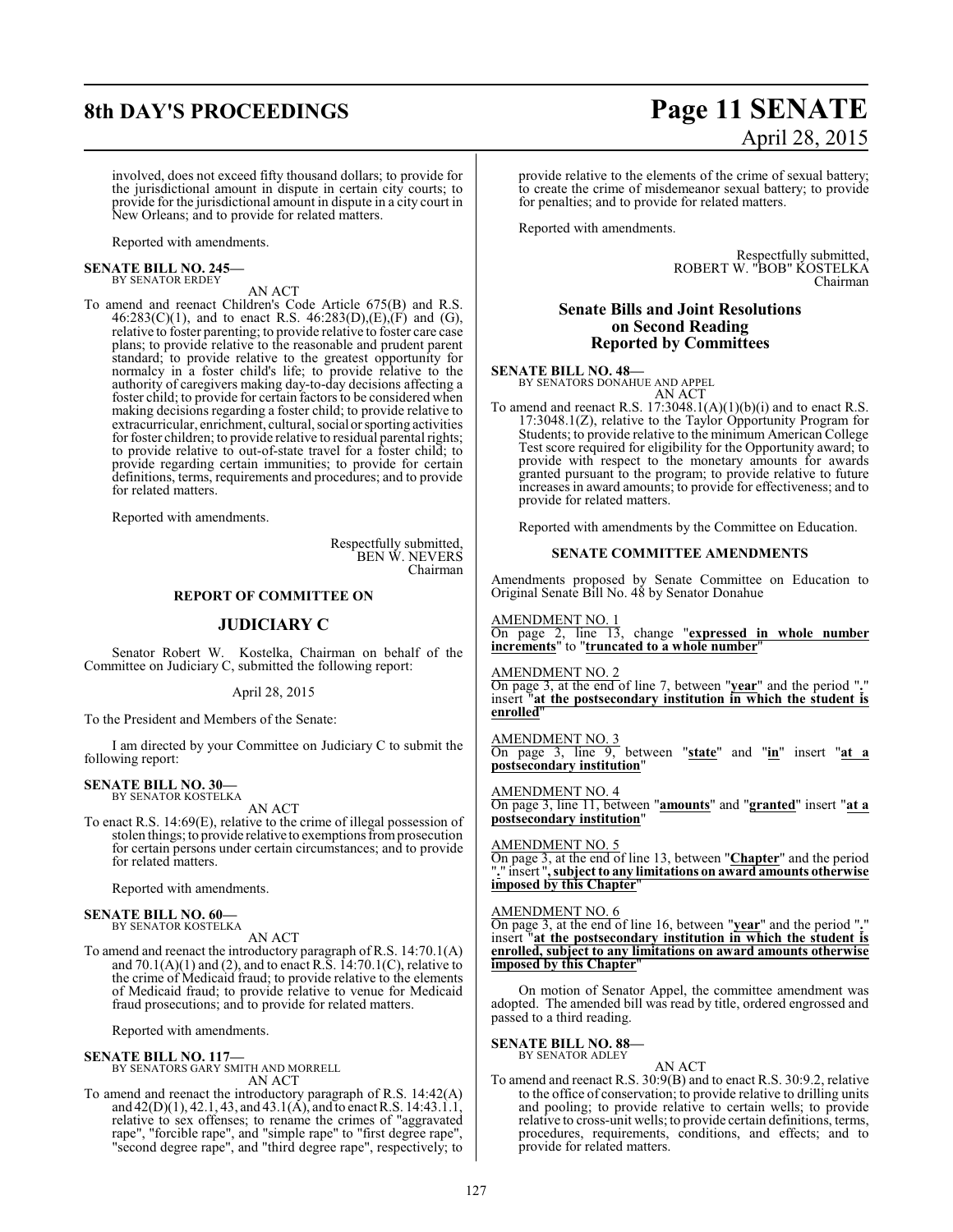# **Page 12 SENATE 8th DAY'S PROCEEDINGS**

Reported favorably by the Committee on Natural Resources. The bill was read by title, ordered engrossed and passed to a third reading.

#### **SENATE BILL NO. 151—** BY SENATOR CORTEZ

AN ACT

To amend and reenact R.S. 48:251.5(B)(1) and (2), 256.5(B),  $256.6(A)(1)$ , and  $256.7(C)$ , relative to public contracts of the Department of Transportation and Development; to provide relative to payment of legal interest on contract balances; to provide relative to filing of statements of amounts due by claimants; to provide relative to cancellation of the inscription of claims and privileges; and to provide for related matters.

Reported favorably by the Committee on Transportation, Highways and Public Works. The bill was read by title, ordered engrossed and passed to a third reading.

# **SENATE BILL NO. 155—** BY SENATOR DONAHUE

A JOINT RESOLUTION

Proposing to add Article VIII, Section 7.2 of the Constitution of Louisiana, relative to postsecondary education; to authorize certain postsecondaryeducation management boards to establish the tuition and mandatory fee amounts charged by the institutions under their supervision and management; and to specify an election for submission of the proposition to electors and provide a ballot proposition.

Reported with amendments by the Committee on Education.

#### **SENATE COMMITTEE AMENDMENTS**

Amendments proposed by Senate Committee on Education to Original Senate Bill No. 155 by Senator Donahue

#### AMENDMENT NO. 1

On page 2, line 2, between "No." and "of this" delete "\_\_\_\_" and insert "48"

On motion of Senator Appel, the committee amendment was adopted. The amended bill was read by title, ordered engrossed and recommitted to the Committee on Revenue and Fiscal Affairs.

# **SENATE BILL NO. 159—** BY SENATOR HEITMEIER

AN ACT

To amend and reenact R.S. 48:250.2(A), and to enact R.S. 38:2225.2.5 and R.S. 48:232.1 and 250.2(D), relative to designbuild contracts; to authorize any regional transit authority created by law to let a design-build contract for new ferries on the Mississippi River; to require that the Department of Transportation and Development give priority to any bridge project which replaces a tunnel; to authorize the Department of Transportation and Development to utilize the design-build method to contract for ferries on the Mississippi River and for a bridge project which replaces a tunnel; and to provide for related matters.

Reported with amendments by the Committee on Transportation, Highways and Public Works.

#### **SENATE COMMITTEE AMENDMENTS**

Amendments proposed by Senate Committee on Transportation, Highways and Public Works to Original Senate Bill No. 159 by Senator Heitmeier

#### AMENDMENT NO. 1

On page 7, line 3, change "**shall**" to "**may**"

On motion of Senator Adley, the committee amendment was adopted. The amended bill was read by title, ordered engrossed and passed to a third reading.

#### **SENATE BILL NO. 162—**

BY SENATOR GARY SMITH AN ACT

To amend and reenact R.S. 38:2225.2.4(A)(3), (F)(5), and (G)(5), relative to public contracts; to authorize a construction management at risk pilot program; to provide for selection of a construction management at risk contractor; to provide for entry into a construction management at risk contract by an owner; and to provide for related matters.

Reported favorably by the Committee on Transportation, Highways and Public Works. The bill was read by title, ordered engrossed and passed to a third reading.

# **SENATE BILL NO. 177—** BY SENATOR ADLEY

A JOINT RESOLUTION

Proposing to add Article VII, Section 21(C)(20) of the Constitution of Louisiana, relative to ad valorem property tax exemptions; to provide for an exemption for certain inventory and natural gas; and to specify an election for submission of the proposition to electors and provide a ballot proposition.

Reported with amendments by the Committee on Finance.

#### **SENATE COMMITTEE AMENDMENTS**

Amendments proposed by Senate Committee on Finance to Original Senate Bill No. 177 by Senator Adley

#### AMENDMENT NO. 1

On page 1, line 2, delete "add Article VII, Section 21(C)(20)" and insert "amend Article VII, Section 18(B) and (D), and to add Article VII, Section 10.15, Section  $21(C)(20)$  and  $(21)$ , and Section 21.1"

#### AMENDMENT NO. 2

On page 1, line 3, after "exemptions" insert "and reductions"

#### AMENDMENT NO. 3

On page 1, line 4, after "gas" insert: "and vessels; to provide for the valuation and assessment of telephone company property; to provide with respect to the adjustment of ad valorem millages because of the implementation of the amendment; to provide for annual effectiveness of the exemptions and reductions"

#### AMENDMENT NO. 4

On page 1, line 7, after "concurring, that" insert: "only if the Legislative Auditor provides written certification to the Secretary of State that funds have been appropriated by the legislature in a law which has become effective which, upon receipt by an ad valorem property taxing authority, will be sufficient to offset the decrease in the total amount of ad valorem taxes collected by such taxing authority because of the implementation of the provisions of this proposed amendment, then"

#### AMENDMENT NO. 5

On page 1, at the end of line 8, delete "add Article VII," and on line 9, delete "Section 21(C)(20)" and insert "amend Article VII, Section 18(B) and (D), and to add Article VII, Section 10.15, Section 21(C)(20) and (21), and Section 21.1"

#### AMENDMENT NO. 6

On page 1, between lines 9 and 10, insert the following: "**§10.15. Tax Credit Reduction Fund**

**Section 10.15.A. Each fiscal year beginning with Fiscal Year 2015-2016, the Revenue Estimating Conference shall determine the net increase in taxes collected during each fiscal year because of the effect on income and franchise tax credits provided by law on the initial effective date of this Section of the implementation of the ad valorem property tax exemptions provided for in Section 23(C)(20) and (21) of this Article and the reduction of the percentage of the fair market value of telephone company properties subject to assessment as provided for in Section (B)(5) of this Article. Such determination shall be approved by the Joint Legislative Committee on the Budget.**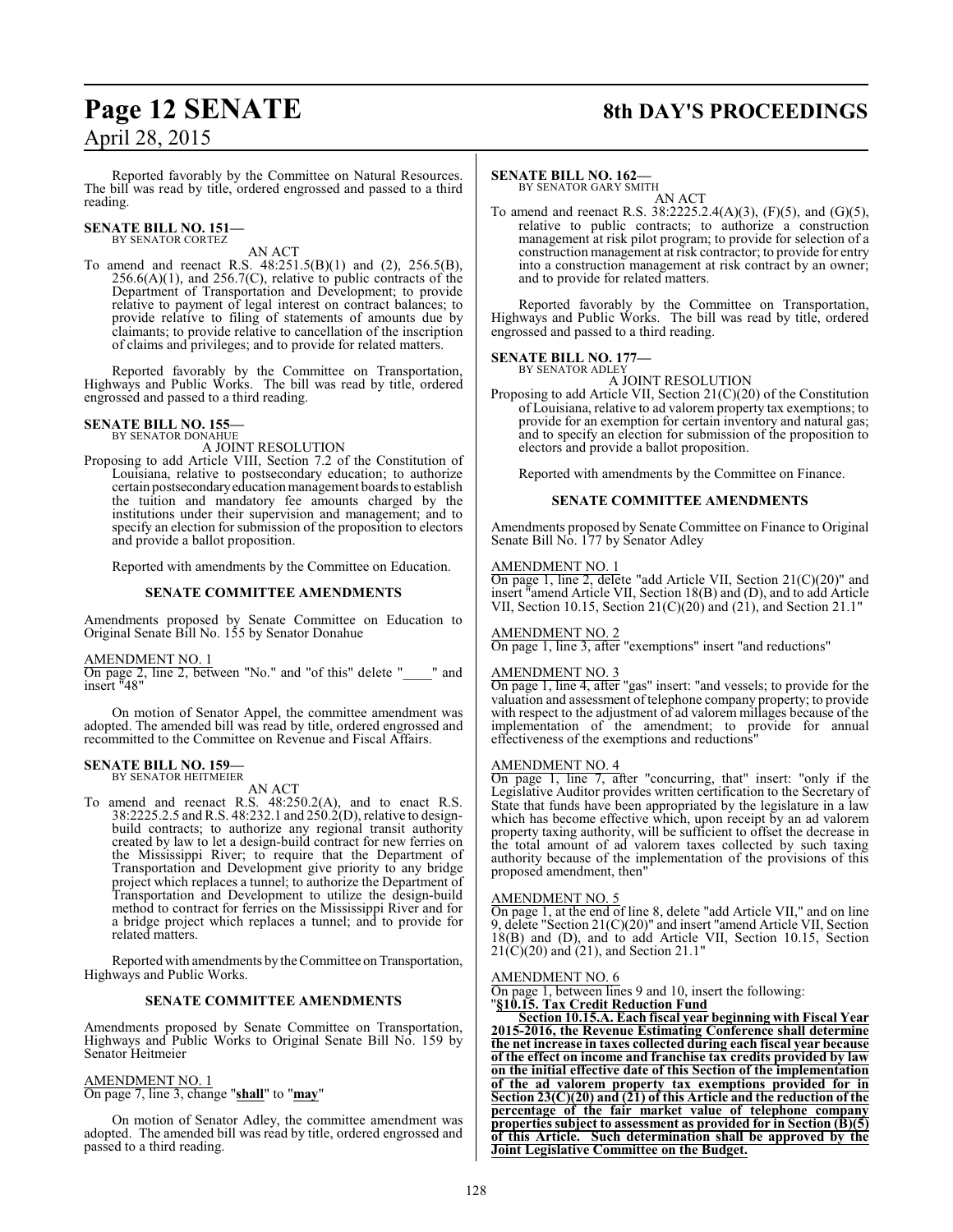# **8th DAY'S PROCEEDINGS Page 13 SENATE** April 28, 2015

**B.(1) After compliance with the requirements of Section 9(B) of this Article relative to the Bond Security and Redemption Fund and prior to any money being placed into the general fund or any other fund, an amount equal to that determined by the Revenue Estimating Conference and approved by the Joint Legislative Committee on the Budget shall be credited by the treasurer each fiscal year to a special fund hereby created in the state treasury to be known as the Tax Credit Reduction Fund. The money in the fund shall be used solely as provided for in Paragraph (C) of this Section.**

**(2)(a) The money in the fund shall be invested by the treasurer in the same manner as money in the state general fund and interest earned on the investment of the money shall be credited to the fund after compliance with the requirements of Section 9(B) of this Article relative to the Bond Security and Redemption Fund.**

**(b) All unexpended and unencumbered money in the fund at the end of the year shall remain in the fund.**

**C. The money in the Tax Credit Reduction Fund shall be used solely as follows in the following priorities:**

**First, the money in the fund shall be appropriated by the legislature each fiscal year to fund the Minimum Foundation Program in an amount sufficient to ensure that each city and parish school systemreceives its proportionate amount of funding allocated to the system as provided in the Minimum Foundation Program Formula approved by the legislature during the 2015 Regular Session of theLegislature, or the most recently approved formula prior to such Session, including the combined state and local contributions. It is the intention of this provision that no city and parish school system shall have its Minimum Foundation Program Formula allocation reduced as a result of the effect of the implementation of the ad valorem property tax exemptions and reductions referenced in Paragraph (A) of this Section on such city and parish school system's contribution.**

**Second, the balance of money remaining in the fund after the allocation provided in the first Subparagraph of this Paragraph shall be appropriated by the legislature for any purposes as determined by the legislature.**

\* \* \* §18. Ad Valorem Taxes

Section 18.

(B) Classification. The classifications of property subject to ad valorem taxation and the percentage of fair market value applicable to each classification for the purpose of determining assessed valuation are as follows:

| Classifications                                    | Percentages |
|----------------------------------------------------|-------------|
| 1. Land                                            | 10%         |
| 2. Improvements for residential purposes           | 10%         |
| 3. Electric cooperative properties, excluding land | 15%         |
| 4. Public service properties, excluding land       | 25%         |
| 5. Telephone company properties, excluding land    | 15%         |

**6.** Other property 15%

The legislature may enact laws defining electric cooperative properties and public service properties. **"Telephone company property" shall mean the property owned or used in the state in the operation of a company primarily engaged in the business of transmitting telephone messages within, through, into, or from this state; however, the term"telephone company property" shall not include the property of any company that:**

**(1) Primarily is engaged in the business of owning, operating, or managing a radio common carrier as shall be defined by law, or a public "for hire" radio service.**

**(2) Primarily is engaged in the business of providing a service of radio communications between mobile and base stations, between mobile and land stations, or between two or more mobile stations, including but not limited to any cellular service, paging service, or other forms of mobile or portable communications service.**

\* \* \* (D) Valuation. Each assessor shall determine the fair market value of all property subject to taxation within his respective parish or district except public service properties **and telephone company properties**, which shall be valued at fair market value by the Louisiana Tax Commission or its successor. Each assessor shall

determine the use value of property which is to be so assessed under the provisions of Paragraph  $(\dot{C})$ . Fair market value and use value of property shall be determined in accordance with criteria which shall be established by lawand which shall apply uniformly throughout the state.

\* \* \*"

AMENDMENT NO. 7

On page 2, delete lines 2 through 4, and insert the following:

"**(21) Vessels, including ships, oceangoing tugs, towboats, and barges, principally operated in Outer Continental Shelf Lands Act Waters. "Outer Continental Shelf Lands Act Waters" shall mean all waters above all submerged land seaward and outside of the area of state submerged lands beneath navigable waters as defined in the Submerged Lands Act, 43 U.S.C. §1301 et seq. The termshall further mean all waters above Outer Continental Shelf submerged lands to which the Outer Continental Shelf Lands Act of Title 43 U.S.C. §1331 et seq. applies.**

\* \* \* **§21.1. Effectiveness of certain exemptions and assessment reductions**

**The exemptions provided for in Section 21(C)(20) and (21) of this Article and the valuation of telephone company properties at fifteen percent of fair market value provided for in Section 18(B)(5) of this Article shall only be effective for a Tax Year in which the Legislative Auditor provides written certification to the LouisianaTax Commission that funds have been appropriated by the legislature in a law which has become effective which, upon receipt by an ad valorem property taxing authority, will be sufficient to offset the decrease in the total amount of ad valorem taxes collected by such taxing authority because of the operation of those provisions. The appropriation shall be a direct appropriation to state aid to local government for which local government determines the expenditure. The provisions of Article VII, Section 10(F)(1) and (2) shall not be applicable to nor affect such appropriations.**

Section 2. Be it further resolved that the provisions of this proposed amendment shall apply retroactively to the Tax Year 2015 so that, notwithstanding any other provision of this constitution or other law to the contrary requiring the assessment and collection of ad valorem taxes by an earlier date, the Louisiana Tax Commission and assessors shall exempt or reassess property according to the terms ofthis proposed amendment and any ad valoremproperty taxes and associated charges paid for such tax year not in accordance with the terms of this proposed amendment shall be refunded.

Section 3. Be it further resolved that a decrease in the total amount of ad valorem taxes collected by a taxing authority because of the implementation of the provisions of this amendment shall not authorize the taxing authority to adjust its millages as provided for in Article VII, Section 23 of the Constitution of Louisiana.

Section 4. Be it further resolved that, providing for a matter related to the ad valorem property tax exemptions and reductions provided for in this proposed amendment, notwithstanding Article III, Section  $16(B)$  or any other provision of this constitution or any other law to the contrary, any claim for an income tax or corporate franchise tax credit for ad valorem property taxes paid on the property provided for in this proposed amendment shall not be allowed in Fiscal Year 2015-2016. One-tenth of each such tax credit shall be allowed to a claimant each Fiscal Year thereafter, beginning in Fiscal Year 2016-2017."

#### AMENDMENT NO. 8

On page 2, line 5, change "Section 3" to "Section 5" and after "resolved that" and before "this proposed amendment" insert: "only if the Legislative Auditor provides written certification to the Secretary of State that funds have been appropriated by the legislature in a law which has become effective which, upon receipt by an ad valorem property taxing authority, will be sufficient to offset the decrease in the total amount of ad valorem taxes collected by such taxing authority because of the implementation of the provisions of this proposed amendment, then"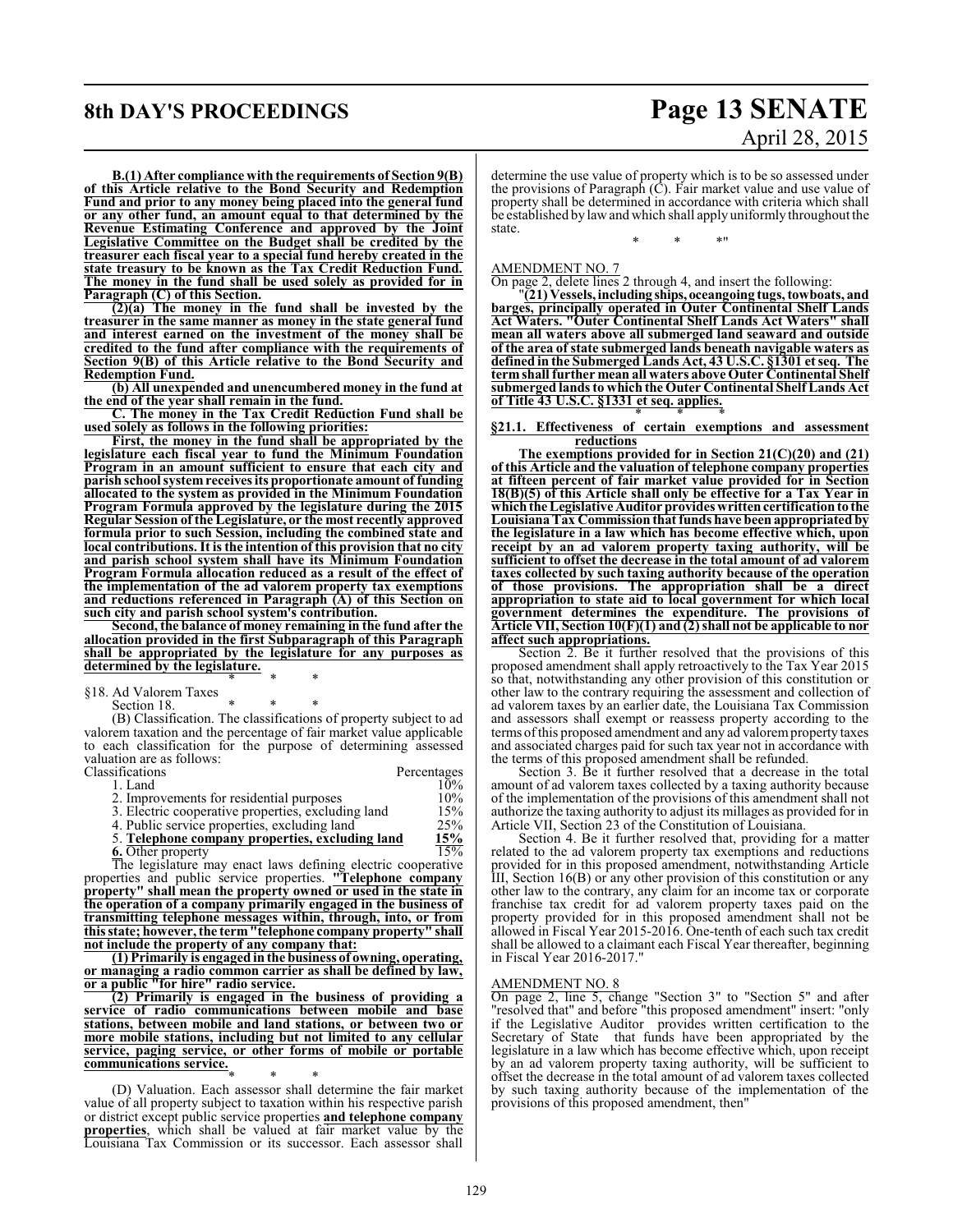# **Page 14 SENATE 8th DAY'S PROCEEDINGS**

AMENDMENT NO. 9

On page 2, line 8, change "Section 4" to "Section 6"

#### AMENDMENT NO. 10

On page 2, delete lines 12 through 16, and insert the following: "Do you support an amendment to exempt from property tax the inventory held by manufacturers, distributors, and retailers, natural gas held, used, or consumed in providing natural gas storage services or operating natural gas storage facilities, and vessels principally operated in Outer Continental Shelf (OCS) waters; to provide that telephone company properties shall be assessed at 15% offair market value; to provide that the exemption and reduction are applicable only in tax years in which the Legislative Auditor provides written certification to the Louisiana Tax Commission that funds have been appropriated by the legislature in a law which has become effective which, upon receipt by an ad valorem property taxing authority, will be sufficient to offset the decrease in the total amount of ad valorem taxes collected by such taxing authority because of the operation of these provisions; to provide that ad valorem tax millages shall not be raised because of the implementation of the amendment and that any claim for a tax credit for taxes paid on such property shall not be allowed in Fiscal Year 2015-2016, but one-tenth shall be allowed each Fiscal Year thereafter; and finally to provide that the net increase in state taxes collected as a result of such exemptions and reductions shall be deposited in a Tax Credit Reduction Fund, a portion to be used to ensure that no school system shall have its Minimum Foundation Formula allocation reduced as a result of the effect of such exemptions and reductions?

(Amends Article VII, Section 18(B) and (D); adds Article VII, Section 10.15, Section 21(C)(20) and (21), and Section 21.1)

On motion of Senator Donahue, the committee amendment was adopted. The amended bill was read by title, ordered engrossed and passed to a third reading.

#### **SENATE BILL NO. 210—** BY SENATOR RISER

AN ACT

To amend and reenact R.S. 56:644(C), relative to Hunters for the Hungry; to provide for the administration and use of monies in the Hunters for the Hungry Account; to provide terms, conditions, and requirements; and to provide forrelated matters.

Reported favorably by the Committee on Natural Resources. The bill was read by title, ordered engrossed and passed to a third reading.

#### **SENATE BILL NO. 212—** BY SENATOR WARD

AN ACT

To repeal R.S. 56:116.1(E), relative to the times and methods of taking of wild birds and wild quadrupeds; to repeal provision allowing the carrying of certain firearms while hunting with a bow; and to provide for related matters.

Reported favorably by the Committee on Natural Resources. The bill was read by title, ordered engrossed and passed to a third reading.

#### **SENATE BILL NO. 217—** BY SENATOR GALLOT

AN ACT

To authorize and provide for the transfer of certain state property; to provide for the transfer of state property in Rapides Parish; to provide for the property description; to provide for reservation of mineral rights; to provide terms, conditions, and requirements; and to provide for related matters.

Reported favorably by the Committee on Natural Resources. The bill was read by title, ordered engrossed and passed to a third reading.

#### **SENATE BILL NO. 220—**

BY SENATOR CHABERT AN ACT

To amend and reenact R.S. 38:3086.21 and 3086.24, relative to the Bayou Lafourche Fresh Water District; to provide definitions; to provide the district with additional powers; to authorize the district to acquire and sell certain property; to authorize the promulgation of certain rules, regulations, and ordinances; to provide penalties; to provide terms, conditions, and requirements; and to provide for related matters.

Reported with amendments by the Committee on Natural Resources.

#### **SENATE COMMITTEE AMENDMENTS**

Amendments proposed by Senate Committee on Natural Resources to Original Senate Bill No. 220 by Senator Chabert

#### AMENDMENT NO. 1

On page 2, line 23, after "**donation,**" insert "**or**" and at the end of the line delete "**, or**"

### AMENDMENT NO. 2

On page 2, line 24, delete "**otherwise**"

#### AMENDMENT NO. 3

On page 5, between lines 8 and 9, insert:

"**(3) The board shall not make and enforce any rules, regulations, and ordinances that shall impair the rights and obligations in C.C. Arts. 655 and 656, or that shall affect any agriculture drainage established prior to the creation of the** district.

On motion of Senator Long, the committee amendment was adopted. The amended bill was read by title, ordered engrossed and passed to a third reading.

# **SENATE BILL NO. 222—** BY SENATOR DONAHUE

AN ACT To amend and reenact R.S. 39:34(A) and to enact R.S. 39:2(15.1) and  $(15.2)$ , 24.1, and  $36(A)(7)$ , relative to budgetary procedures; to define incentive expenditures; to provide for an incentive expenditure forecast; to provide for the inclusion of the incentive expenditure forecast in the executive budget; to provide for an effective date; and to provide for related matters.

Reported with amendments by the Committee on Finance.

#### **SENATE COMMITTEE AMENDMENTS**

Amendments proposed by Senate Committee on Finance to Original Senate Bill No. 222 by Senator Donahue

#### AMENDMENT NO. 1

On page 1, delete line 2, and on line 3, delete " $36(A)(7)$ ," and insert "To enact R.S. 39:2(15.1) and (15.2) and 24.1,"

#### AMENDMENT NO. 2

On page 1, line 4, after "forecast;" delete the remainder of the line, delete line 5, and insert "to provide for an effective"

#### AMENDMENT NO. 3

On page 1, line 8, after "Section 1." delete the remainder of the line, on line 9, delete "(15.2), 24.1, and 36(A)(7)", and insert "R.S. 39:2(15.1) and (15.2) and 24.1"

#### AMENDMENT NO. 4

On page 6, delete lines 1 through 29 and on page 7, delete lines 1 through 8

On motion of Senator Donahue, the committee amendment was adopted. The amended bill was read by title, ordered engrossed and passed to a third reading.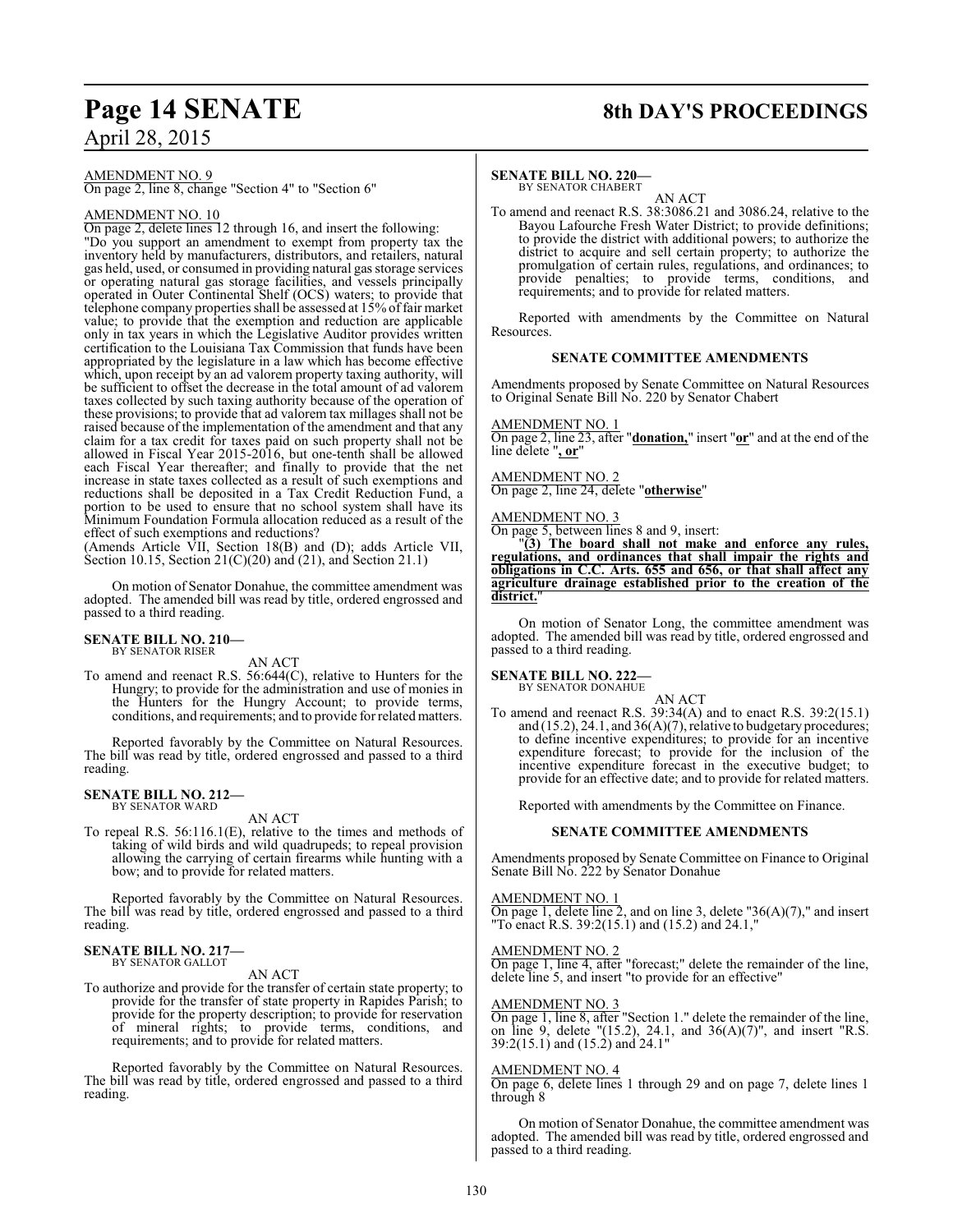# **8th DAY'S PROCEEDINGS Page 15 SENATE**

# April 28, 2015

#### **SENATE BILL NO. 240—**

BY SENATOR LAFLEUR AN ACT

To enact R.S. 41:909 and to repeal R.S. 41:906, relative to school lands; to provide relative to the exchange of school lands; to authorize Avoyelles Parish School Board to exchange certain school lands pursuant to court settlement and purchase substitute lands from the principal of the sale proceeds; to provide for the property description and the reservation of mineral rights; to provide for effectiveness; to provide certain terms, conditions, and requirements; to repeal certain provisions relative to the authority of the Avoyelles Parish School Board to exchange certain school lands; and to provide for related matters.

Reported favorably by the Committee on Natural Resources. The bill was read by title, ordered engrossed and passed to a third reading.

#### **SENATE BILL NO. 246—** BY SENATOR JOHN SMITH

AN ACT

To authorize and provide for the transfer of certain state property; to authorize the transfer of certain state property in Vernon Parish; to provide for the property description; to provide for reservation of mineral rights; to provide terms and conditions; to provide an effective date; and to provide for related matters.

Reported favorably by the Committee on Natural Resources. The bill was read by title, ordered engrossed and passed to a third reading.

**SENATE BILL NO. 255—**<br>BY SENATORS MORRELL, APPEL AND PETERSON AND<br>REPRESENTATIVES ADAMS, WESLEY BISHOP, GISCLAIR AND<br>PATRICK WILLIAMS

AN ACT

To enact R.S. 17:3351(H) and Part XII of Chapter 26 of Title 17 of the Louisiana Revised Statutes of 1950, to be comprised of R.S. 17:3399.11 through 3399.15, relative to sexual assault on campuses of postsecondary institutions; to provide for the general powers, duties, and functions of postsecondary management boards; to require annual anonymous sexual assault climate surveys to be conducted; to provide for procedures; to provide for reporting; and to provide for related matters.

Reported with amendments by the Committee on Education.

#### **SENATE COMMITTEE AMENDMENTS**

Amendments proposed by Senate Committee on Education to Original Senate Bill No. 255 by Senator Morrell

#### AMENDMENT NO. 1

On page 1, line 3, change "3399.15" to "3399.16"

### AMENDMENT NO. 2

On page 1, line 10, change "3399.15" to "3399.16"

AMENDMENT NO. 3 On page 1, line 14, after "**H.(1)(a)**" delete the remainder of the line

AMENDMENT NO. 4 On page 1, at the beginning of line 15, add "**When**"

AMENDMENT NO. 5 On page 1, at the end of line 16, change the comma "**,**" to a period "**.**"

#### AMENDMENT NO. 6

On page 1, delete line 17, and insert the following:

"**(b) Participation in the sexual assault climate survey shall be voluntary. No student shall be required or coerced to participate in the survey and shall face no retribution or negative consequence of any kind for declining to participate.**"

#### AMENDMENT NO. 7

On page 2, at the beginning of line 1, change "**(b)**" to "**(c)**"

#### AMENDMENT NO. 8

On page 2, line 2, between "**shall**" and "**establish**" insert "**develop the survey and**"

#### AMENDMENT NO. 9

On page 2, line 3, after "**survey and**" delete the remainder of the line, delete lines 4 and 5, and insert the following: "**shall use the survey developed by the Center on Violence Against Women and Children at the Rutgers University School of Social Work as a model.**"

#### AMENDMENT NO. 10

On page 2, line 7, after "**students**" delete the remainder of the line and insert "**who choose to participate.**"

AMENDMENT NO. 11 On page 2, line 25, after "**Each**" and before "**postsecondary**" insert "**public**"

AMENDMENT NO. 12 On page 2, at the end of line 25, change "**IX**" to "**IV**"

AMENDMENT NO. 13 On page 3, delete lines 4 through 15

AMENDMENT NO. 14 On page 3, at the beginning of line 16, change "**(3)**" to "**(2)**"

AMENDMENT NO. 15 On page 3, at the beginning of line 18, change "**(4)**" to "**(3)**"

AMENDMENT NO. 16 On page 3, at the beginning of line 21, change "**(5)**" to "**(4)**"

AMENDMENT NO. 17

On page 3, line 25, after "**enforcement**" delete the remainder of the line and insert: "**and criminal justice agency located within the parish of the**"

#### AMENDMENT NO. 18

On page 3, at the beginning of line 26, delete "**report as a first responder to a**"

#### AMENDMENT NO. 19

On page 4, delete lines 2 through 10, and insert the following:

"**B. The Board of Regents' Uniform Policy on Sexual Assault shall require that the memorandum of understanding, as described in Subsection A of this Section, be updated every two years.**"

#### AMENDMENT NO. 20

On page 4, line 16, change "**institution**" to "**parties to the memorandum of understanding**"

#### AMENDMENT NO. 21

On page 4, line 17, between "**offenses**" and the period "**.**" insert the following: "**for the purpose of sharing information and coordinating training to the extent possible**"

#### AMENDMENT NO. 22

On page 4, delete line 18 through 24, and insert the following:

"**(4) A method of sharing general information about sexually-oriented criminal offenses occurring within the jurisdiction of the parties to the memorandum of understanding in order to improve campus safety.**"

### AMENDMENT NO. 23

On page 4, between lines 24 and 25, insert the following: "**D. The local law enforcement agency shall include information on its police report regarding the status of the**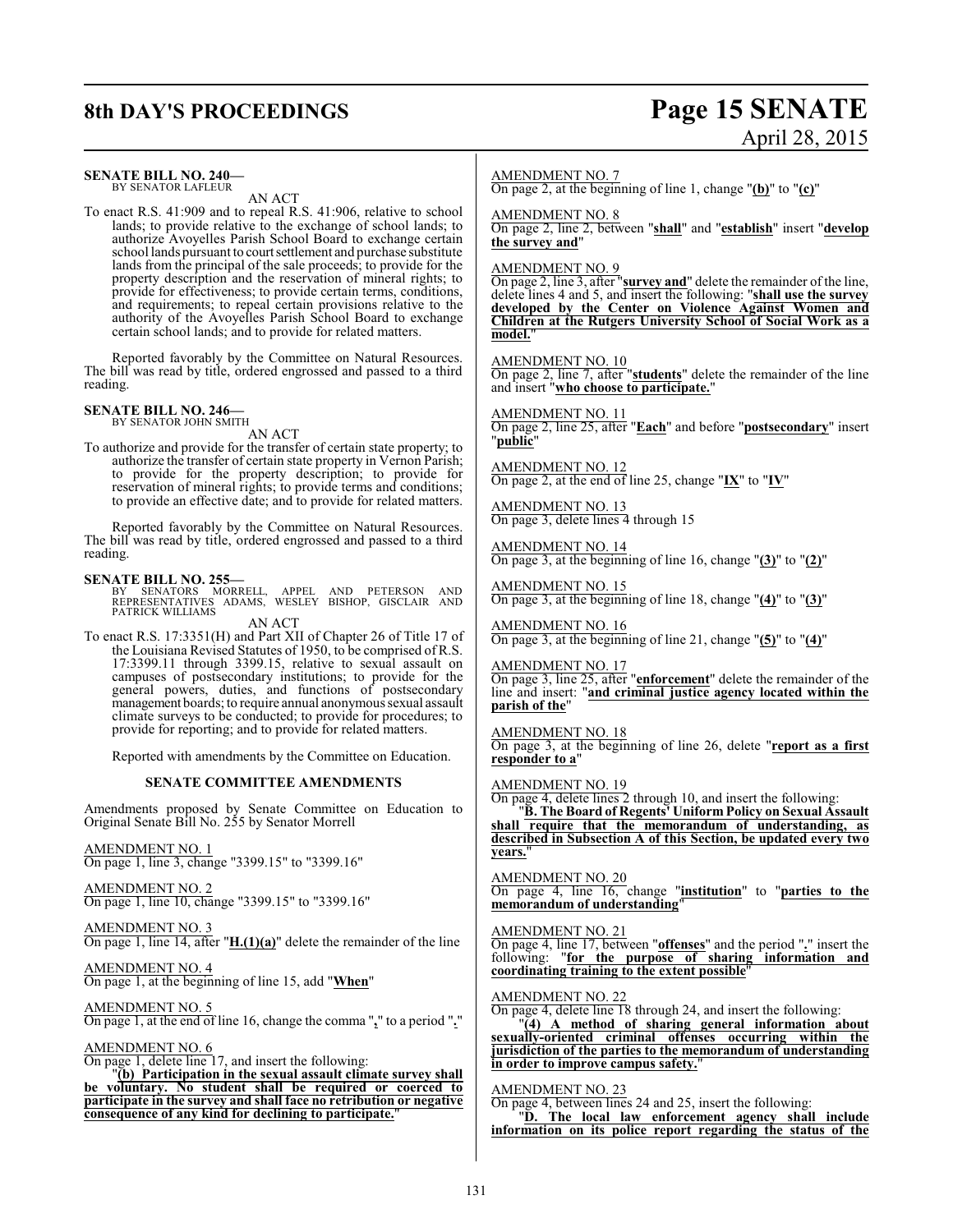# **Page 16 SENATE 8th DAY'S PROCEEDINGS**

## April 28, 2015

**alleged victim as a student at an institution as defined in this Part. E. The institution shall not be held liable if the local law enforcement agency refuses to enter into a memorandum of understanding as required by this Section.**" AMENDMENT NO. 24 On page 4, line 29, between "**these**" and "**victims**" insert "**alleged**" AMENDMENT NO. 25 On page 5, line 2, after "**The**" delete the remainder of the line and line 3, and insert the following: "**institution shall designate individuals who shall**" AMENDMENT NO. 26 On page 5, line 15, between "**the**" and "**victim**" insert "**alleged**" AMENDMENT NO. 27 On page 5, line 16, between "**the**" and "**victim**" insert "**alleged**" AMENDMENT NO. 28 On page 5, line 18, between "**The**" and "**victim's**" insert "**alleged**" AMENDMENT NO. 29 On page 5, at the end of line 18, delete "**a**" AMENDMENT NO. 30 On page 5, at the beginning of line 19, change "**responsible employee**" to "**the institution**" AMENDMENT NO. 31 On page 6, line 2, change "**a victim**" to "**an alleged victim**" AMENDMENT NO. 32 On page 6, line 3, change "**a victim**" to "**an alleged victim**" AMENDMENT NO. 33 On page 6. line 8, change "**a victim**" to "**an alleged victim**" AMENDMENT NO. 34 On page 6, line 9, change "**a victim**" to "**an alleged victim**" AMENDMENT NO. 35 On page 6, line 10, change "**a victim**" to "**an alleged victim**" AMENDMENT NO. 36 On page 6, line 14, between "**the**" and "**victim**" insert "**alleged**" AMENDMENT NO. 37 On page 6, line 16, between "**the**" and "**victim**" insert "**alleged**" **employee.**" **complete.**<br>§3399.16. BY SENATOR MILLS

AMENDMENT NO. 38

On page 6, line 17, between "**the**" and "**victim**" insert "**alleged**"

AMENDMENT NO. 39 On page 6, line 19, between "**the**" and "**victim**" insert "**alleged**"

AMENDMENT NO. 40 On page 6, line 20, between "**the**" and "**victim's**" insert "**alleged**"

AMENDMENT NO. 41 On page 6, line 24, change "**a victim**" to "**an alleged victim**"

AMENDMENT NO. 42 On page 7, line 11, between "**for**" and "**victims**" insert "**alleged**"

AMENDMENT NO. 43 On page 7, line 17, change "**a victim**" to "**an alleged victim**"

AMENDMENT NO. 44 On page 8, at the end of line 5, change "**a postsecondary**" to "**the institution.**"

AMENDMENT NO. 45

On page 8, at the beginning of line 6, delete "**education responsible**

AMENDMENT NO. 46

On page 8, between lines 19 and 20, insert the following: "**F. Inter-campus transfer policy.**

**(1) The Board of Regents' Uniform Policy on Sexual Assault shall require that institutions communicate with each other regarding transfer of students against whom disciplinary action has been taken as a result of a code of conduct violation relating to sexually-oriented criminal offenses.**

**(2)The Board of Regents' Uniform Policy on Sexual Assault shall require that institutions withhold transcripts of students seeking a transfer with pending disciplinary action relative to sexually-oriented criminal offenses, until such investigation is**

**§3399.16. Nonpublic postsecondary institutions; reporting required**

**Beginning August 1, 2016, every nonpublic postsecondary institution in the state shall annually submit its campus safety plan to combat sexual harassment to the Board of Regents.**"

On motion of Senator Appel, the committee amendment was adopted. The amended bill was read by title, ordered engrossed and recommitted to the Committee on Finance.

#### **Senate Resolutions on Second Reading Reported by Committees**

**SENATE RESOLUTION NO. 11—**<br>BY SENATORS MORRELL AND PETERSON AND REPRESENTATIVES<br>ADAMS, WESLEY BISHOP, GISCLAIR AND PATRICK WILLIAMS A RESOLUTION

To create a task force to study the postsecondary education disciplinary process for campus rape and sexual assault.

Reported favorably by the Committee on Education.

The resolution was read by title. On motion of Senator Morrell, the Senate Resolution was adopted.

#### **Senate Concurrent Resolutions on Third Reading and Final Passage**

**SENATE CONCURRENT RESOLUTION NO. 19—**

A CONCURRENT RESOLUTION To direct the Louisiana Physical Therapy Board to create the Physical Therapy Patient Access Review Committee.

#### **Floor Amendments**

Senator Mills proposed the following amendments.

#### **SENATE FLOOR AMENDMENTS**

Amendments proposed by Senator Mills to Engrossed Senate Concurrent Resolution No. 19 by Senator Mills

AMENDMENT NO. 1

On page 3, between lines 19 and 20, insert:

"(15) The president of the American Physical Therapy Association or his designee.

(16) The president of the Private Practice Section of the American Physical Therapy Association or his designee.

(17) The president of the Health Policy and Administration Section of the American Physical Therapy Association or his designee.

 $(18)$  The executive director of the American Association of Acupuncture and Oriental Medicine or his designee.

(19) The executive director of the Chiropractic Association of Louisiana or his designee.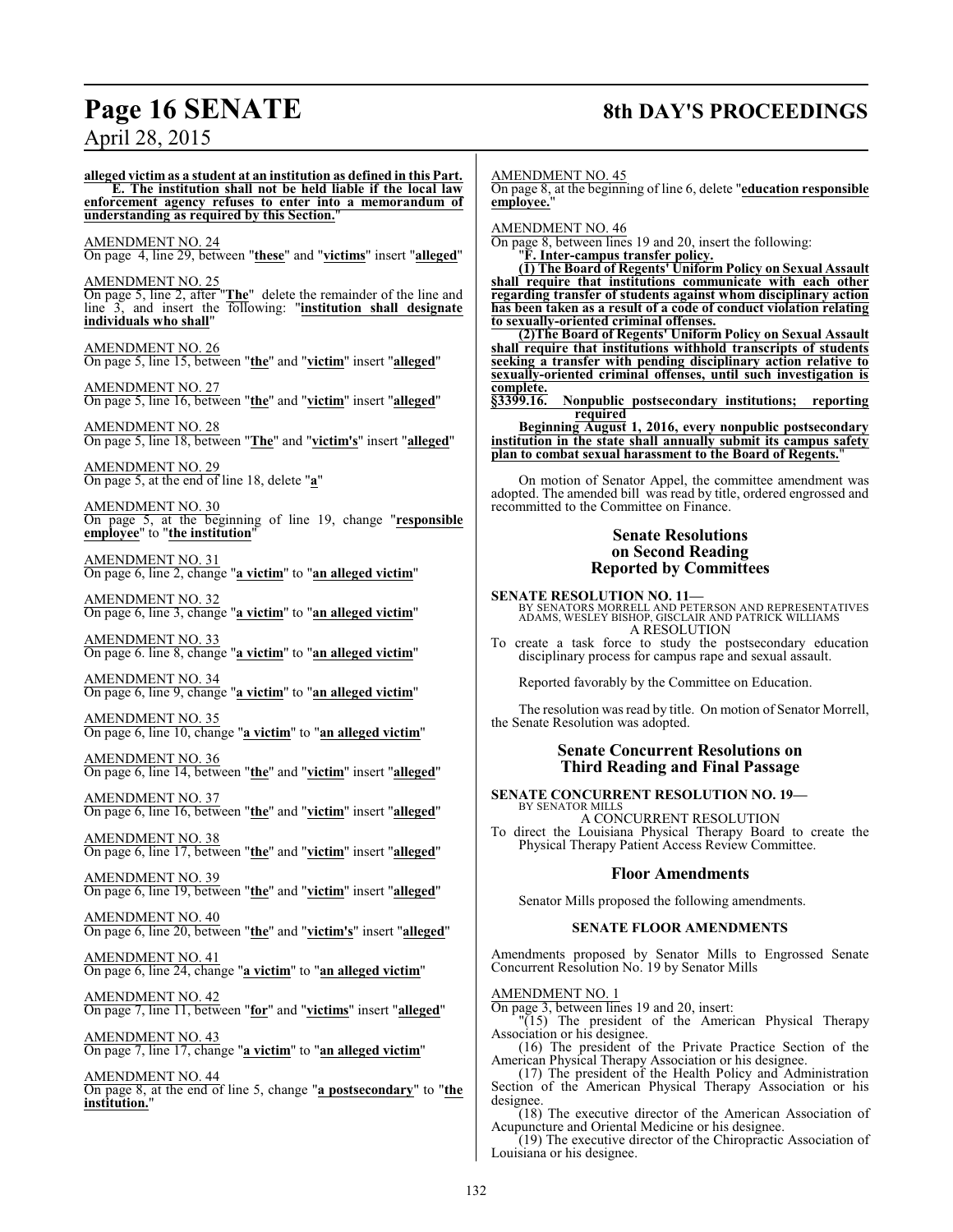## **8th DAY'S PROCEEDINGS Page 17 SENATE** April 28, 2015

(20) The president of the Federation of State Boards of Physical Therapy or his designee.

(21) The president of the American Academy of Orthopaedic Manual Physical Therapists or his designee.

(22) An individual designated by the Coalition for Patients' Rights.

(23) An individual designated by Evidence in Motion.

BE IT FURTHER RESOLVED that the committee seek from Healthcare Providers Service Organization liability and malpractice information and data obtained from states with limited physical therapy patient access, states with less restrictive physical therapy patient access, and states with unrestrictive physical therapy patient access for comparative analysis."

#### AMENDMENT NO. 2

On page 4, line 17, after "Professions," delete "and"

#### AMENDMENT NO. 3

On page 4, line 18, after "Association" insert ", the president of the American Physical Therapy Association, the president of the Private Practice Section of the American Physical Therapy Association, the president of the Health Policy and Administration Section of the American Physical Therapy Association, the executive director of the American Association of Acupuncture and Oriental Medicine, the executive director of the Chiropractic Association of Louisiana, the president of the Federation of State Boards of Physical Therapy, the president of the American Academy of Orthopaedic Manual Physical Therapists, the Coalition for Patients' Rights, and Evidence in Motion"

On motion of Senator Mills, the amendments were adopted.

The concurrent resolution was read by title. Senator Mills moved to adopt the amended Senate Concurrent Resolution.

### **ROLL CALL**

The roll was called with the following result:

#### YEAS

| Mr. President<br>Adley<br>Allain<br>Amedee<br>Appel<br>Broome<br>Brown<br>Buffington<br>Chabert<br>Claitor<br>Cortez<br>Crowe<br>Total - 34<br>Total $-0$ | Donahue<br>Erdey<br>Gallot<br>Johns<br>LaFleur<br>Long<br>Martiny<br>Mills<br>Morrell<br>Morrish<br>Murray<br><b>Nevers</b><br><b>NAYS</b><br><b>ABSENT</b> | Peacock<br>Perry<br>Riser<br>Smith, G.<br>Smith, J.<br>Tarver<br>Thompson<br>Walsworth<br>Ward<br>White |
|-----------------------------------------------------------------------------------------------------------------------------------------------------------|-------------------------------------------------------------------------------------------------------------------------------------------------------------|---------------------------------------------------------------------------------------------------------|
|                                                                                                                                                           |                                                                                                                                                             |                                                                                                         |
| Dorsey-Colomb<br>Guillory                                                                                                                                 | Heitmeier<br>Kostelka                                                                                                                                       | Peterson                                                                                                |

Total - 5

The Chair declared the Senate adopted the amended Senate Concurrent Resolution and ordered it reengrossed and sent to the House.

#### **Senate Bills and Joint Resolutions on Third Reading and Final Passage**

#### **SENATE BILL NO. 55—**

BY SENATOR RISER

AN ACT To amend and reenact R.S. 3:4274(B) and 4301, relative to forestry; to provide relative to the powers of the Louisiana Forestry Commission; to provide relative to forest tree seedling nurseries; to eliminate certain nursery requirements; and to provide for related matters.

#### **Floor Amendments**

Senator Martiny sent up floor amendments.

#### **SENATE FLOOR AMENDMENTS**

Amendments proposed by Senator Martiny on behalf of the Legislative Bureau to Engrossed Senate Bill No. 55 by Senator Riser

AMENDMENT NO. 1

On page 1, line 12, following "as" and before "prescribed" delete "was"

On motion of Senator Martiny, the amendments were adopted.

The bill was read by title. Senator Riser moved the final passage of the amended bill.

#### **ROLL CALL**

The roll was called with the following result:

#### YEAS

| Mr. President | Donahue       | Murray        |
|---------------|---------------|---------------|
| Adlev         | Erdey         | <b>Nevers</b> |
| Allain        | Gallot        | Peacock       |
| Amedee        | Heitmeier     | Perry         |
| Appel         | Johns         | Riser         |
| Broome        | Kostelka      | Smith, G.     |
| Brown         | LaFleur       | Smith, J.     |
| Buffington    | Long          | Tarver        |
| Chabert       | Martiny       | Thompson      |
| Claitor       | Mills         | Walsworth     |
| Cortez        | Morrell       | Ward          |
| Crowe         | Morrish       | White         |
| Total - 36    |               |               |
|               | <b>NAYS</b>   |               |
| Total $-0$    |               |               |
|               | <b>ABSENT</b> |               |
|               |               |               |

Dorsey-Colomb Guillory Peterson Total - 3

The Chair declared the amended bill was passed, ordered reengrossed and sent to the House. Senator Riser moved to reconsider the vote by which the bill was passed and laid the motion on the table.

**SENATE BILL NO. 59—**<br>BY SENATOR WARD

#### AN ACT

To amend and reenact R.S. 22:807, relative to withdrawals of deposits; to provide for the withdrawal of deposits by domestic insurers; and to provide for related matters.

The bill was read by title. Senator Ward moved the final passage of the bill.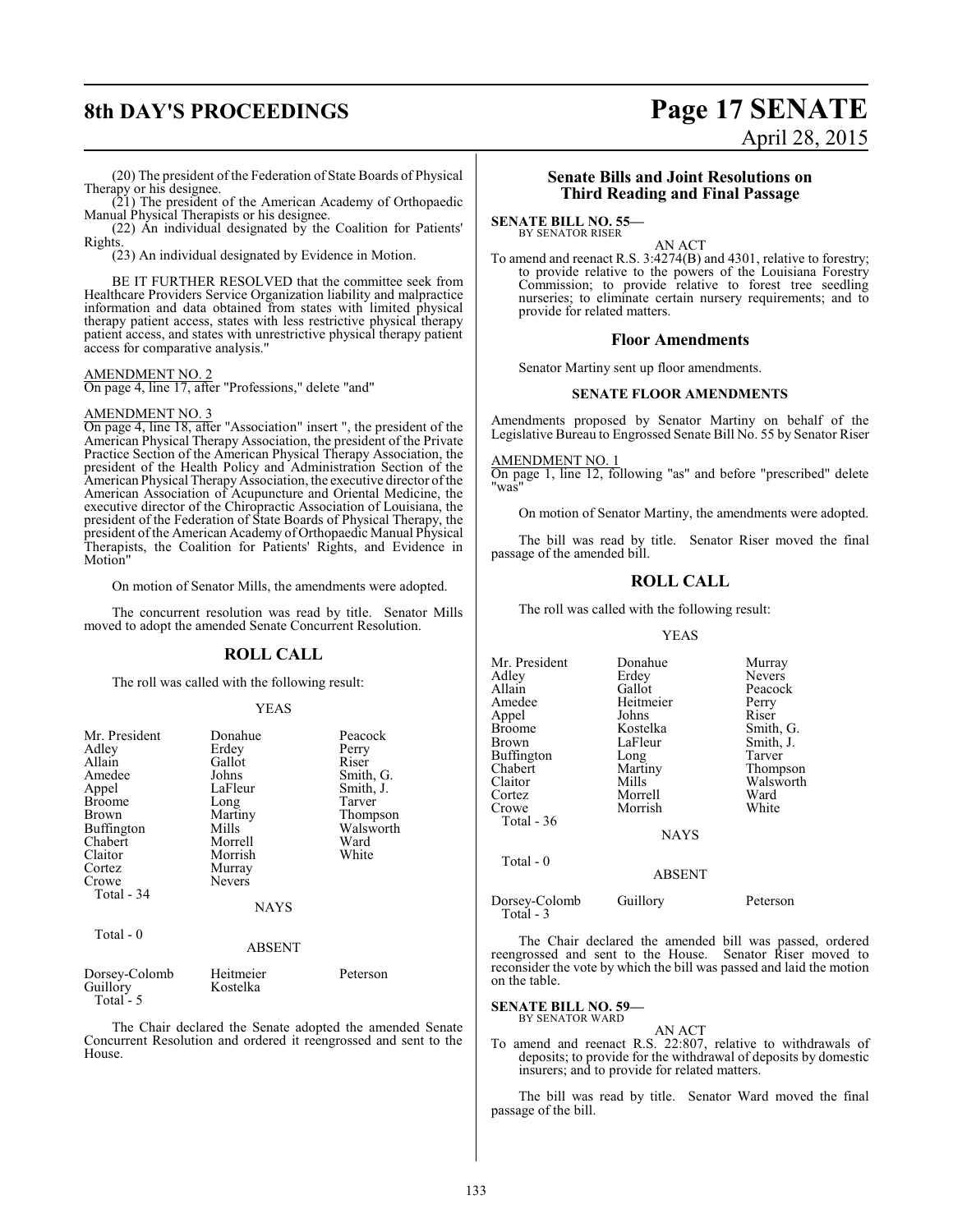# **Page 18 SENATE 8th DAY'S PROCEEDINGS** April 28, 2015

### **ROLL CALL**

The roll was called with the following result:

#### YEAS

| Mr. President<br>Adley<br>Allain<br>Amedee<br>Appel<br><b>Broome</b><br>Brown<br><b>Buffington</b><br>Chabert<br>Claitor | Donahue<br>Erdey<br>Gallot<br>Guillory<br>Heitmeier<br>Johns<br>Kostelka<br>LaFleur<br>Long<br>Martiny | Morrish<br>Murray<br><b>Nevers</b><br>Peacock<br>Perry<br>Riser<br>Smith, G.<br>Smith, J.<br>Tarver<br>Walsworth |
|--------------------------------------------------------------------------------------------------------------------------|--------------------------------------------------------------------------------------------------------|------------------------------------------------------------------------------------------------------------------|
| Cortez                                                                                                                   | Mills                                                                                                  | Ward                                                                                                             |
| Crowe<br>Total $-36$                                                                                                     | Morrell                                                                                                | White                                                                                                            |
|                                                                                                                          | <b>NAYS</b>                                                                                            |                                                                                                                  |
| $Total - 0$                                                                                                              |                                                                                                        |                                                                                                                  |

# ABSENT

| Thompson |
|----------|
|          |

The Chair declared the bill was passed and ordered it sent to the House. Senator Ward moved to reconsider the vote by which the bill was passed and laid the motion on the table.

#### **SENATE BILL NO. 64—**

BY SENATOR MARTINY AN ACT

To amend and reenact R.S. 6:303(A), relative to banks and banking; to provide for the sale of excess reserves; to provide certain terms and conditions; and to provide for related matters.

The bill was read by title. Senator Martiny moved the final passage of the bill.

### **ROLL CALL**

The roll was called with the following result:

#### YEAS

| Mr. President<br>Adley<br>Allain<br>Amedee<br>Appel<br><b>Broome</b><br>Brown<br>Buffington<br>Chabert<br>Claitor<br>Cortez<br>Crowe<br>Donahue<br>Total - 37<br>Total - 0 | Erdey<br>Gallot<br>Guillory<br>Heitmeier<br>Johns<br>Kostelka<br>LaFleur<br>Long<br>Martiny<br>Mills<br>Morrell<br>Morrish<br>Murray<br><b>NAYS</b> | <b>Nevers</b><br>Peacock<br>Perry<br>Riser<br>Smith, G.<br>Smith, J.<br>Tarver<br>Thompson<br>Walsworth<br>Ward<br>White |
|----------------------------------------------------------------------------------------------------------------------------------------------------------------------------|-----------------------------------------------------------------------------------------------------------------------------------------------------|--------------------------------------------------------------------------------------------------------------------------|
|                                                                                                                                                                            | <b>ABSENT</b>                                                                                                                                       |                                                                                                                          |
| Dorsey-Colomb<br>Total - 2                                                                                                                                                 | Peterson                                                                                                                                            |                                                                                                                          |

The Chair declared the bill was passed and ordered it sent to the House. Senator Martiny moved to reconsider the vote by which the bill was passed and laid the motion on the table.

#### **SENATE BILL NO. 79—**

BY SENATOR ALLAIN

AN ACT To enact R.S. 30:29.2, relative to the remediation of oilfield sites and exploration and production sites; to provide alternative dispute resolution in lawsuits involving the remediation of oilfield sites and exploration and production sites; to authorize the court to compel nonbinding mediation; to provide for the payment of mediation fees and expenses; to provide terms, conditions, requirements, and effects; to provide for effectiveness; and to provide for related matters.

The bill was read by title. Senator Allain moved the final passage of the bill.

#### **ROLL CALL**

The roll was called with the following result:

#### YEAS

| Mr. President<br>Adley<br>Allain<br>Amedee<br>Appel<br><b>Broome</b><br><b>Brown</b><br>Buffington<br>Chabert<br>Cortez<br>Crowe<br>Donahue<br>Total - 34 | Erdey<br>Gallot<br>Guillory<br>Johns<br>LaFleur<br>Long<br>Martiny<br>Mills<br>Morrell<br>Morrish<br>Murray<br><b>Nevers</b><br><b>NAYS</b> | Peacock<br>Perry<br>Riser<br>Smith, G.<br>Smith, J.<br>Tarver<br>Thompson<br>Walsworth<br>Ward<br>White |
|-----------------------------------------------------------------------------------------------------------------------------------------------------------|---------------------------------------------------------------------------------------------------------------------------------------------|---------------------------------------------------------------------------------------------------------|
| Claitor<br>Total - 2                                                                                                                                      | Kostelka<br><b>ABSENT</b>                                                                                                                   |                                                                                                         |

Dorsey-Colomb Heitmeier Peterson

Total - 3

The Chair declared the bill was passed and ordered it sent to the House. Senator Allain moved to reconsider the vote by which the bill was passed and laid the motion on the table.

#### **SENATE BILL NO. 83—** BY SENATOR WHITE

AN ACT To enact R.S.  $37:36(E)(1)(y)$  and (z), relative to provisional licenses for ex-offenders; to provide for provisional licenses for certain occupations; to provide for exceptions; and to provide for related matters.

The bill was read by title. Senator White moved the final passage of the bill.

### **ROLL CALL**

The roll was called with the following result:

Peacock

#### YEAS

Mr. President Gallot Perry<br>Adley Guillory Riser Adley Guillory<br>Allain Heitmeier Allain Heitmeier Smith, G.<br>Amedee Johns Smith, J. Amedee Johns Smith, J.<br>Appel LaFleur Tarver Buffington<br>Chabert Cortez Mills Ward<br>
Donahue Morrish White Donahue<br>Erdev Total - 29

LaFleur Tarver<br>Long Thompson Martiny Walsworth<br>Mills Ward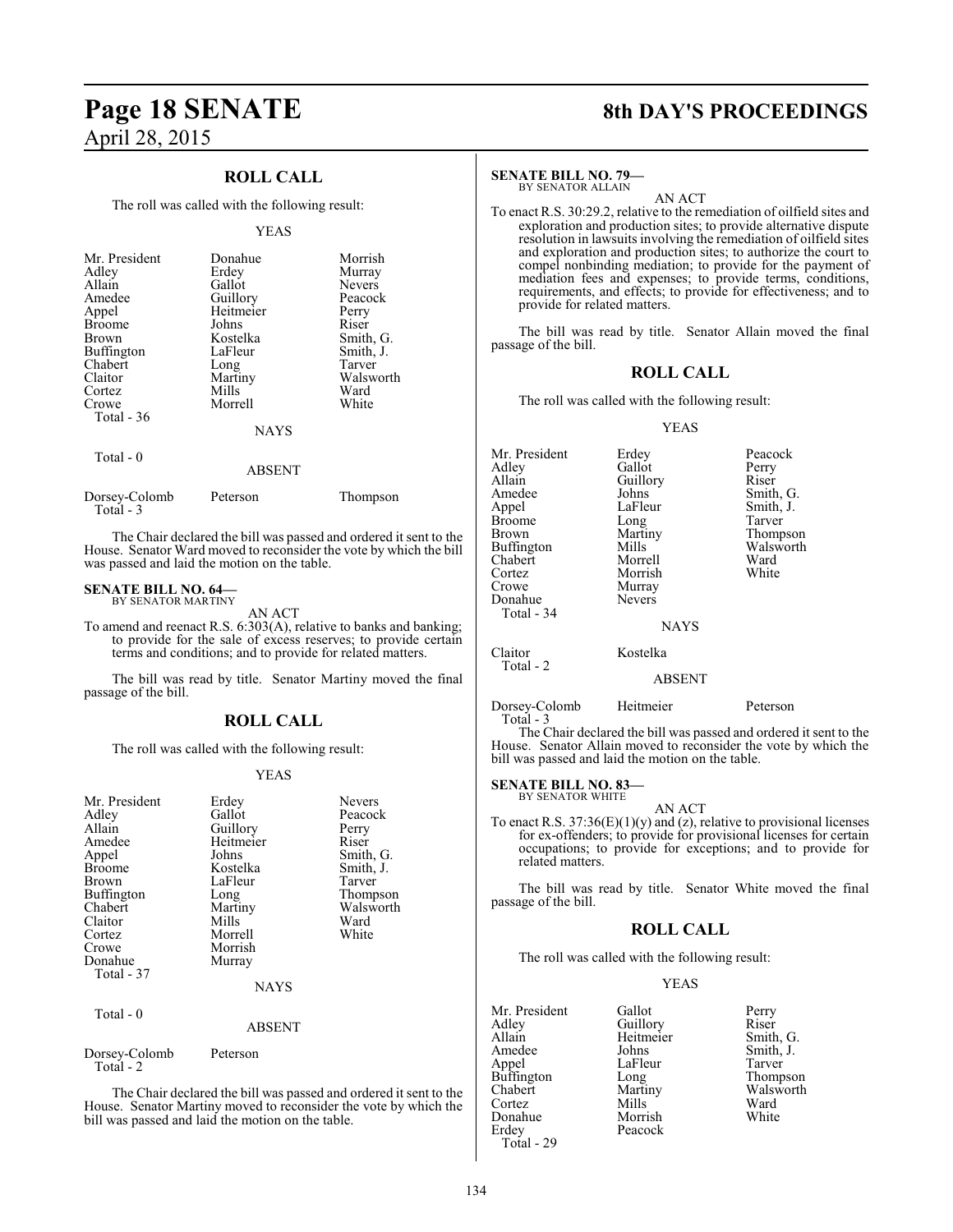# **8th DAY'S PROCEEDINGS Page 19 SENATE**

**NAYS** 

| <b>Broome</b><br><b>Brown</b><br>Total - 5 | Claitor<br>Morrell        | Murray   |
|--------------------------------------------|---------------------------|----------|
|                                            | <b>ABSENT</b>             |          |
| Crowe<br>Dorsey-Colomb<br>Total - 5        | Kostelka<br><b>Nevers</b> | Peterson |

The Chair declared the bill was passed and ordered it sent to the House. Senator White moved to reconsider the vote by which the bill was passed and laid the motion on the table.

#### **SENATE BILL NO. 154—** BY SENATOR GARY SMITH

AN ACT

To amend and reenact R.S. 22:1921 and 1922, relative to the division of fraud within the Department of Insurance; to provide with respect to licenses and certificates of authority; to provide for the requirement of fingerprinting of applicants; and to provide for related matters.

#### **Floor Amendments**

Senator Martiny sent up floor amendments.

#### **SENATE FLOOR AMENDMENTS**

Amendments proposed by Senator Martiny on behalf of the Legislative Bureau to Engrossed Senate Bill No. 154 by Senator Gary Smith

AMENDMENT NO. 1 On page 3, at the beginning of line 3, before "manner" insert "the"

On motion of Senator Martiny, the amendments were adopted.

The bill was read by title. Senator Gary Smith moved the final passage of the amended bill.

#### **ROLL CALL**

The roll was called with the following result:

#### YEAS

| Mr. President<br>Adley | Crowe<br>Donahue | Morrish<br>Murray |
|------------------------|------------------|-------------------|
| Allain                 | Gallot           | Peacock           |
| Amedee                 | Guillory         | Perry             |
| Appel                  | Johns            | Riser             |
| <b>Broome</b>          | Kostelka         | Smith, G.         |
| <b>Brown</b>           | LaFleur          | Smith, J.         |
| Buffington             | Long             | Tarver            |
| Chabert                | Martiny          | Walsworth         |
| Claitor                | Mills            | Ward              |
| Cortez                 | Morrell          | White             |
| Total - 33             |                  |                   |
|                        | <b>NAYS</b>      |                   |
| Total - 0              |                  |                   |
|                        | ABSENT           |                   |

| Dorsey-Colomb | Heitmeier     | Peterson |
|---------------|---------------|----------|
| Erdey         | <b>Nevers</b> | Thompson |
| Total - 6     |               |          |

The Chair declared the amended bill was passed, ordered reengrossed and sent to the House. Senator Gary Smith moved to reconsider the vote by which the bill was passed and laid the motion on the table.

# April 28, 2015

#### **SENATE BILL NO. 178—**

BY SENATOR AMEDEE AN ACT

To amend and reenact R.S. 3:4201(3) and 4215(B) and to enact R.S. 3:4201(23), relative to meat and poultry inspection; to provide relative to definitions; to provide for certain exemptions to inspection requirements; and to provide for related matters.

#### **Floor Amendments**

Senator Martiny sent up floor amendments.

#### **SENATE FLOOR AMENDMENTS**

Amendments proposed by Senator Martiny on behalf of the Legislative Bureau to Engrossed Senate Bill No. 178 by Senator Amedee

AMENDMENT NO. 1 On page 2, line 10 following "when" and before the ":" insert "**all of the following apply**"

AMENDMENT NO. 2 On page 2, line 11, following "(1)" and before "are" change "Operations" to "**The operations**"

AMENDMENT NO. 3 On page 2, line 12, following "**establishments**" and before the end of the line change "**, and**" to "**.**"

AMENDMENT NO. 4 On page 2, line 13, following "(2)" and before "operations" change "When said" to "**The**"

AMENDMENT NO. 5 On page 2, line 14, following "**facility**" change "**,** and" to "**.**"

AMENDMENT NO. 6 On page 2, line 15, following "(3)" and before "for" change "Are" to "**The products are**"

AMENDMENT NO. 7 On page 2, line 16, following "service" and before the end of the line change ", and" to "**.**"

AMENDMENT NO. 8

On page 2, line 17, following "(4)" and before "sold" change "Are" to "**The products are**" and following "establishments" change "**, and**" to "**.**"

AMENDMENT NO. 9 On page 2, line 18, following "**(5)**" and before "**transported**" change "**Are sold and**" to "**The products are sold and**"

On motion of Senator Martiny, the amendments were adopted.

The bill was read by title. Senator Amedee moved the final passage of the amended bill.

### **ROLL CALL**

The roll was called with the following result:

#### YEAS

Mr. President Donahue Murray<br>Adley Erdey Nevers Adley Erdey<br>Allain Gallot Allain Gallot Peacock<br>Amedee Guillory Perry Guillory Perry<br>Johns Riser Appel Johns<br>Broome Kostelka Broome Kostelka Smith, G.<br>Brown LaFleur Smith, J. LaFleur Smith, J.<br>Long Tarver Buffington Long<br>Chabert Martiny

Thompson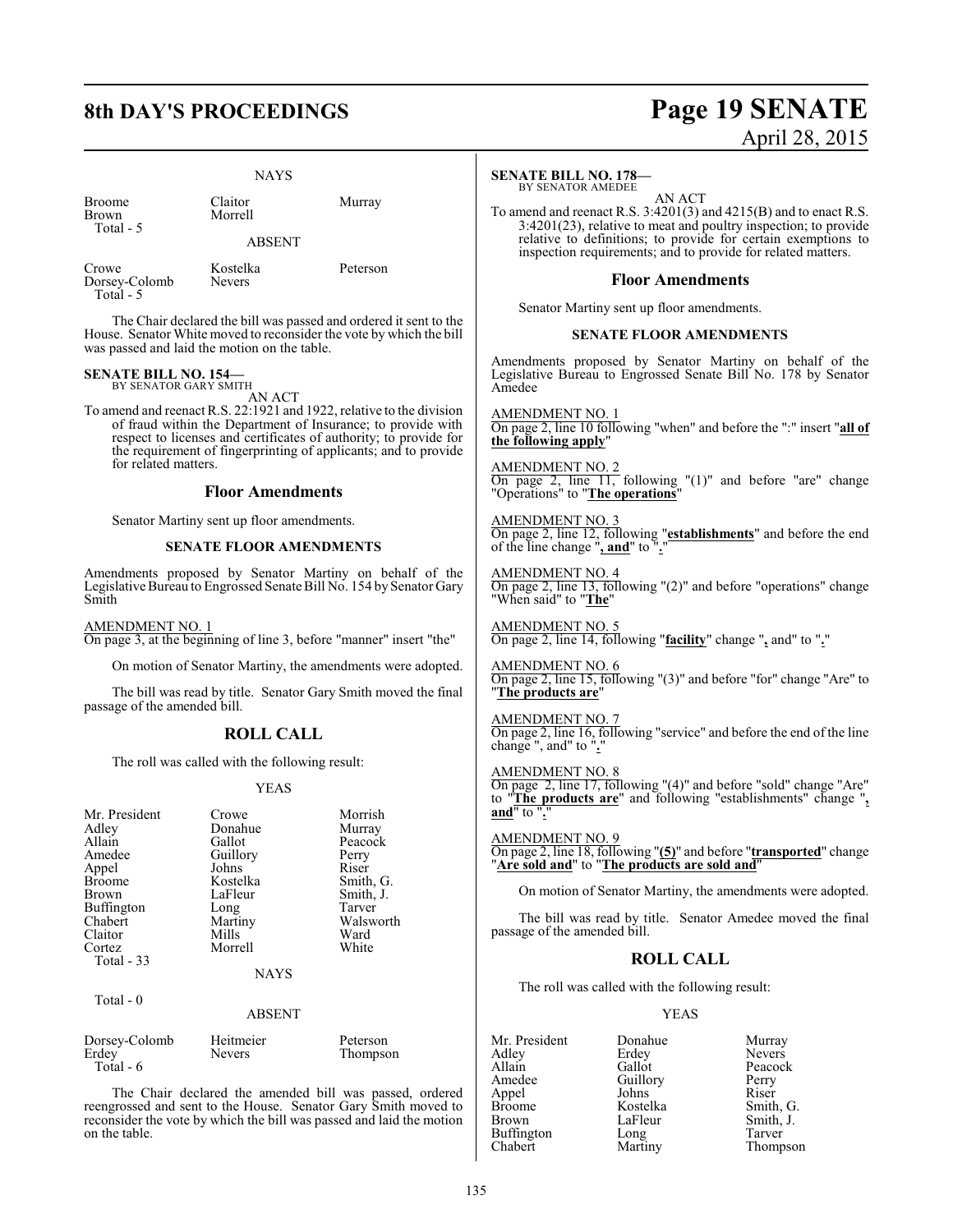# **Page 20 SENATE 8th DAY'S PROCEEDINGS** April 28, 2015

| Claitor<br>Cortez<br>Crowe<br>Total $-36$ | Mills<br>Morrell<br>Morrish | Walsworth<br>Ward<br>White |
|-------------------------------------------|-----------------------------|----------------------------|
|                                           | <b>NAYS</b>                 |                            |
| Total $-0$                                | <b>ABSENT</b>               |                            |
| Dorsey-Colomb<br>Total $-3$               | Heitmeier                   | Peterson                   |

The Chair declared the amended bill was passed, ordered reengrossed and sent to the House. Senator Amedee moved to reconsider the vote by which the bill was passed and laid the motion on the table.

**SENATE BILL NO. 182—** BY SENATORS THOMPSON, APPEL, CORTEZ AND WHITE AN ACT

To enact Chapter 8-G-1 of Title 45 of the Louisiana Revised Statutes of 1950, to be comprised of R.S. 45:844.9 and 844.10, relative to wireless telecommunications devices; to provide relative to certain commercial mobile services; to provide for disclosure of device location information under certain circumstances to law enforcement agencies; to provide for immunity; to provide for definitions, terms, conditions, and procedures; and to provide for related matters.

#### **Floor Amendments**

Senator Thompson proposed the following amendments.

#### **SENATE FLOOR AMENDMENTS**

Amendments proposed by Senator Thompson to Engrossed Senate Bill No. 182 by Senator Thompson

#### AMENDMENT NO. 1

On page 1, delete lines 16 and 17 and on page 2 delete lines 1 through 7 and insert the following:

"**B.(1) When acting in the course and scope of his official duties, a law enforcement agency supervisor shall have the authority to submit an electronic or other written request to a provider of commercial mobile services, as defined by 47 U.S.C. 332(d), for device location information of a commercial mobile service device user if either of the following events has occurred: (a) A call for emergency services initiated from the device of**

**the user.**

**(b) An emergency situation that involves the risk of death or serious bodily harm to the device user.**

**(2) Upon receipt of the request, the provider of commercial mobile services shall disclose to the law enforcement agency the device location information.**

**(3) The law enforcement agency when making the request shall also search the National Crime Information Center system and similar databases to identify if the device user or the person initiating the call for an emergency situation involving the device user has any history of domestic violence or any court order restricting contact.**

**(4) The information obtained by a law enforcement agency under the provisions of this Subsection shall be used solely for the performance of official duties.**

**(5) No device location information shall be released by the law enforcement agency to a person who has a history of domestic violence, stalking, or court order restricting contact with the device user.**"

#### AMENDMENT NO. 2

On page 2, delete lines 25 through 27 and insert:

"**E. No person shall file a report with knowledge of the falsity of the information contained therein to a law enforcement agency for the purpose of device location information being requested from a provider of commercial mobile services.** 

**Whoever violates the provisions of this Subsection shall be fined not more than five hundred dollars, or imprisoned for not more than six months, or both.**"

On motion of Senator Thompson, the amendments were adopted.

The bill was read by title. Senator Thompson moved the final passage of the amended bill.

### **ROLL CALL**

The roll was called with the following result:

#### YEAS

| Mr. President<br>Adley<br>Allain<br>Amedee<br>Appel<br><b>Broome</b><br>Brown<br>Buffington<br>Chabert<br>Claitor<br>Cortez<br>Crowe<br>Total - 34<br>Total - 0 | Donahue<br>Erdey<br>Gallot<br>Guillory<br>Heitmeier<br>Johns<br>Kostelka<br>Long<br>Martiny<br>Mills<br>Morrell<br>Murray<br><b>NAYS</b> | Peacock<br>Perry<br>Riser<br>Smith, G.<br>Smith, J.<br>Tarver<br>Thompson<br>Walsworth<br>Ward<br>White |
|-----------------------------------------------------------------------------------------------------------------------------------------------------------------|------------------------------------------------------------------------------------------------------------------------------------------|---------------------------------------------------------------------------------------------------------|
|                                                                                                                                                                 | <b>ABSENT</b>                                                                                                                            |                                                                                                         |
| Dorsey-Colomb<br>LaFleur                                                                                                                                        | Morrish<br>Nevers                                                                                                                        | Peterson                                                                                                |

The Chair declared the amended bill was passed, ordered reengrossed and sent to the House. Senator Thompson moved to reconsider the vote by which the bill was passed and laid the motion on the table.

LaFleur Total - 5

**SENATE BILL NO. 183—** BY SENATORS THOMPSON, ALLAIN AND LONG

AN ACT To enact Chapter 1-A of Title 3 of the Louisiana Revised Statutes of 1950, to be comprised of R.S. 3:41 through 47, relative to the regulation of unmanned aerial systems in agricultural commercial operations; to provide for definitions; to authorize the commissioner to adopt rules; to provide for license and registration requirements; to provide relative to the operation of unmanned aerial systems; to provide for violations; to authorize the commissioner to issue stop orders; to provide for penalties; and to provide for related matters.

The bill was read by title. Senator Thompson moved the final passage of the bill.

#### **ROLL CALL**

The roll was called with the following result:

#### YEAS

| Mr. President | Donahue   | <b>Nevers</b> |
|---------------|-----------|---------------|
| Adley         | Erdey     | Peacock       |
| Allain        | Guillory  | Riser         |
| Amedee        | Heitmeier | Smith, G.     |
| Appel         | Johns     | Smith, J.     |
| <b>Broome</b> | Kostelka  | Tarver        |
| <b>Brown</b>  | Long      | Thompson      |
| Buffington    | Martiny   | Walsworth     |
| Chabert       | Mills     | Ward          |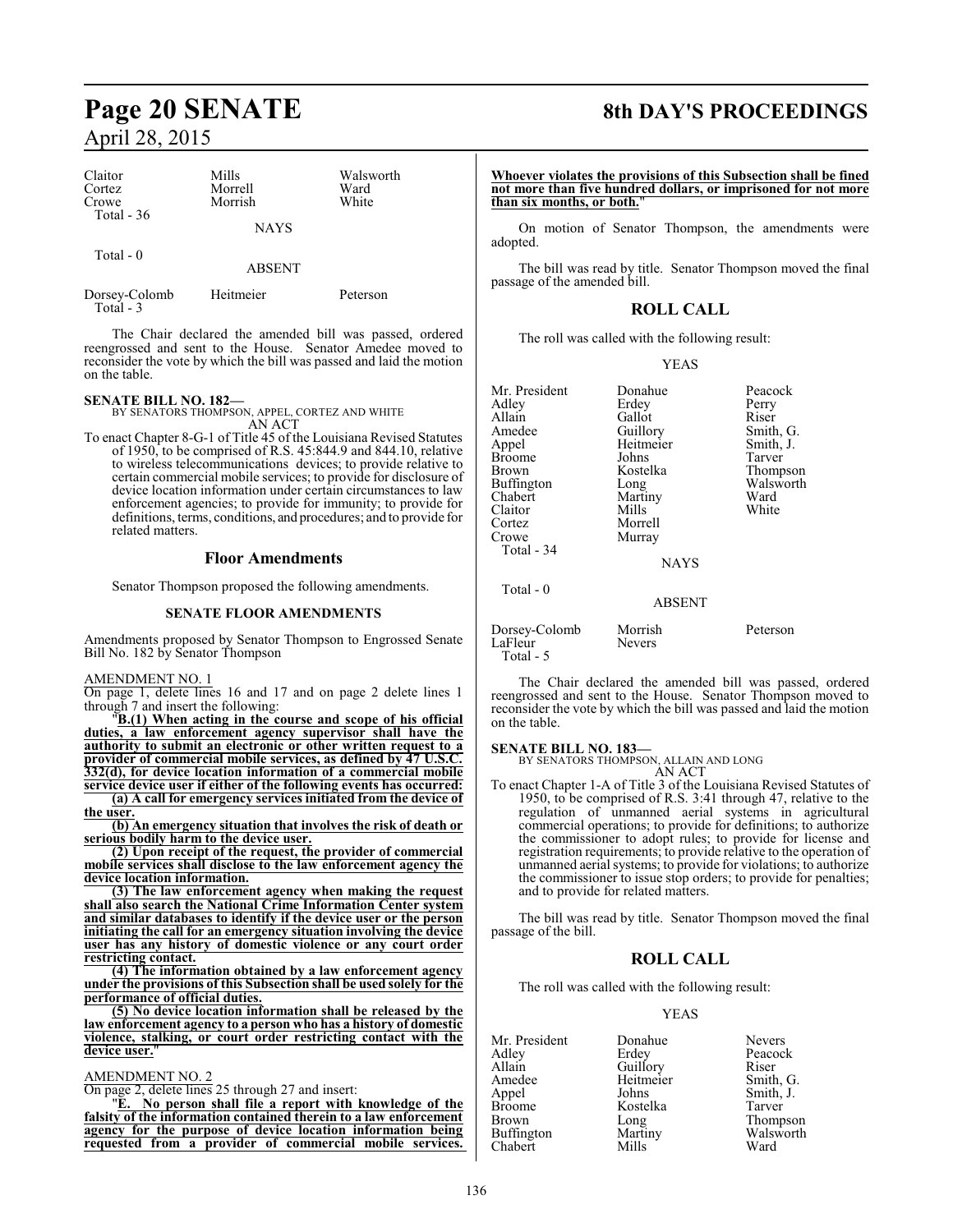# **8th DAY'S PROCEEDINGS Page 21 SENATE**

| Claitor<br>Cortez                    | Morrell<br>Morrish    | White    |  |
|--------------------------------------|-----------------------|----------|--|
| Crowe<br>Total $-34$                 | Murray<br><b>NAYS</b> |          |  |
| Total $-0$                           | <b>ABSENT</b>         |          |  |
| Dorsey-Colomb<br>Gallot<br>Total - 5 | LaFleur<br>Perry      | Peterson |  |

The Chair declared the bill was passed and ordered it sent to the House. Senator Thompson moved to reconsider the vote by which the bill was passed and laid the motion on the table.

#### **SENATE BILL NO. 208—** BY SENATOR RISER

AN ACT

To amend and reenact R.S. 9:1551 and R.S. 37:876 and to enact R.S. 8:1(20.1) and 655(D), relative to human remains; to provide relative to the release and disposition of human remains; to provide for definitions; to provide relative to the disposition of human remains in the possession of a funeral establishment or healthcare facility; to provide relative to abandoned human remains; to provide relative to the authorized agent for cremation; and to provide for related matters.

#### **Floor Amendments**

Senator Martiny sent up floor amendments.

#### **SENATE FLOOR AMENDMENTS**

Amendments proposed by Senator Martiny on behalf of the Legislative Bureau to Engrossed Senate Bill No. 208 by Senator Riser

AMENDMENT NO. 1 On page 2, line 12, following "8:655" delete ","

AMENDMENT NO. 2 On page 2, line 27, following "**abandoned** and before "and" insert "**,**"

AMENDMENT NO. 3 On page 3, line 14, following "**include**" and before "**but**" delete "**,**"

AMENDMENT NO. 4 On page 3, line 21, following "**claims**" and before "**or**" insert "**,**"

AMENDMENT NO. 5 On page 3, line 24, following "**religious**" and before "**any**"change

"**affiliations, or**" to "**affiliations of**"

AMENDMENT NO. 6

On page 3, line 24, following "**any kind**" and before "**and last known**" insert "**,**"

AMENDMENT NO. 7 On page 4, line 11, following "**disposition**" and before "**to**" change "**orally or in writing refuses**" to "**refuses orally or in writing**"

AMENDMENT NO. 8

On page 4, line 12, following "**decedent**" and before "**or**" insert "**,**"

AMENDMENT NO. 9 On page 4, line 16, following "**claimed**" and before "**or**" insert "**,**"

On motion of Senator Martiny, the amendments were adopted.

#### **Floor Amendments**

Senator Riser proposed the following amendments.

# April 28, 2015

**SENATE FLOOR AMENDMENTS**

Amendments proposed by Senator Riser to Engrossed Senate Bill No. 208 by Senator Riser

AMENDMENT NO. 1 On page 1, line 16 between "**under**" and "**the**" insert "**Part I of Chapter 12 of Title 17 of the Louisiana Revised Statutes of 1950,**"

AMENDMENT NO. 2 On page 1, line 17, delete "**the Louisiana Anatomical Board Act,**"

On motion of Senator Riser, the amendments were adopted.

#### **Floor Amendments**

Senator Riser proposed the following amendments.

#### **SENATE FLOOR AMENDMENTS**

Amendments proposed by Senator Riser to Original Senate Bill No. 208 by Senator Riser

AMENDMENT NO. 1 On page 1, line 5, delete "or healthcare facility"

AMENDMENT NO. 2 On page 2, line 22, delete "**or a healthcare facility**"

AMENDMENT NO. 3 On page 3, line 10, delete "**or a healthcare facility**" and on line 11, delete"**or healthcare facility**"

AMENDMENT NO. 4 On page 4, line 2, delete "**or healthcare**" and on line 3, delete "**facility**"

On motion of Senator Riser, the amendments were adopted.

The bill was read by title. Senator Riser moved the final passage of the amended bill.

### **ROLL CALL**

The roll was called with the following result:

#### YEAS

| Mr. President<br>Adley<br>Allain<br>Amedee<br>Appel<br><b>Broome</b><br>Brown<br>Buffington<br>Chabert<br>Claitor<br>Cortez<br>Crowe<br>Total $-36$ | Donahue<br>Erdey<br>Gallot<br>Guillory<br>Johns<br>Kostelka<br>LaFleur<br>Long<br>Martiny<br>Mills<br>Morrell<br>Morrish<br><b>NAYS</b> | Murray<br>Nevers<br>Peacock<br>Perry<br>Riser<br>Smith, G.<br>Smith, J.<br>Tarver<br>Thompson<br>Walsworth<br>Ward<br>White |
|-----------------------------------------------------------------------------------------------------------------------------------------------------|-----------------------------------------------------------------------------------------------------------------------------------------|-----------------------------------------------------------------------------------------------------------------------------|
| Total - 0                                                                                                                                           | <b>ABSENT</b>                                                                                                                           |                                                                                                                             |
| $\sim$ 1 1                                                                                                                                          | $\mathbf{v} = \mathbf{v}$ . The set of $\mathbf{v}$                                                                                     |                                                                                                                             |

Dorsey-Colomb Heitmeier Peterson Total - 3

The Chair declared the amended bill was passed, ordered reengrossed and sent to the House. Senator Riser moved to reconsider the vote by which the bill was passed and laid the motion on the table.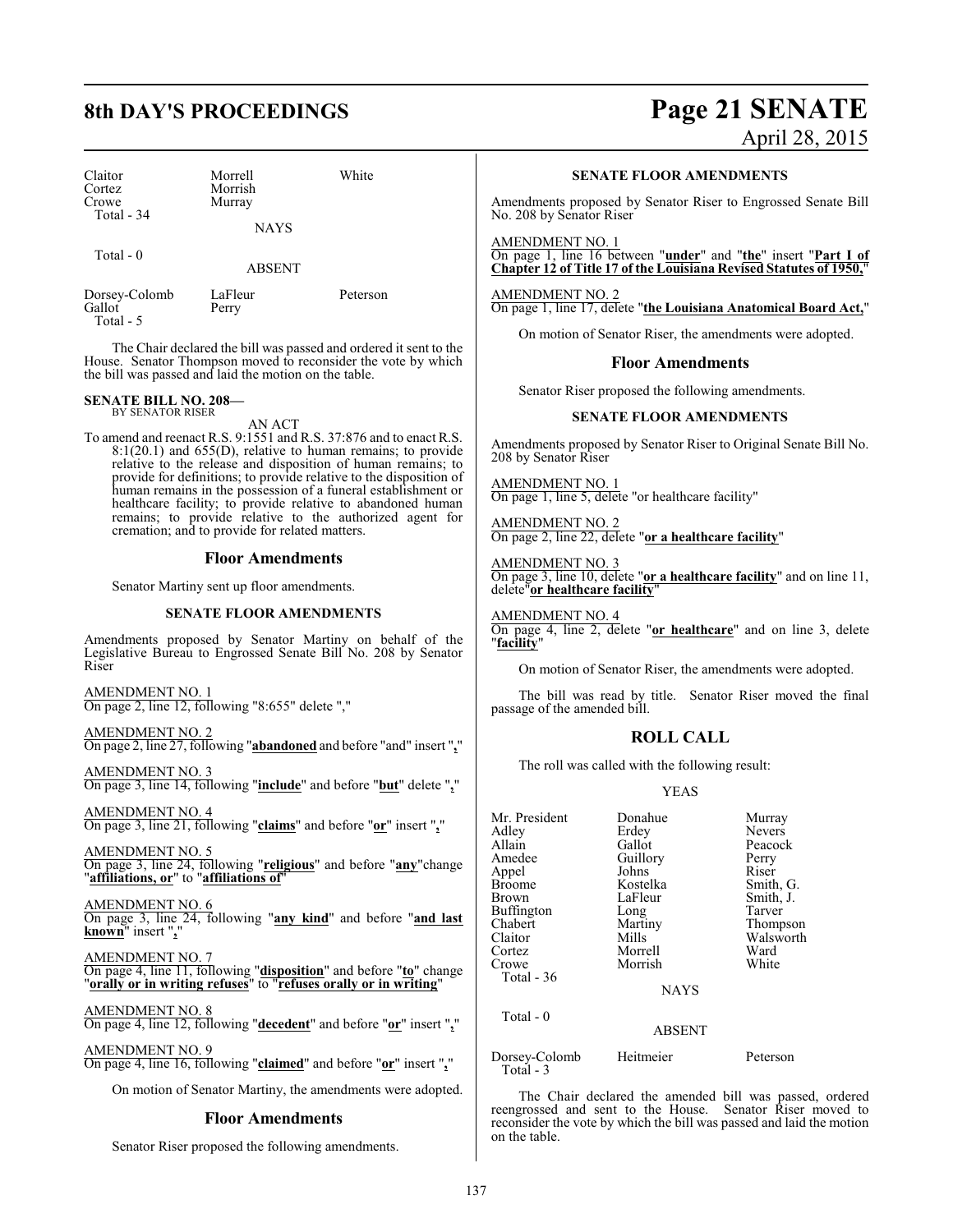#### **SENATE BILL NO. 242—**

BY SENATORS MORRELL AND PETERSON AND REPRESENTATIVES ADAMS, WESLEY BISHOP, GISCLAIR AND PATRICK WILLIAMS AN ACT

To enact R.S. 15:623, relative to criminal justice agencies; to require criminal justice agencies to annually submit a report on certain information relative to sexual assault collection kits and sexually-oriented criminal offenses; and to provide for related matters.

#### **Floor Amendments**

Senator Martiny sent up floor amendments.

#### **SENATE FLOOR AMENDMENTS**

Amendments proposed by Senator Martiny on behalf of the Legislative Bureau to Engrossed Senate Bill No. 242 by Senator Morrell

AMENDMENT NO. 1

On page 2, line 5, following "**Paragraphs**" and before "**,**" change "**(A)(1)**" to "**(1)**"

On motion of Senator Martiny, the amendments were adopted.

### **Floor Amendments**

Senator Morrell proposed the following amendments.

#### **SENATE FLOOR AMENDMENTS**

Amendments proposed by Senator Morrell to Engrossed Senate Bill No. 242 by Senator Morrell

AMENDMENT NO. 1 On page 1, line 14, between "**offense**" and "**reported**" insert "**case**"

On motion of Senator Morrell, the amendments were adopted.

### **Floor Amendments**

Senator Morrell proposed the following amendments.

#### **SENATE FLOOR AMENDMENTS**

Amendments proposed by Senator Morrell to Engrossed Senate Bill No. 242 by Senator Morrell

AMENDMENT NO. 1 On page 1, at the beginning of line 9, change "**A.**" to "**A.(1)**"

AMENDMENT NO. 2 On page 1, at the beginning of line 13, change "**(1)**" to "**(a)**"

AMENDMENT NO. 3 On page 1, at the beginning of line 14, change "**(2)**" to "**(b)**"

AMENDMENT NO. 4 On page 1, at the beginning of line 15, change "**(3)**" to "**(c)**"

AMENDMENT NO. 5 On page 1, at the beginning of line 16, change "**(4)**" to "**(d)**"

AMENDMENT NO. 6 On page 2, at the beginning of line 1, change "**(5)**" to "**(e)**"

AMENDMENT NO. 7 On page 2, at the beginning of line 2, change "**(6)**" to "**(f)**"

AMENDMENT NO. 8 On page 2, at the beginning of line 3, change "**(7)**" to "**(g)**"

# **Page 22 SENATE 8th DAY'S PROCEEDINGS**

| <b>AMENDMENT NO. 9</b>                                                                                                |
|-----------------------------------------------------------------------------------------------------------------------|
|                                                                                                                       |
| On page 2, delete lines 5 and 6 and insert the following:<br>"(2) Each criminal justice agency, including college and |
| university campus police departments, shall also provide written                                                      |
| notification if it does not have:                                                                                     |
| (a) Any sexually-oriented criminal offenses reported.                                                                 |
| Any reported sexual assault collection kits in its                                                                    |
| possession.                                                                                                           |
| Any unreported sexual assault collection kits in its                                                                  |
|                                                                                                                       |

On motion of Senator Morrell, the amendments were adopted.

The bill was read by title. Senator Morrell moved the final passage of the amended bill.

### **ROLL CALL**

The roll was called with the following result:

#### YEAS

| Mr. President     | Donahue     | Murray        |
|-------------------|-------------|---------------|
| Adley             | Erdey       | <b>Nevers</b> |
| Allain            | Gallot      | Peacock       |
| Amedee            | Guillory    | Perry         |
| Appel             | Johns       | Riser         |
| <b>Broome</b>     | Kostelka    | Smith, G.     |
| <b>Brown</b>      | LaFleur     | Smith, J.     |
| <b>Buffington</b> | Long        | Tarver        |
| Chabert           | Martiny     | Thompson      |
| Claitor           | Mills       | Walsworth     |
| Cortez            | Morrell     | Ward          |
| Crowe             | Morrish     | White         |
| Total $-36$       |             |               |
|                   | <b>NAYS</b> |               |
| Total - 0         |             |               |

ABSENT

Dorsey-Colomb Heitmeier Peterson Total - 3

The Chair declared the amended bill was passed, ordered reengrossed and sent to the House. Senator Morrell moved to reconsider the vote by which the bill was passed and laid the motion on the table.

#### **SENATE BILL NO. 263—**

BY SENATORS THOMPSON,BROOME, DORSEY-COLOMB, GUILLORY, KOSTELKA, LONG, JOHN SMITH AND WARD AN ACT

To amend and reenact R.S. 51:481(A) and (B)(1) and (3), and 482; and to enact R.S. 51:481(B)(5), 481.1, 483.1, and 490.1, relative to repurchase of farm, industrial, and lawn and garden equipment by wholesaler; to provide for definitions; to provide for agreements between a dealer and an agent; to provide for termination and cancellation of agreements; to provide for remedies; to provide for indemnity; to provide for liability; to provide certain terms, conditions, and procedures; and to provide for related matters.

### **Floor Amendments**

Senator Martiny sent up floor amendments.

#### **SENATE FLOOR AMENDMENTS**

Amendments proposed by Senator Martiny on behalf of the Legislative Bureau to Engrossed Senate Bill No. 263 by Senator Thompson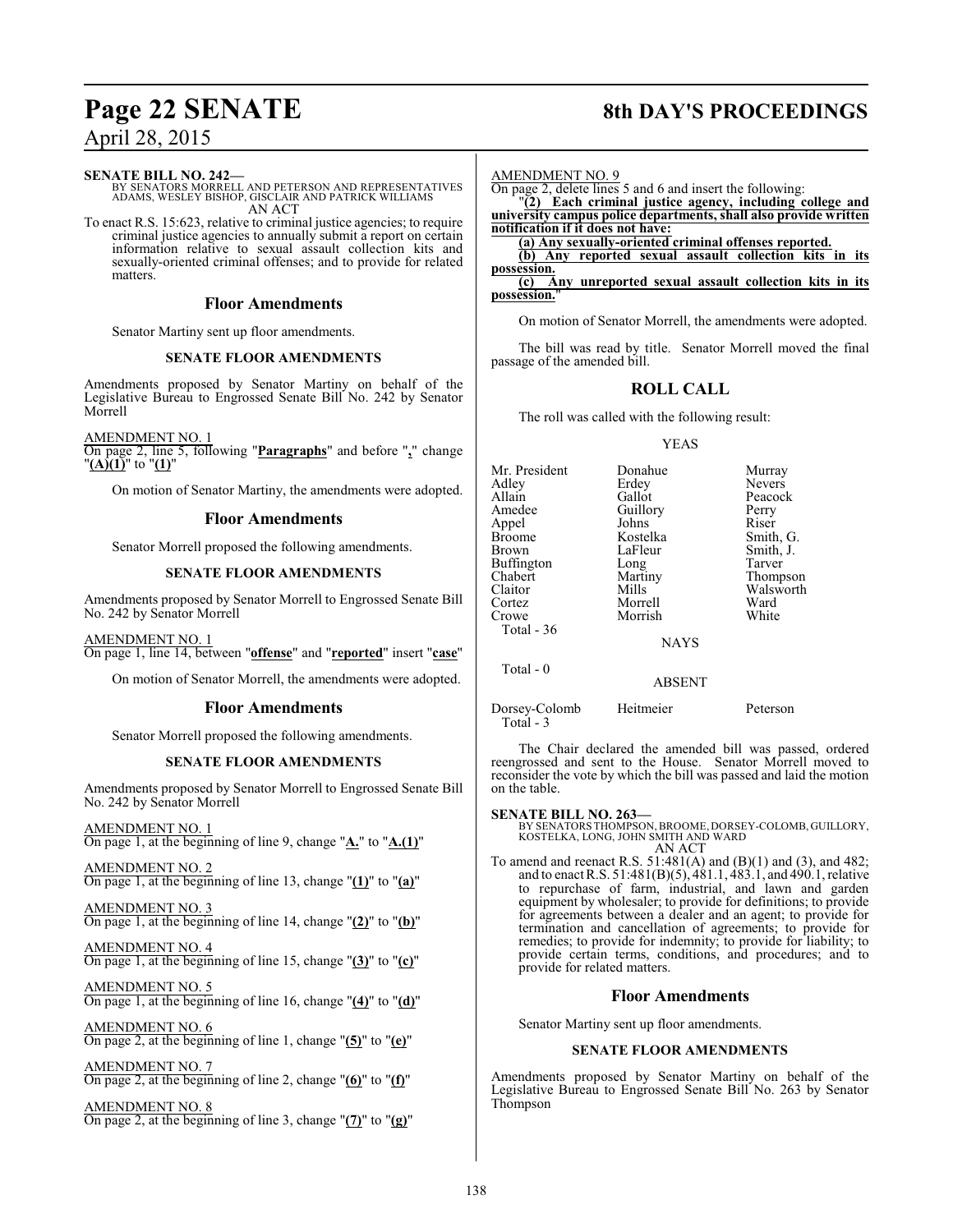# **8th DAY'S PROCEEDINGS Page 23 SENATE**

## AMENDMENT NO. 1

On page 3, line 10, following "cause" delete the remainder of the line and insert "**, or if he failed to act in**"

AMENDMENT NO. 2 On page 5, line 13, following "provisions of" change "R.S. 51:482 (B)(1) through **(7)**." to "**Paragraphs (B)(1) through (7) of this Section.** 

On motion of Senator Martiny, the amendments were adopted.

#### **Floor Amendments**

Senator Martiny submitted the following amendments on behalf of Senator LaFleur.

#### **SENATE FLOOR AMENDMENTS**

Amendments proposed by Senator LaFleur to Engrossed Senate Bill No. 263 by Senator Thompson

#### AMENDMENT NO. 1

On page 5, at the beginning of line 28, delete "**A.**"

#### AMENDMENT NO. 2

On page 6, delete lines 1 and 2, and insert the following:

"Section 2. The provisions of this Act shall not apply to any contractual provisions in effect on the effective date of this Act, but shall apply to subsequent amendments and modifications of the contract made after such date.

On motion of Senator Martiny, the amendments were adopted.

The bill was read by title. Senator Thompson moved the final passage of the amended bill.

#### **ROLL CALL**

The roll was called with the following result:

#### YEAS

| Mr. President<br>Adley | Donahue<br>Erdey | Morrish<br>Murray |
|------------------------|------------------|-------------------|
| Allain                 | Gallot           | Peacock           |
| Amedee                 | Guillory         | Perry             |
| Appel                  | Heitmeier        | Riser             |
| <b>Broome</b>          | Johns            | Smith, G.         |
| <b>Brown</b>           | Kostelka         | Smith, J.         |
| <b>Buffington</b>      | LaFleur          | Tarver            |
| Chabert                | Long             | Thompson          |
| Claitor                | Martiny          | Walsworth         |
| Cortez                 | Mills            | Ward              |
| Crowe                  | Morrell          | White             |
| Total - 36             |                  |                   |
|                        | <b>NAYS</b>      |                   |
| Total - 0              |                  |                   |

#### ABSENT

| Dorsey-Colomb | Nevers | Peterson |
|---------------|--------|----------|
| Total $-3$    |        |          |

The Chair declared the amended bill was passed, ordered reengrossed and sent to the House. Senator Thompson moved to reconsider the vote by which the bill was passed and laid the motion on the table.

### **SENATE BILL NO. 39—**

BY SENATOR MILLS AN ACT To amend and reenact R.S. 37:3461, 3462, 3463(A), 3464, 3467, 3469, 3470, 3471(A), 3472, 3473, 3474.1(A)(1), (2), and (5) and (B),  $3474.2(A)(1)$  and (2),  $3474.3(A)$ ,  $3474.4$ ,  $3475$ ,  $3477(A)$ ,

# April 28, 2015

(D), and (E), 3478(A) and (B), 3480, 3481, and 3482 and to repeal R.S. 37:3474, relative to the Louisiana Board of Drug and Device Distributors; to provide definitions; to change the name ofthe board; to provide for the qualifications of board members; to provide duties and powers of the board; to provide for licensure requirements; to provide for inspections by the board; to provide for reinspection of distribution and sales facilities; to provide authority for the board to waive inspection; to provide authority for the board to discipline; to provide the board authority to take enforcement actions against non-licensees; to provide for injunction proceedings; to provide for a board order to quarantine a legend drug or legend device; to provide for annual renewal of a license; to provide for authorization for the board to obtain criminal history record information; to provide for unlawful participation; to provide for unauthorized sales; to provide for mandatory reporting; to provide for applicability of the practice act; to repeal provisions related to manufacturer distribution of legend drugs and legend devices; to provide for an effective date; and to provide for related matters.

#### **Floor Amendments**

Senator Martiny sent up floor amendments.

#### **SENATE FLOOR AMENDMENTS**

Amendments proposed by Senator Martiny on behalf of the Legislative Bureau to Engrossed Senate Bill No. 39 by Senator Mills

#### AMENDMENT NO. 1

On page 1, line 2, following "and reenact" and before "R.S. 37:3461," insert "the Chapter heading ofChapter 54 ofTitle 37 ofthe Louisiana Revised Statutes of 1950,"

#### AMENDMENT NO. 2

On page 1, line 3, following "3473," and before "3474.1(A)(1)," insert "the introductory paragraph of 3474.1(A),"

#### AMENDMENT NO. 3

On page 2, line 3, following "Section 1." and before "R.S. 37:3461," insert "The Chapter heading of Chapter 54 of Title 37 of the Louisiana Revised Statutes of 1950,"

#### AMENDMENT NO. 4

On page 2, line 4, following "3473," and before "3474.1(A)(1)," insert "the introductory paragraph of 3474.1(A),"

#### AMENDMENT NO. 5

On page 3, line 8, following "**to**" and before "**other**" insert "**a person**"

#### AMENDMENT NO. 6

On page 5, line 27, following "**the**" and before "**Drug**" insert "**Federal**"

#### AMENDMENT NO. 7

On page 6, line 1, following "**the**" and before "**Drug**" insert "**Federal**"

### AMENDMENT NO. 8

On page 6, line 7, following "**the**" and before "**Drug**" insert "**Federal**"

#### AMENDMENT NO. 9

On page 6, line 19, following "**distribution**" and before "but" delete "including"

#### AMENDMENT NO. 10

On page 11, line 5, following "**Chapter**" and before "or" insert "**,**"

On motion of Senator Martiny, the amendments were adopted.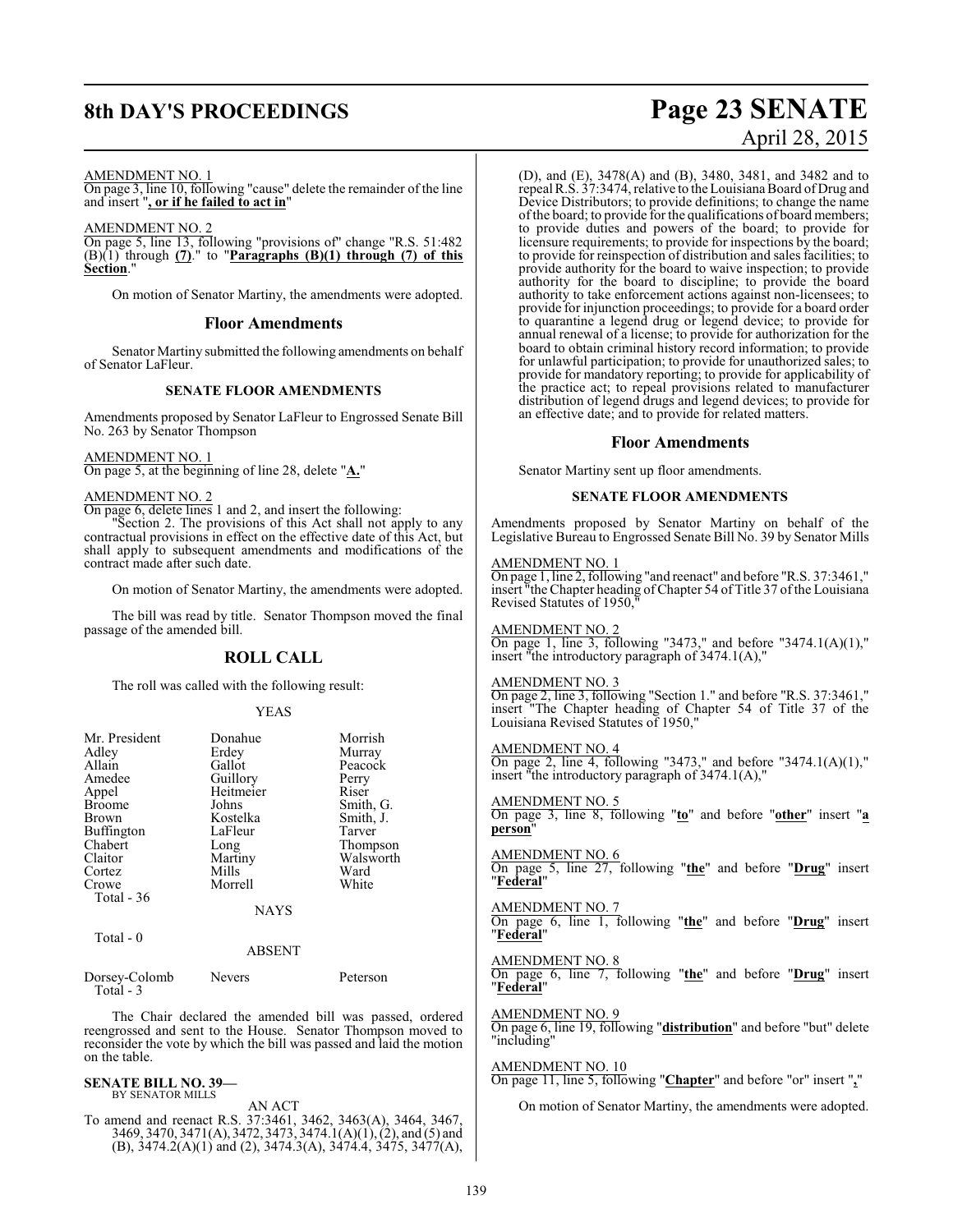# **Page 24 SENATE 8th DAY'S PROCEEDINGS**

April 28, 2015

#### **Floor Amendments**

Senator Mills proposed the following amendments.

#### **SENATE FLOOR AMENDMENTS**

Amendments proposed by Senator Mills to Engrossed Senate Bill No. 39 by Senator Mills

#### AMENDMENT NO. 1

On page 4, line 16, before "distributor" delete "drug"

#### AMENDMENT NO. 2

On page 6, line 28, before "distributors" delete "drug"

On motion of Senator Mills, the amendments were adopted.

The bill was read by title. Senator Mills moved the final passage of the amended bill.

## **ROLL CALL**

The roll was called with the following result:

#### YEAS

| Mr. President | Donahue       | <b>Nevers</b> |
|---------------|---------------|---------------|
| Adley         | Erdey         | Peacock       |
| Allain        | Gallot        | Perry         |
| Amedee        | Heitmeier     | Riser         |
| Appel         | Johns         | Smith, G.     |
| <b>Broome</b> | Kostelka      | Smith, J.     |
| Brown         | Long          | Tarver        |
| Buffington    | Martiny       | Thompson      |
| Chabert       | Mills         | Walsworth     |
| Claitor       | Morrell       | Ward          |
| Cortez        | Morrish       | White         |
| Crowe         | Murray        |               |
| Total - 35    |               |               |
|               | <b>NAYS</b>   |               |
| Total - 0     |               |               |
|               | <b>ABSENT</b> |               |
| Dorsey-Colomb | LaFleur       |               |

| Dorsey-Colomb | LaFleur  |
|---------------|----------|
| Guillory      | Peterson |
| Total - 4     |          |

The Chair declared the amended bill was passed, ordered reengrossed and sent to the House. Senator Mills moved to reconsider the vote by which the bill was passed and laid the motion on the table.

#### **SENATE BILL NO. 68—** BY SENATOR BUFFINGTON

AN ACT

To amend and reenact R.S. 40:2116(D)(2), relative to facility need review; to provide for an extension to the moratorium on additional beds for nursing facilities; and to provide for related matters.

The bill was read by title. Senator Buffington moved the final passage of the bill.

### **ROLL CALL**

The roll was called with the following result:

#### YEAS

| Mr. President | Crowe   | Morrish |
|---------------|---------|---------|
| Adley         | Donahue | Murray  |
| Allain        | Erdey   | Perry   |
| Amedee        | Gallot  | Riser   |

| Appel<br><b>Broome</b><br>Brown<br><b>Buffington</b><br>Chabert<br>Claitor | Heitmeier<br>Johns<br>Kostelka<br>Long<br>Martiny<br>Mills | Smith, G.<br>Smith, J.<br>Tarver<br>Thompson<br>Walsworth<br>Ward |
|----------------------------------------------------------------------------|------------------------------------------------------------|-------------------------------------------------------------------|
| Cortez<br>Total $-33$                                                      | Morrell<br><b>NAYS</b>                                     | White                                                             |
| Total $-0$                                                                 | ABSENT                                                     |                                                                   |
| Dorsey-Colomb<br>Guillory<br>$Total - 6$                                   | LaFleur<br>Nevers                                          | Peacock<br>Peterson                                               |

The Chair declared the bill was passed and ordered it sent to the House. Senator Buffington moved to reconsider the vote by which the bill was passed and laid the motion on the table.

#### **SENATE BILL NO. 109—** BY SENATOR JOHNS

AN ACT To amend and reenact R.S. 40:1300.361(A)(2), 1300.362, 1300.363, and 1300.364, relative to Medicaid reporting; to provide for reporting measures regarding the Medicaid managed care program; to provide for reporting measures regarding the Louisiana Behavioral Health Partnership program; to provide for an integration report of the Louisiana Behavioral Health Partnership program; to provide for information to be reported by the Department of Health and Hospitals; to provide for an effective date; and to provide for related matters.

#### **Floor Amendments**

Senator Martiny sent up floor amendments.

#### **SENATE FLOOR AMENDMENTS**

Amendments proposed by Senator Martiny on behalf of the Legislative Bureau to Engrossed Senate Bill No. 109 by Senator Johns

AMENDMENT NO. 1 On page 13, line 2, following "**pursuant to**" change "**R.S. 40:1300.363**" to "**this Section**"

On motion of Senator Martiny, the amendments were adopted.

#### **Floor Amendments**

Senator Mills proposed the following amendments.

#### **SENATE FLOOR AMENDMENTS**

Amendments proposed by Senator Mills to Engrossed Senate Bill No. 109 by Senator Johns

AMENDMENT NO. 1

On page 9, between lines 23 and 24, insert:

"**(g) The report shall also include the following information concerning Medicaid drug rebates and manufacturer discounts delineated by each managed care organization and the prescription benefit manager contracted or owned by the managed care organization and by month:**

**(i) Total dollar amount of the Medicaid drug rebates and manufacturer discounts collected and used.**

**(ii) Total dollar amount of Medicaid drug rebates and manufacturer discounts collected and remitted back to the Department of Health and Hospitals.**"

On motion of Senator Mills, the amendments were adopted.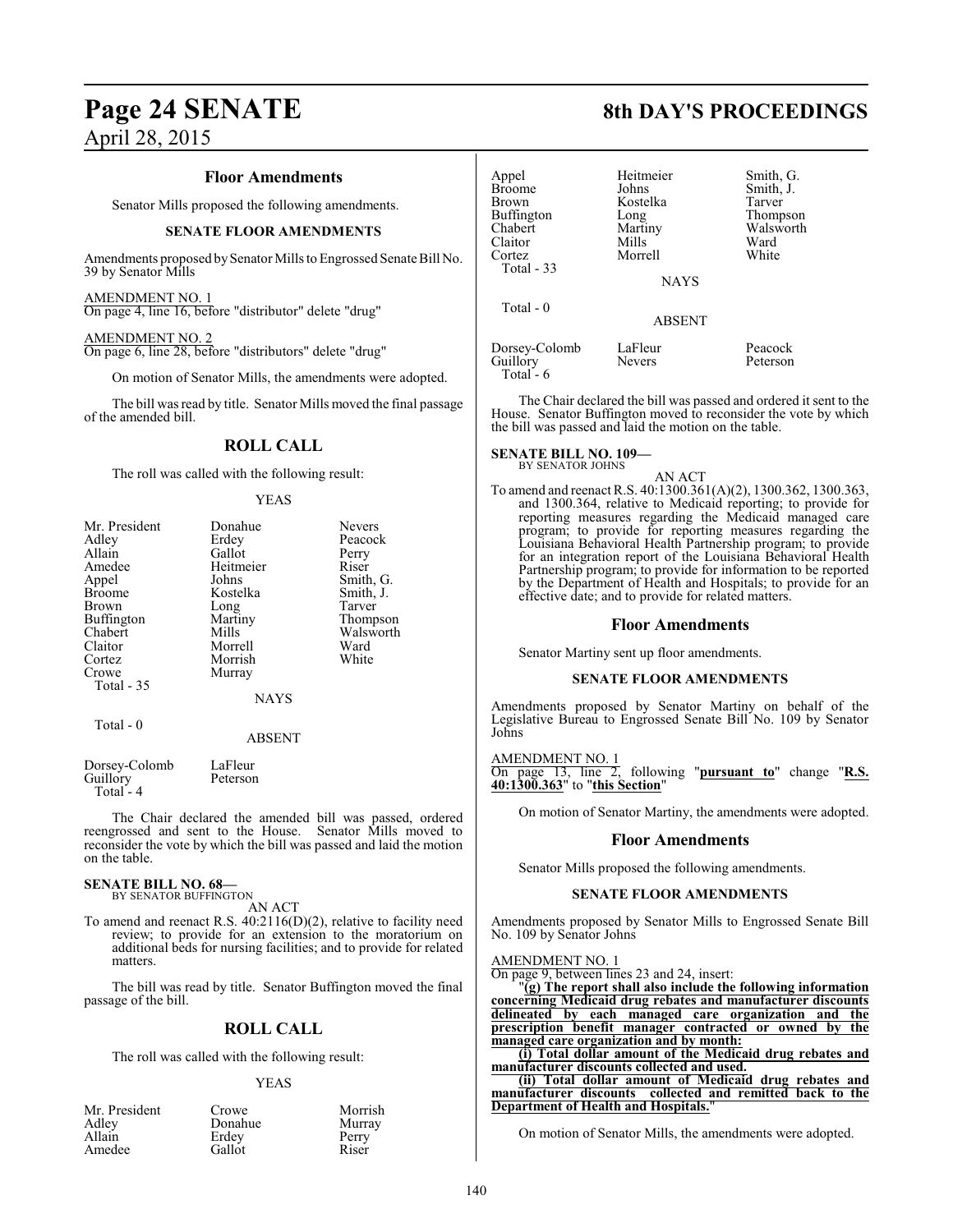#### The bill was read by title. Senator Johns moved the final passage of the amended bill.

#### **ROLL CALL**

The roll was called with the following result:

#### YEAS

| Mr. President     | Donahue     | Peacock   |
|-------------------|-------------|-----------|
| Adley             | Erdey       | Perry     |
| Allain            | Gallot      | Riser     |
| Amedee            | Heitmeier   | Smith, G. |
| Appel             | Johns       | Smith, J. |
| <b>Broome</b>     | Kostelka    | Tarver    |
| Brown             | Long        | Thompson  |
| <b>Buffington</b> | Martiny     | Walsworth |
| Chabert           | Mills       | Ward      |
| Claitor           | Morrell     | White     |
| Cortez            | Morrish     |           |
| Crowe             | Murray      |           |
| Total - 34        |             |           |
|                   | <b>NAYS</b> |           |
| Total - 0         |             |           |

#### ABSENT

| Dorsey-Colomb | LaFleur       | Peterson |
|---------------|---------------|----------|
| Guillory      | <b>Nevers</b> |          |
| Total $-5$    |               |          |

The Chair declared the amended bill was passed, ordered reengrossed and sent to the House. Senator Johns moved to reconsider the vote by which the bill was passed and laid the motion on the table.

#### **Rules Suspended**

Senator Murray asked for and obtained a suspension of the rules to revert to the Morning Hour.

#### **Message from the House**

#### **CONCURRING IN SENATE CONCURRENT RESOLUTIONS**

April 28, 2015

To the Honorable President and Members of the Senate:

I am directed to inform your honorable body that the House of Representatives has finally concurred in the following Senate Concurrent Resolutions:

## **SENATE CONCURRENT RESOLUTION NO. 10—** BY SENATOR CORTEZ AND REPRESENTATIVE STUART BISHOP

A CONCURRENT RESOLUTION

To recognize May 2015 as "Amyotrophic Lateral Sclerosis Awareness Month" and to memorialize the Congress of the United States to enact legislation to provide additional funding for research for the treatment and cure of Amyotrophic Lateral Sclerosis.

Reported without amendments.

#### **SENATE CONCURRENT RESOLUTION NO. 51—**

BY SENATORS BUFFINGTON, ADLEY, PEACOCK AND TARVER AND<br>REPRESENTATIVES – BURNSON, HENRY – BURNS, BURRELL,<br>CARMODY, MIKE JOHNSON, JIM MORRIS, NORTON, REYNOLDS,<br>SEABAUGH AND PATRICK WILLIAMS<br>– A CONCURRENT RESOLUTION

To commend James K. Elrod, president and chief executive officer ofWillis-Knighton Heath System, on achieving the milestone of fifty years of continuous leadership as well as for earning the

# **8th DAY'S PROCEEDINGS Page 25 SENATE** April 28, 2015

distinction of being the longest-serving hospital administratorin the United States.

Reported without amendments.

# **SENATE CONCURRENT RESOLUTION NO. 55—**<br>BY SENATOR DORSEY-COLOMB AND REPRESENTATIVE SMITH A CONCURRENT RESOLUTION

To recognize April 29, 2015, as "Municipal Day" at the Louisiana State Capitol.

Reported without amendments.

**SENATE CONCURRENT RESOLUTION NO. 56—**<br>BY SENATOR BROOME AND REPRESENTATIVE BARROW A CONCURRENT RESOLUTION

To recognize Tuesday, April 28, 2015, as "Healthy Start Day" at the Louisiana Legislature and commend the city of New Orleans, Family Road of Greater Baton Rouge, Crescent City WIC Services of Gretna, and Family Tree Information Education Counseling Center of Lafayette for their contributions in improving the health of Louisiana moms and babies.

Reported without amendments.

# **SENATE CONCURRENT RESOLUTION NO. 57—**<br>BY SENATOR BROOME AND REPRESENTATIVE BARROW A CONCURRENT RESOLUTION

To recognize Tuesday, April 28, 2015, as "Healthy Start Day" at the Louisiana Legislature, and commend the Family Tree Healthy Start Program for its exceptional achievements and manifold contributions.

Reported without amendments.

Respectfully submitted, ALFRED W. SPEER Clerk of the House of Representatives

#### **Introduction of Senate Resolutions**

**SENATE RESOLUTION NO. 68—**<br>BY SENATORS PEACOCK, ADLEY, BUFFINGTON AND TARVER<br>A RESOLUTION

To commend the Louisiana State Exhibit Museum for its importance as a depository of history, a major tourist attraction, and an educational center for children and adults.

The resolution was read by title and placed on the Calendar for a second reading.

#### **SENATE RESOLUTION NO. 69—** BY SENATOR ERDEY

A RESOLUTION

To commend and congratulate Victor Rushing on being named the Louisiana High School Student of the Year and to recognize his extraordinary accomplishments.

The resolution was read by title and placed on the Calendar for a second reading.

#### **SENATE RESOLUTION NO. 70—** BY SENATOR BROOME

A RESOLUTION

To commend the service and contributions of The Links, Incorporated and to recognize Wednesday, May 6, 2015, as "Louisiana Links Day" at the State Capitol.

The resolution was read by title and placed on the Calendar for a second reading.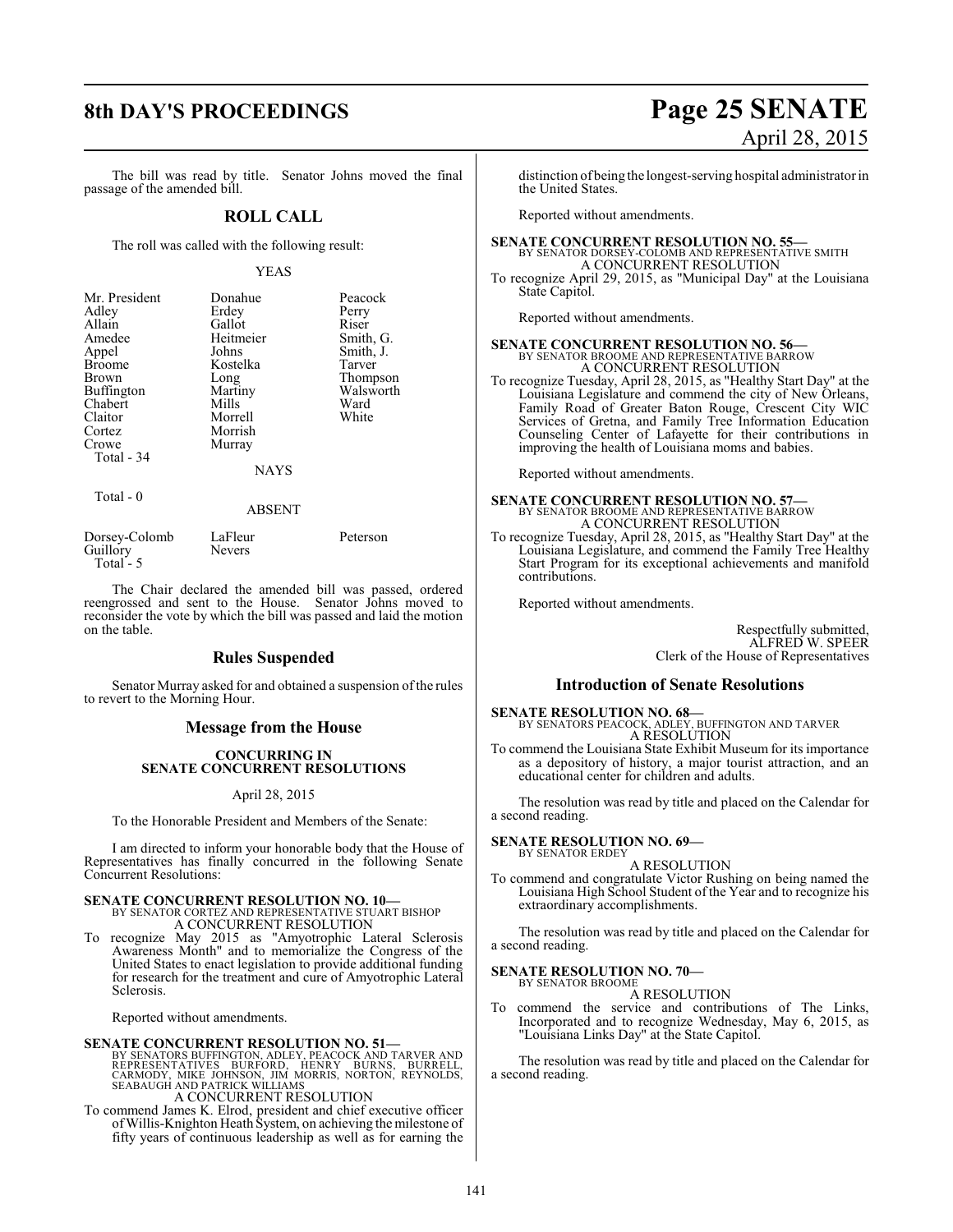# **Page 26 SENATE 8th DAY'S PROCEEDINGS**

## April 28, 2015

#### **SENATE RESOLUTION NO. 71—** BY SENATOR BROOME

A RESOLUTION

To commend the service and contributions of Magellan Youth Leaders Inspiring Future Empowerment, known as MY LIFE, and recognize Thursday, May 7, 2015, as "MY LIFE Youth Day" at the Louisiana State Capitol.

The resolution was read by title and placed on the Calendar for a second reading.

#### **Introduction of Senate Concurrent Resolutions**

#### **SENATE CONCURRENT RESOLUTION NO. 61—** BY SENATOR MILLS

A CONCURRENT RESOLUTION

To commend Louisiana native Jake C. Delhomme for being selected to the Louisiana Sports Hall of Fame.

The resolution was read by title and placed on the Calendar for a second reading.

#### **SENATE CONCURRENT RESOLUTION NO. 62—** BY SENATOR LONG

A CONCURRENT RESOLUTION

To commend The Gideons International for its contributions and the role it has played in Louisiana and in supporting the Louisiana Gideons.

The resolution was read by title and placed on the Calendar for a second reading.

#### **Message from the House**

#### **ASKING CONCURRENCE IN HOUSE BILLS AND JOINT RESOLUTIONS**

April 28, 2015

To the Honorable President and Members of the Senate:

I am directed to inform your honorable body that the House of Representatives has finally passed and asks your concurrence in the following House Bills and Joint Resolutions:

| HB No. 140 | HB No. 334 | HB No. 372 |
|------------|------------|------------|
| HB No. 381 | HB No. 397 | HB No. 486 |
| HB No. 491 | HB No. 495 | HB No. 539 |
| HB No. 603 | HB No. 292 |            |

Respectfully submitted, ALFRED W. SPEER Clerk of the House of Representatives

#### **House Bills and Joint Resolutions on First Reading**

**HOUSE BILL NO. 140—**<br>BY REPRESENTATIVE JEFFERSON AND SENATOR GALLOT AND<br>REPRESENTATIVES HILL, HONORE, TERRY LANDRY, LEBAS,<br>LEOPOLD, MACK, AND NORTON AND SENATOR BROWN AN ACT

To designate the interchange of Interstate Highway 20 and Louisiana Highway 149 in Lincoln Parish in memory of former State Representative Pinkie Wilkerson; and to provide for related matters.

The bill was read by title and placed on the Calendar for a second reading.

#### **HOUSE BILL NO. 292—**

BY REPRESENTATIVE BARRAS AN ACT

To amend and reenact Children's Code Article 793.3(B)(introductory paragraph), relative to early intervention programs; to provide that the Sixteenth Judicial District's early intervention program shall be used as a model in the implementation of programs in certain parishes; and to provide for related matters.

The bill was read by title and placed on the Calendar for a second reading.

**HOUSE BILL NO. 334—** BY REPRESENTATIVE WESLEY BISHOP AN ACT

To amend and reenactR.S. 17:1970.24(B)(1)(introductory paragraph) and to enact R.S. 17:1970.24 $(\overrightarrow{B})(1)(f)$ , relative to the New Orleans Center for Creative Arts; to provide with respect to the membership of its board of directors; and to provide for related matters.

The bill was read by title and placed on the Calendar for a second reading.

#### **HOUSE BILL NO. 372—**

BY REPRESENTATIVE GAROFALO AN ACT

To amend and reenact R.S. 35:202(A) and to enact R.S. 35:191.1(B)(3) and (4), relative to notaries public; to require the secretary of state to make certain information publicly accessible; to require certain information on the required annual report; to provide for penalties; and to provide for related matters.

The bill was read by title and placed on the Calendar for a second reading.

#### **HOUSE BILL NO. 381—**

BY REPRESENTATIVES JACKSON AND SIMON

AN ACT To enact R.S. 40:2154(18), relative to behavioral health services rendered to specialty courts; to exempt from licensure requirements providers furnishing behavioral health services to certain specialty courts; to provide for an effective date; and to provide for related matters.

The bill was read by title and placed on the Calendar for a second reading.

# **HOUSE BILL NO. 397—** BY REPRESENTATIVE POPE

AN ACT To enact R.S. 37:1224.2, relative to the refilling of topical ophthalmic prescriptions; to authorize a pharmacist to dispense early refills of topical ophthalmic prescriptions; to provide for authorized prescriber authorization of early refills of topical ophthalmic prescriptions; to provide for an effective date; and to provide for related matters.

The bill was read by title and placed on the Calendar for a second reading.

**HOUSE BILL NO. 486—**

BY REPRESENTATIVE ROBERT JOHNSON AN ACT

To enact R.S. 37:1270(D), relative to duties and powers of the Louisiana State Board of Medical Examiners; to provide relative to collaborative practice agreements between physicians and advanced practice registered nurses; to provide for a limitation on regulatory authority of the Louisiana State Board of Medical Examiners; and to provide for related matters.

The bill was read by title and placed on the Calendar for a second reading.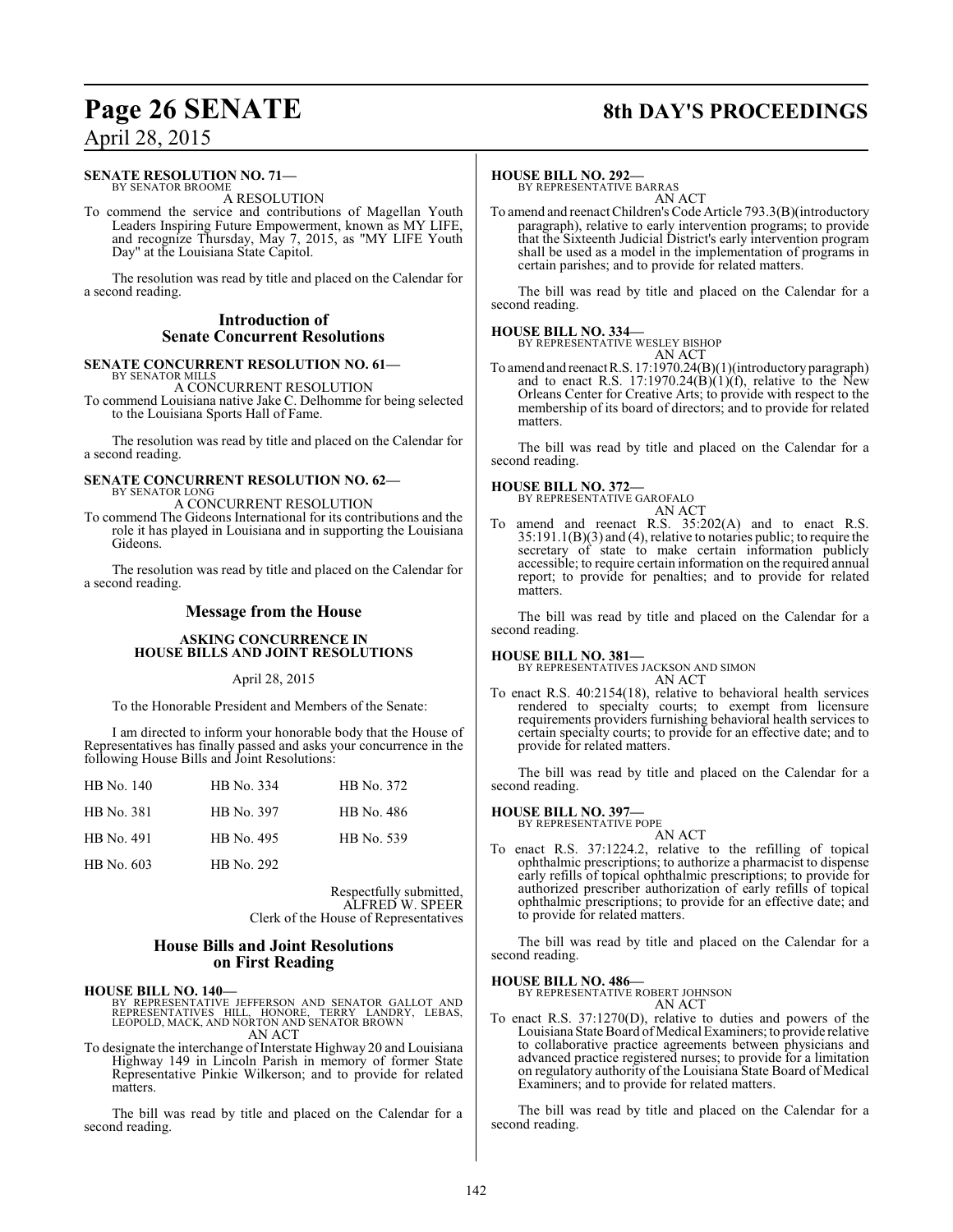# **8th DAY'S PROCEEDINGS Page 27 SENATE**

#### **HOUSE BILL NO. 491—**

BY REPRESENTATIVE WILLMOTT AN ACT

To amend and reenact R.S. 37:761(A)(l), relative to qualifications of applicants for a dental license; to allow persons with valid and current legal authority to reside and work in the United States to apply for a dental license; and to provide for related matters.

The bill was read by title and placed on the Calendar for a second reading.

#### **HOUSE BILL NO. 495—**

BY REPRESENTATIVES TALBOT AND RICHARD AN ACT

To amend and reenact R.S. 39:122(A), relative to capital outlay; to provide relative to the capital outlay process; to provide for line of credit recommendations for nonstate entity projects; to require the approval of certain line of credit recommendations; to provide for an effective date; and to provide for related matters.

The bill was read by title and placed on the Calendar for a second reading.

### **HOUSE BILL NO. 539—**

BY REPRESENTATIVE JAMES

AN ACT To amend and reenact Civil Code Articles 103(4) and (5) and 2362.1, Code of Civil Procedure Article 1702(E), and R.S. 9:368, relative to domestic abuse; to provide with respect to grounds for divorce in cases of domestic abuse; to provide for the confirmation of a default judgment; to provide for the obligation to pay court costs and attorney fees; to provide for default judgment procedures; to provide for legislative intent; and to provide for related matters.

The bill was read by title and placed on the Calendar for a second reading.

# **HOUSE BILL NO. 603—** BY REPRESENTATIVE WILLMOTT

AN ACT

To amend and reenact Children's Code Articles 1149 and 1160 and R.S. 46:2403(D), relative to laws providing for safe and anonymous relinquishment of an infant known as the safe haven law; to provide for duties of the Department of Children and Family Services relative to public awareness of the safe haven law; to provide for communication plans and dissemination of public information by the Department of Children and Family Services; to provide for information and training resources to be utilized by designated emergency care facilities; to authorize funding by the Children's Trust Fund of outreach concerning the safe haven law; to provide for reporting; to provide a short title; and to provide for related matters.

The bill was read by title and placed on the Calendar for a second reading.

#### **Message from the House**

#### **ASKING CONCURRENCE IN HOUSE CONCURRENT RESOLUTIONS**

April 28, 2015

To the Honorable President and Members of the Senate:

I am directed to inform your honorable body that the House of Representatives has finally passed and asks your concurrence in the following House Concurrent Resolutions:

HCR No. 1 HCR No. 76 HCR No. 88

HCR No. 89

# April 28, 2015

Respectfully submitted, ALFRED W. SPEER Clerk of the House of Representatives

#### **House Concurrent Resolutions on First Reading**

#### **HOUSE CONCURRENT RESOLUTION NO. 1—** BY REPRESENTATIVE DOVE A CONCURRENT RESOLUTION

To approve the annual integrated coastal protection plan for Fiscal Year 2015-2016 as adopted by the Coastal Protection and Restoration Authority.

The resolution was read by title and placed on the Calendar for a second reading.

#### **HOUSE CONCURRENT RESOLUTION NO. 76—** BY REPRESENTATIVE ST A CONCURRENT RESOLUTION

To recognize Monday, April 27, 2015, as Concrete Day at the state capitol.

The resolution was read by title and placed on the Calendar for a second reading.

#### **HOUSE CONCURRENT RESOLUTION NO. 88—** BY REPRESENTATIVE REYNOLDS A CONCURRENT RESOLUTION

To recognize the culinary uniqueness of North Louisiana and to recognize its official meal.

The resolution was read by title and placed on the Calendar for a second reading.

## **HOUSE CONCURRENT RESOLUTION NO. 89—** BY REPRESENTATIVE BURFORD A CONCURRENT RESOLUTION

To commend Jessica Jane't Brock, of Stonewall, Louisiana, upon winning the McDonald's Sound Off: Sing Your Way to 50K competition.

The resolution was read by title and placed on the Calendar for a second reading.

### **Privilege Report of the Committee on Senate and Governmental Affairs**

### **ENROLLMENTS**

Senator Amedee, Chairman on behalf of the Committee on Senate and Governmental Affairs, submitted the following report:

#### April 28, 2015

To the President and Members of the Senate:

I am directed by your Committee on Senate and Governmental Affairs to submit the following report:

The following Senate Concurrent Resolutions have been properly enrolled:

#### **SENATE CONCURRENT RESOLUTION NO. 13—**

BY SENATOR THOMPSON AND REPRESENTATIVES ARNOLD AND LEGER A CONCURRENT RESOLUTION

To recognize the twenty-fifth anniversary of the Affordable Housing Program and the program's contributions to the citizens of Louisiana.